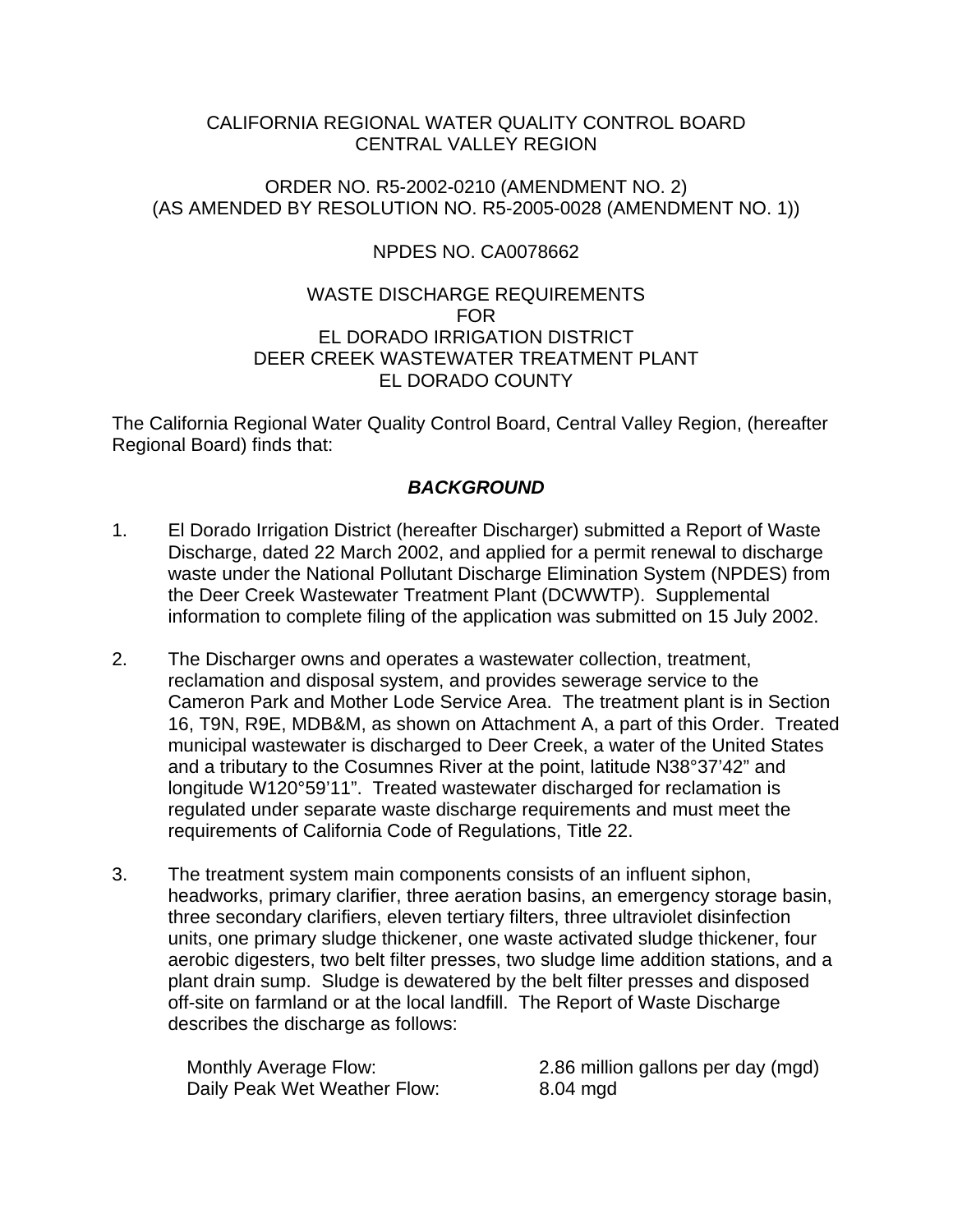WASTE DISCHARGE REQUIREMENTS, ORDER NO. R5-2002-0210 (AMENDMENT NO. 2) -2-(AS AMENDED BY RESOLUTION NO. R5-2005-0028 (AMENDMENT NO. 1)) EL DORADO IRRIGATION DISTRICT DEER CREEK WASTEWATER TREATMENT PLANT EL DORADO COUNTY

| Design Flow (dry weather):<br><b>Mean Effluent Temperature:</b> |      | $2.5 \mod$<br>75.5°F Summer; 59.6 °F Winter |  |
|-----------------------------------------------------------------|------|---------------------------------------------|--|
| Constituent                                                     | mg/l | $lb/Day^2$                                  |  |
| CBOD <sup>1</sup>                                               | 2.53 | 60.35                                       |  |
| <b>Total Suspended Solids</b>                                   | 2.63 | 62.73                                       |  |

<sup>1</sup> 5-day, 20°C biochemical oxygen demand

\_\_\_\_\_\_\_\_\_\_\_\_\_\_\_\_\_

 $2^{2}$  Based on an average daily flow of 2.86 mgd

4. The DCWWTP has been significantly upgraded over the past five years. With the exception of the tertiary treatment system, improvements to the primary, secondary, and ancillary treatment processes have been constructed to accommodate an ADWF of 3.6 mgd. The environmental impact report for the expansion of the DCWWTP for 2.5 to 3.6 mgd states that the capacity of the existing tertiary filtration system is rated at 1.5 mgd. Additional filtration capacity is provided by using the tertiary filtration system that was designed and constructed for use as part of the reclamation treatment system, which can be utilized for discharge to Deer Creek when not being used to produce reclaimed water.

The Discharger has not accurately defined the capacity of the reclamation treatment system. There are occasions during peak wet weather flows when the filter capacity is exceeded. As an interim measure, until additional filter capacity is added, the Discharger modified the flow splitter to the tertiary filters so that flows that could not be handled by the filters are diverted from the secondary treatment system to a 1 million gallon seasonally used storage tank. When flows subside in the plant, the stored secondary treated wastewater is returned to the headworks, via the plant drain, for retreatment. After use as flow equalization in the winter, the storage tank is drain and cleaned before use as part of the reclamation distribution system.

The Discharger is in the initial stages of the process to add additional tertiary treatment capacity to accommodate an ADWF of 3.6 MGD. In addition, due to the variability of the receiving water dilution capacity, there are times when 20-to-1-dilution capacity is not available during peak wet weather events. Without this amount of dilution the effluent coliform limit of 2.2 MPN/100 ml (7-day median) will be required. Design parameters for the expanded tertiary system will have to take into consideration the peak wet weather events, when 20-to-1 dilution is not available, and the 2.2 MPN/100 ml (7-day median) is in effect.

A time schedule is included in the permit to allow the Discharger adequate time to construct the necessary facilities to fully expand to 3.6 MGD, and achieve compliance with the coliform limit. Upon completion of the upgrades to the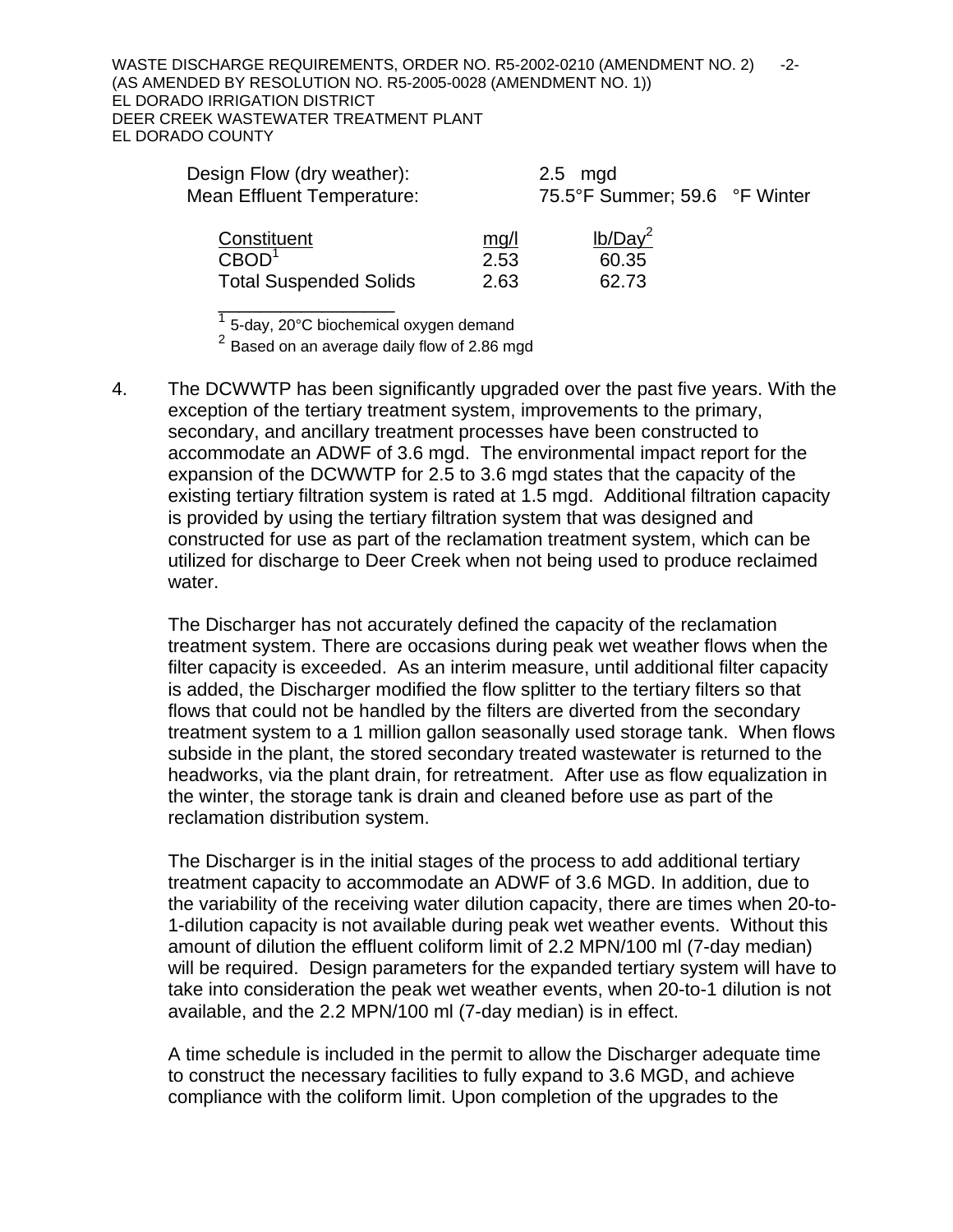WASTE DISCHARGE REQUIREMENTS, ORDER NO. R5-2002-0210 (AMENDMENT NO. 2) -3-(AS AMENDED BY RESOLUTION NO. R5-2005-0028 (AMENDMENT NO. 1)) EL DORADO IRRIGATION DISTRICT DEER CREEK WASTEWATER TREATMENT PLANT EL DORADO COUNTY

tertiary treatment system, to be capable of treating both an average dry weather flow of 3.6 MGD, and peak wet weather flows, the capacity of the facility will be rated at 3.6 MGD. At that time mass limits will be calculated using 3.6 MGD. Upon completion of the improvements, the expansion of the facility shall be certified, by a Registered Civil Engineer with experience in the design and operation of wastewater treatment plants, that the facility expansion has been completed and the facility was designed and constructed to achieve the limits established in the permit.

- 5. The U.S. Environmental Protection Agency (EPA) and the Regional Board have classified this discharge as a major discharge.
- 6. The Regional Board adopted a *Water Quality Control Plan*, *Fourth Edition, for the Sacramento and San Joaquin River Basins* (hereafter Basin Plan). The Basin Plan designates beneficial uses, establishes water quality objectives, and contains implementation programs and policies to achieve water quality objectives for all waters of the Basin. These requirements implement the Basin Plan.

## *BENEFICIAL USES OF THE RECEIVING STREAM*

7. The Basin Plan at page II-2.00 states: "Existing and potential beneficial uses which currently apply to surface waters of the basins are presented in Figure II-1 and Table II-1. The beneficial uses of any specifically identified water body generally apply to its tributary streams." The Basin Plan does not specifically identify beneficial uses for Deer Creek, but the Basin Plan does identify present and potential uses for the Cosumnes River, to which is tributary.

The Basin Plan identifies the following beneficial uses for the Cosumnes River: municipal and domestic supply; agricultural irrigation, agricultural stock watering, body contact water recreation, canoeing and rafting, non-contact water recreation, warm freshwater aquatic habitat, cold freshwater aquatic habitat, warm fish migration habitat, cold fish migration habitat, warm spawning habitat, cold spawning habitat, and wildlife habitat. In addition, State Board Resolution No 88-63, incorporated into the Basin Plan pursuant to Regional Board Resolution 89-056, requires the Regional Board to assign the municipal and domestic supply use to water bodies that do not have beneficial uses listed in Table II-1.

The Basin Plan on page II-1.00 states: "Protection and enhancement of existing and potential beneficial uses are primary goals of water quality planning…" and with respect to disposal of wastewaters states that "...disposal of wastewaters is [not] a prohibited use of waters of the State; it is merely a use which cannot be satisfied to the detriment of beneficial uses."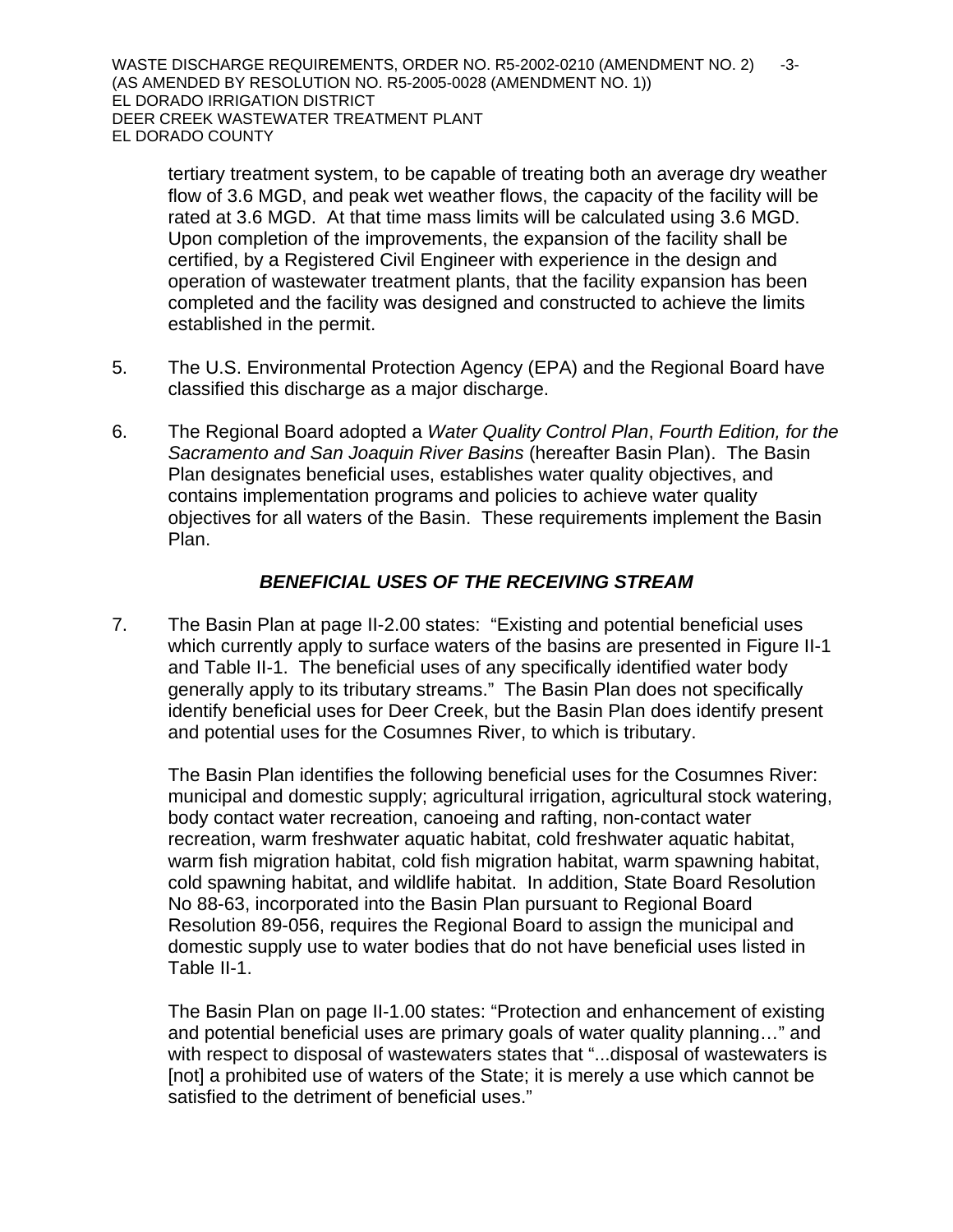In reviewing whether the existing and/or potential uses of the Cosumnes River apply to the Deer Creek, the Regional Board has considered the following facts:

### a. *Domestic Supply and Agricultural Supply*

The State Water Resources Control Board (SWRCB) Resolution No. 88- 63 "Sources of Drinking Water" provides that "All surface and ground waters of the State are considered to be suitable, or potentially suitable, for municipal or domestic water supply and should be so designated by the Regional Boards…"

The SWRCB has issued water rights to existing water users along Deer Creek and the Cosumnes River downstream of the discharge for domestic and irrigation uses. Since Deer Creek is an ephemeral stream the creek likely provides groundwater recharge during periods of low flow. The groundwater is a source of drinking water. In addition to the existing water uses, growth in the area, downstream of the discharge is expected to continue, which presents a potential for increased domestic and agricultural uses of the water in Deer Creek.

## b. *Water Contact and Noncontact Recreation and Esthetic Enjoyment*

 The Regional Board finds that the discharge flows through residential areas, there is ready public access to Deer Creek, exclusion of the public are unrealistic and contact recreational activities currently exist along Deer Creek and downstream waters and these uses are likely to increase as the population in the area grows. Prior to discharge into the Cosumnes River, Deer Creek flows through areas of general public access, meadows, residential areas and parks, to the Cosumnes River.The Cosumnes River also offers recreational opportunities.

c. *Groundwater Recharge*

 In areas where groundwater elevations are below the stream bottom, water from the stream will percolate to groundwater. Since Deer Creek is at times dry, it is reasonable to assume that the stream water is lost by evaporation, flow downstream and percolation to groundwater providing a source of municipal and irrigation water supply.

### d. *Freshwater Replenishment*

 When water is present in Deer Creek, there is hydraulic continuity between Deer Creek and the Cosumnes River. During periods of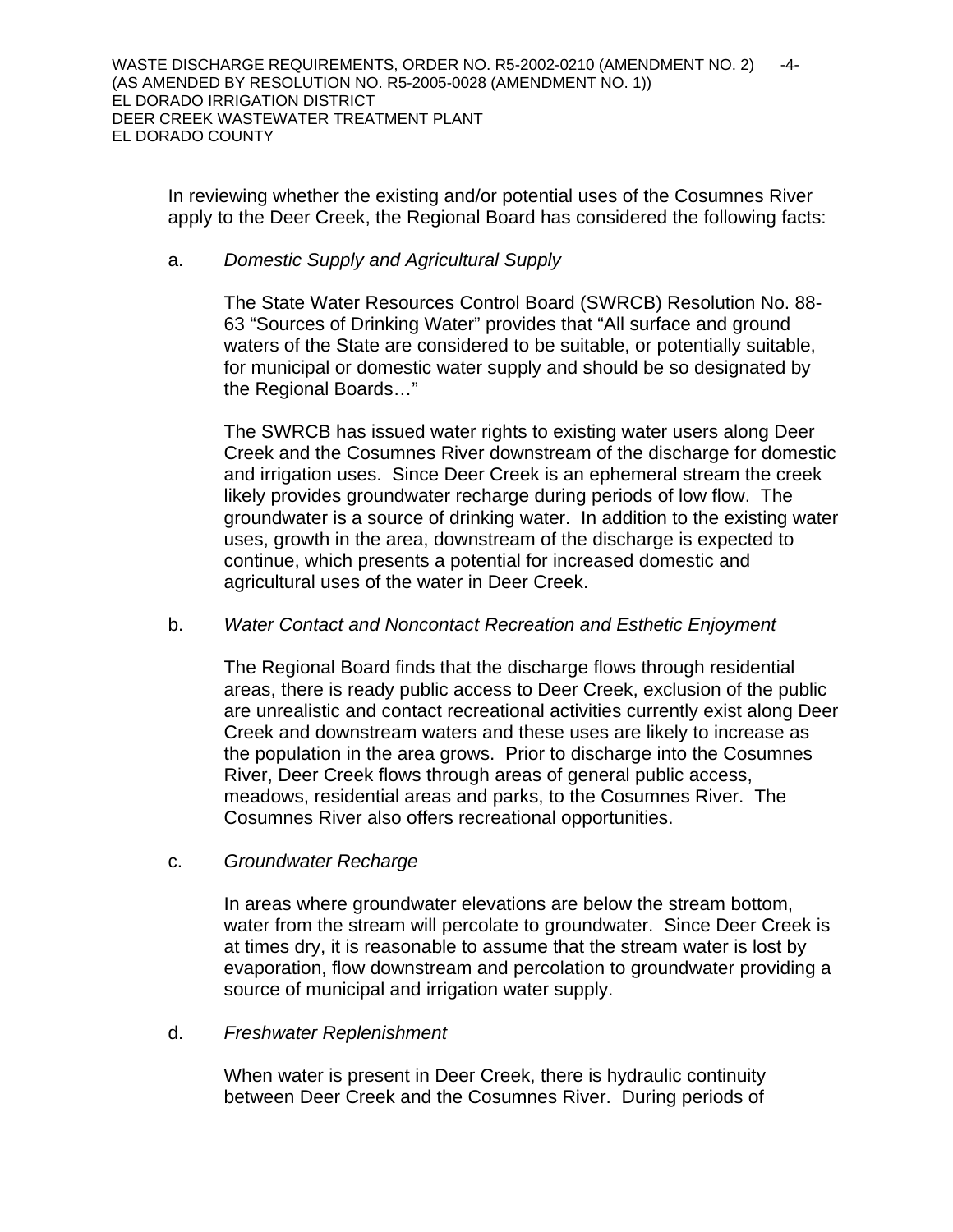hydraulic continuity, Deer Creek adds to the water quantity and may impact the quality of water flowing down stream in the Cosumnes River.

 e. *Preservation and Enhancement of Fish, Wildlife and Other Aquatic Resources.*

 Deer Creek flows to the Cosumnes River. The California Department of Fish and Game (DFG) has verified that the fish species present in Deer Creek and downstream waters are consistent with both cold and warm water fisheries, that there is a potential for anadromous fish migration necessitating a cold water designation and that trout, a cold water species, have been found both upstream and downstream of the wastewater treatment plant. The Basin Plan (Table II-1) designates the Cosumnes River as being both a cold and warm freshwater habitat. Therefore, pursuant to the Basin Plan (Table II-1, Footnote (2)), the cold designation applies to Deer Creek. The cold-water habitat designation necessitates that the in-stream dissolved oxygen concentration be maintained at, or above, 7.0 mg/l.

Upon review of the flow conditions, habitat values, and beneficial uses of Deer Creek, and the facts described above, the Regional Board finds that the beneficial uses identified in the Basin Plan for the Cosumnes River are applicable to Deer Creek.

The Regional Board also finds that based on the available information and on the Discharger's application, that Deer Creek, absent the discharge, is an ephemeral stream. The ephemeral nature of Deer Creek means that the designated beneficial uses must be protected, but that no credit for receiving water dilution is available. Although the discharge, at times, maintains the aquatic habitat, constituents may not be discharged that may cause harm to aquatic life. At other times, natural flows within Deer Creek help support the aquatic life. Both conditions may exist within a short time span, where Deer Creek would be dry without the discharge and periods when sufficient background flows provide hydraulic continuity with the Cosumnes River. Dry conditions occur primarily in the summer months, but dry conditions may also occur throughout the year, particularly in low rainfall years. The lack of dilution results in more stringent effluent limitations to protect contact recreational uses, drinking water standards, agricultural water quality goals and aquatic life. Significant dilution may occur during and immediately following high rainfall events.

8. The beneficial uses of the underlying ground water are municipal and domestic, industrial service, industrial process and agricultural supply.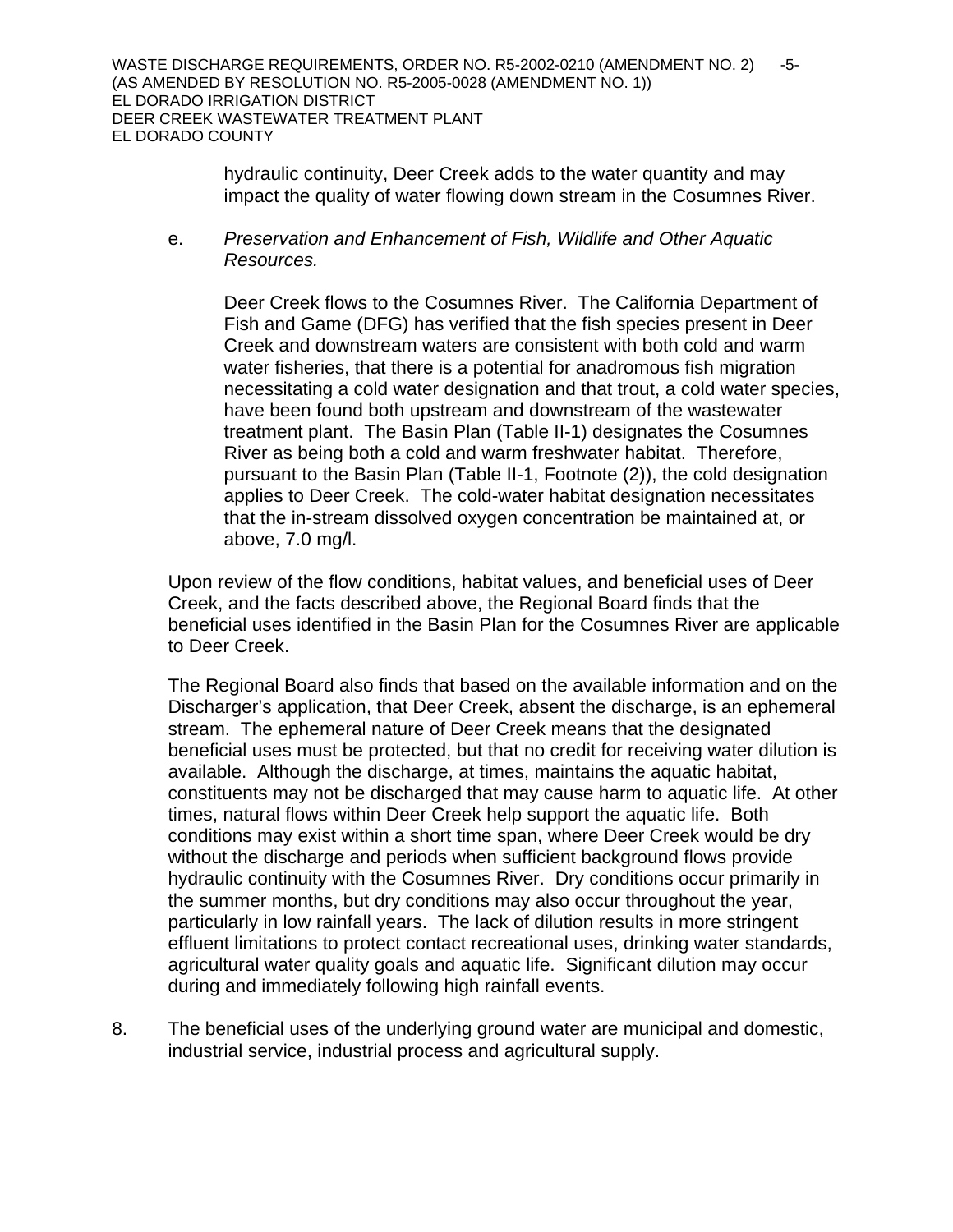WASTE DISCHARGE REQUIREMENTS, ORDER NO. R5-2002-0210 (AMENDMENT NO. 2) -6-(AS AMENDED BY RESOLUTION NO. R5-2005-0028 (AMENDMENT NO. 1)) EL DORADO IRRIGATION DISTRICT DEER CREEK WASTEWATER TREATMENT PLANT EL DORADO COUNTY

### *BASIN PLAN AMENDMENT PROCESS*

9. Discharge from the DCWWTP can at times dominate the flow in Deer Creek. This condition caused violation of the Basin Plan water quality objectives for inland surface waters for pH, dissolved oxygen, temperature, and turbidity. The Discharger has made significant upgrades to the facility, however during low flow conditions in the creek, receiving water limitations for these pollutants were not being consistently achieved. The Regional Water Board issued Cease and Desist Order (CDO) No. 95-255 on 7 December 1995 requiring the Discharger to implement corrective actions to comply with these and other discharge limitations. Subsequent to the CDO being issued, significant improvements to the facilities were made which brought the facility into compliance with the dissolved oxygen limitation, however, pH, turbidity, and temperature remained problematic. When the current WDRs were issued in 1997, a CDO with compliance time schedules was also adopted to allow further time to comply with the Basin Plan objectives for pH, turbidity, and temperature.

The Discharger chose to pursue a Site-Specific Basin Plan Amendment (SSBPA) in lieu of making physical improvements to the treatment plant for compliance with Basin Plan objectives for pH, turbidity, and temperature. Due to the lengthy SSBPA process, the time schedule was modified to reflect the additional time needed to complete the Basin Plan Amendments (BPAs). In 2000, CDO No. 5- 00-033, Amendment 1, required the Discharger to complete the BPAs by 1 December 2003. On 9 July 2002, the Regional Board adopted the BPAs for pH and turbidity.

Due to Discharger compliance difficulties with the receiving water limitations for pH, turbidity, and temperature, the effluent limitations for trihalomethanes, nitrites, and nitrate plus nitrite, and the length of the SSBPA process, the Regional Water Board adopted CDO No. R5-2002-0211 on 6 December 2002. The CDO continued to require completion of BPA for site-specific pH, turbidity, and temperature objectives for Deer Creek by 1 December 2003. On 17 October 2003, the Regional Water Board adopted CDO No. R5-2002-0211 Amendment 1 to allow the Discharger until 1 December 2004 to complete the SSBPA process.

On 19 July 2002, the Regional Water Board adopted the Site-Specific Water Quality Objectives for pH and Turbidity for Deer Creek in El Dorado County, which was approved by the State Water Resources Control Board (State Water Board), State of California Office of Administrative Law (OAL) and the U.S. EPA and became effective on 21 October 2003. On 17 March 2005, the Regional Water Board approved Resolution No. 2005-0028, amending the permit receiving water requirements in WDR Order No. 5-2002-021 to reflect the pH and Turbidity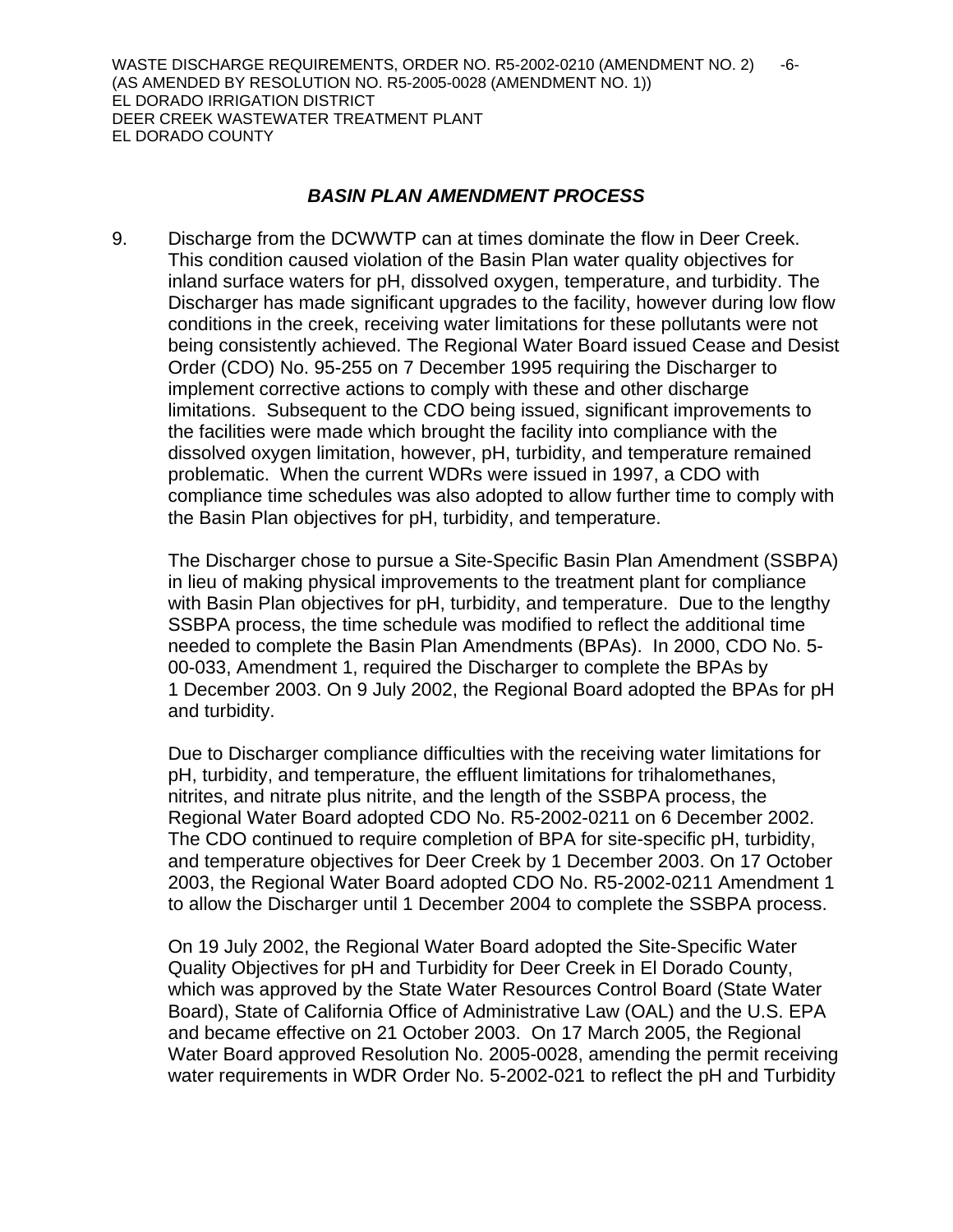BPA. This Order incorporates amendments made through Resolution No. 2005- 0028 to reflect the BPA for pH and Turbidity.

On 16 September 2005, the Regional Water Board adopted the Site-Specific Temperature Objective for Deer Creek in El Dorado and Sacramento Counties. The Temperature BPA was approved by the State Water Board, OAL and U.S. EPA and became effective on 17 May 2006. This Order amends WDR Order No. R-2002-021 (as amended by Resolution No. 2005-0028) to include receiving water temperature limitations based on the objectives set forth by the BPA.

The Discharger has complied with the requirements of CDO No. 2002-0211, Amendment 1 and the corresponding compliance dates. On 25 January 2007, the Regional Water Board rescinded CDO No. 2002-0211.

# *EFFLUENT LIMITATIONS AND REASONABLE POTENTIAL*

- 10. U.S. EPA adopted the *National Toxics Rule* (NTR) on 5 February 1993 and the *California Toxics Rule* (CTR) on 18 May 2000. These Rules contain water quality standards applicable to this discharge. The State Water Resources Control Board adopted the *Policy for Implementation of Toxics Standards for Inland Surface Waters, Enclosed Bays, and Estuaries of California* (known as the State Implementation Plan (SIP)), which contains guidance on implementation of the NTR and the CTR*.*
- 11. Federal regulations require effluent limitations for all pollutants that are or may be discharged at a level that will cause or have the reasonable potential to cause, or contribute to an in-stream excursion above a narrative or numerical water quality standard. This Order contains provisions that:
	- a. require the Discharger to conduct a study to provide information as to whether the levels of NTR and CTR constituents, EPA Priority Pollutants, or other pollutants in the discharge have the reasonable potential to cause or contribute to an in-stream excursion above a water quality standard, including Basin Plan numeric and narrative objectives and NTR and CTR criteria;
	- b. if the discharge has a reasonable potential to cause or contribute to an instream excursion above a water quality standard, require the Discharger to submit information to calculate effluent limitations for those constituents; and
	- c. allow the Regional Board to reopen this Order and include effluent limitations for those constituents.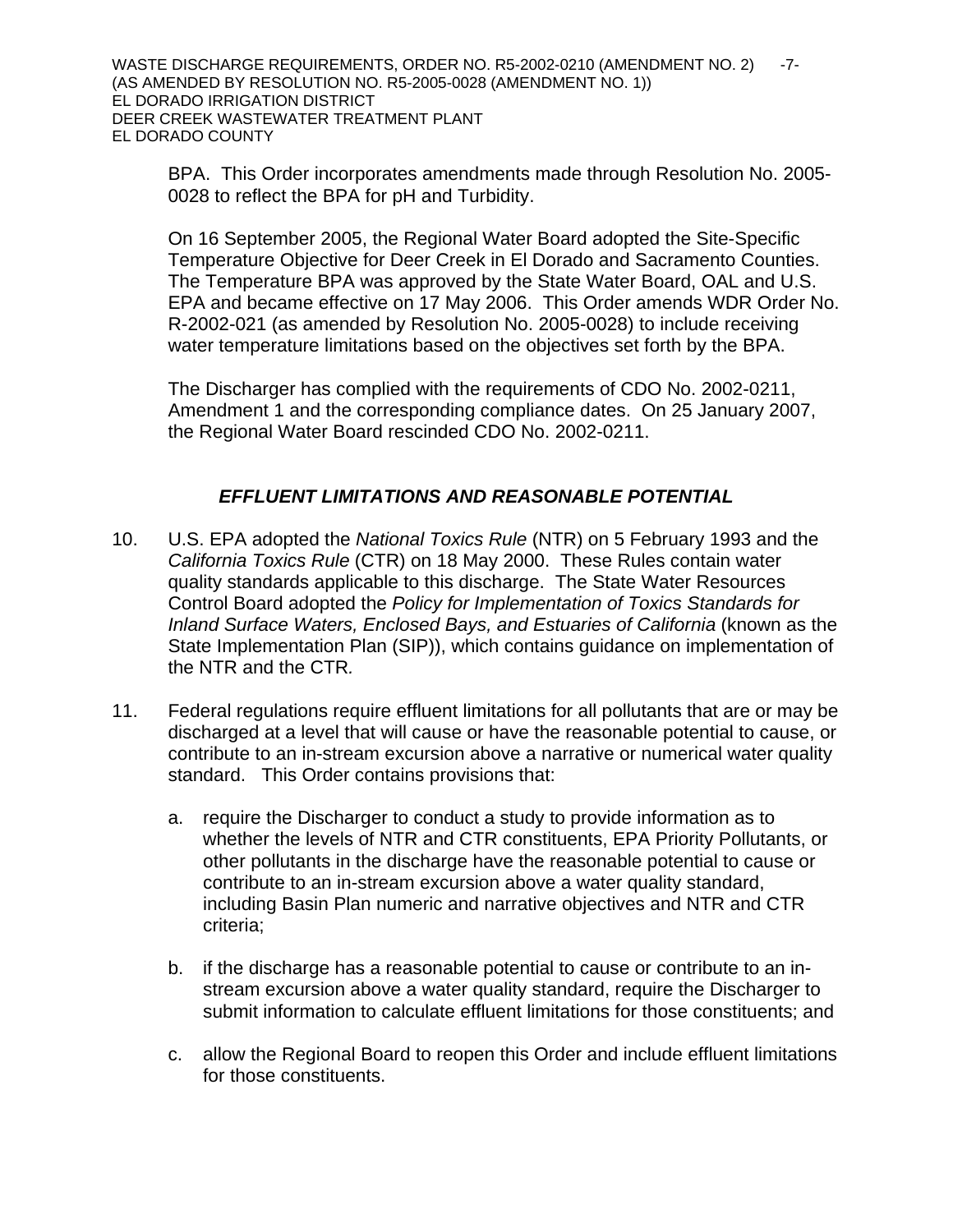WASTE DISCHARGE REQUIREMENTS, ORDER NO. R5-2002-0210 (AMENDMENT NO. 2) -8-(AS AMENDED BY RESOLUTION NO. R5-2005-0028 (AMENDMENT NO. 1)) EL DORADO IRRIGATION DISTRICT DEER CREEK WASTEWATER TREATMENT PLANT EL DORADO COUNTY

On 10 September 2001, the Executive Officer issued a letter, in conformance with State Water Code, Section 13267, requiring the Discharger to prepare a technical report assessing water quality. This Order is intended to be consistent with the requirements of the technical report in requiring sampling for NTR, CTR, and additional constituents to determine the full water quality impacts of the discharge. The technical report requirements are intended to be more detailed, listing specific constituents, detection levels, and acceptable time frames and shall take precedence in resolving any conflicts.

- 12. Federal regulations require effluent limitations for all pollutants that are or may be discharged at a level that will cause or have the reasonable potential to cause, or contribute to an in-stream excursion above a narrative or numerical water quality objectives. Based on information submitted as part of the application, in studies, and as directed by monitoring and reporting programs the Regional Board finds that the discharge does have a reasonable potential to cause or contribute to an in-stream excursion above a water quality objective for ammonia, chloroform, coliform, copper, dichlorobromomethane, dibromochloromethane, and nitrates. Effluent limitations for these constituents are included in this Order.
- 13. Section 13263.6(a), California Water Code, requires that "the Regional Board shall prescribe effluent limitations as part of the waste discharge requirements of a POTW for all substances that the most recent toxic chemical release data reported to the state emergency response commission pursuant to Section 313 of the Emergency Planning and Community Right to Know Act of 1986 (42 U.S.C. Sec. 11023) (EPCRKA) indicate as discharged into the POTW, for which the state board or the regional board has established numeric water quality objectives, and has determined that the discharge is or may be discharged at a level which will cause, have the reasonable potential to cause, or contribute to, an excursion above any numeric water quality objective".

The Regional Board has adopted a narrative objective for toxicity in the Basin Plan. The narrative toxicity objective and the Basin Plan *Policy for Application of Water Quality Objectives* provides that the objective may be translated using numerical limits published by other agencies and organizations. As detailed elsewhere in this Permit, available effluent quality data indicate that effluent concentrations of ammonia, chloroform, coliform, copper,

dichlorobromomethane, dibromochloromethane, nitrate, and nitrite does have a reasonable potential to cause or contribute to an excursion above numeric or narrative water quality objectives. The EPCRKA Section 313 toxic chemical release data report indicates that ammonia, coliform, copper, and nitrate discharge into the Discharger's collection system. Effluent limitations for ammonia, chloroform, coliform, copper, dichlorobromomethane, dibromochloromethane, nitrate, and nitrite are included in this permit pursuant to CWC Section 13263.6(a).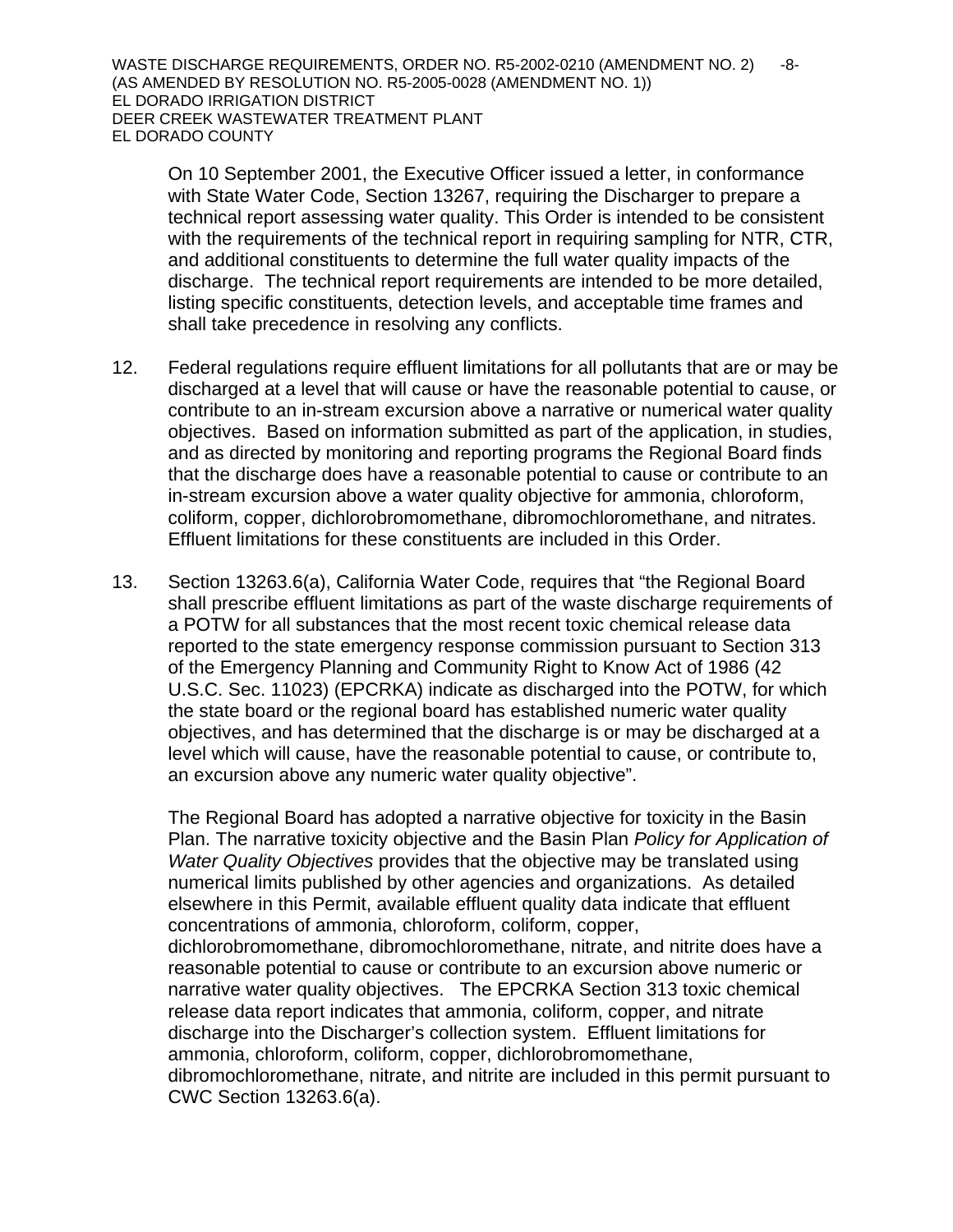- 14. The permitted discharge is consistent with the antidegradation provisions of 40 CFR 131.12 and State Water Resources Control Board Resolution 68-16. Compliance with these requirements will result in the use of best practicable treatment or control of the discharge. The impact on existing water quality will be insignificant.
- 15. **Ultraviolet Disinfection** The Discharger replaced the existing chlorination/dechlorination effluent disinfection process with an ultraviolet light disinfection system. Chlorine is not used in the treatment process. However, chlorine is used in the reclaimed water distribution system for flushing of pipelines and algae control. This Order includes a prohibition of use of chlorine and/or chlorine containing substances within the treatment process and discharge of chlorine and/or chlorine containing substances into the receiving water.
- 16. **Ammonia and Nitrates -** Untreated domestic wastewater contains ammonia. Nitrification is a biological process that converts ammonia to nitrite and nitrite to nitrate. Denitrification is a process that converts nitrate to nitrogen gas, which is then released to the atmosphere. Wastewater treatment plants commonly use nitrification to remove ammonia from the waste stream. Inadequate or incomplete nitrification may result in the discharge of ammonia to the receiving stream. Ammonia is known to cause toxicity to aquatic organisms in surface waters. The Basin Plan prohibits the discharge of toxic materials in toxic concentrations. Nitrate and nitrite are known to cause adverse health effects in humans. The Basin Plan prohibits the discharge of chemical constituents in concentrations that adversely affect beneficial uses. Domestic water supply is a beneficial use of Deer Creek. U.S. EPA has developed Drinking Water Standards for protection of human health for nitrite and nitrate and Ambient Water Quality Criteria for ammonia. The discharge from the DCWWTP has a reasonable potential to cause or contribute to an in-stream excursion above water quality standards for ammonia, nitrite, and nitrate. Effluent limitations for ammonia, nitrite, and nitrate are included in this Order to assure the treatment process adequately nitrifies and denitrifies the waste stream to protect the beneficial uses of the receiving stream and to prevent aquatic toxicity.

Under current operational conditions, due to the variable inflow conditions of wastewater into the treatment plant, nitrification on a consistent basis has been achievable. In addition to nitrification, to achieve ammonia limits, de-nitrification is necessary to meet nitrate and nitrite limits. Upgrades to the facility will be necessary to achieve these limits.

17. **Coliform -** The beneficial uses of Deer Creek and the Cosumnes River include contact recreation uses and irrigation. To protect these beneficial uses, the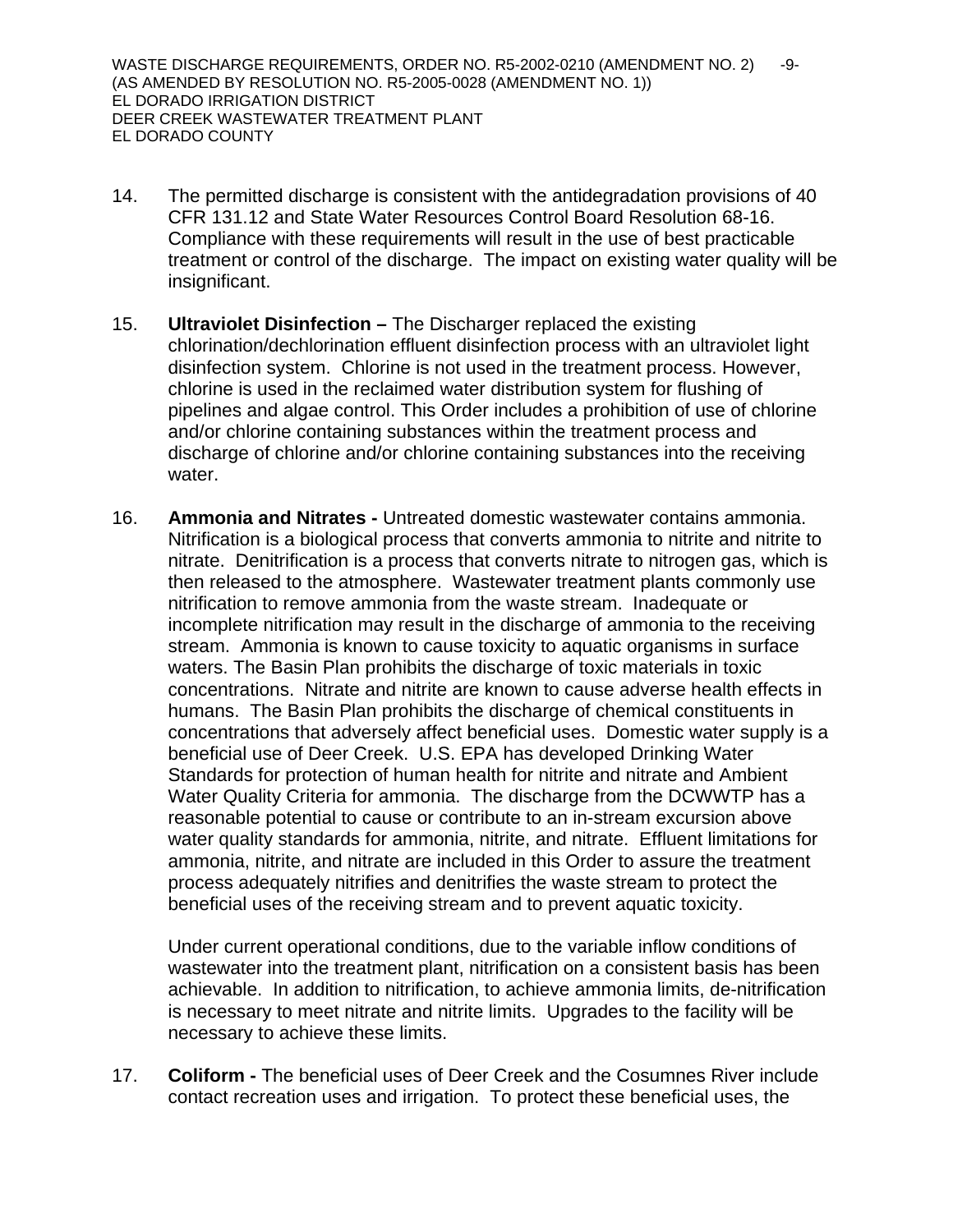Regional Board finds that the wastewater must be disinfected and adequately treated to prevent disease. The principal infectious agents (pathogens) that may be present in raw sewage may be classified into three broad groups: bacteria, parasites, and viruses. Tertiary treatment, consisting of chemical coagulation, sedimentation, and filtration, has been found to remove approximately 99.5% of viruses. Filtration is an effective means of reducing viruses and parasites from the waste stream. The wastewater must be treated to tertiary standards (filtered) to protect contact recreational and food crop irrigation uses. The method of treatment is not prescribed by Order No. R5-2002-0210; however, wastewater must be treated to a level equivalent to that specified in Title 22 and in other recommendations by the DHS.

The DHS is consulted by the Regional Board and makes recommendations for protection of the public's health when contacting wastewater effluent. Generally, DHS recommends that it is necessary to treat wastewater to a tertiary level or provide a 20-to-1 dilution for secondary treated wastewater, in order to protect the public health for contact recreational activities or the irrigation of food crops. The Discharger has been unable to quantify significant dilution within Deer Creek. The Discharger has, however, requested this Order contain secondary treatment effluent limitations to provide relief under a significant storm event when a 20-to-1 dilution is available. The Discharger will be required to establish an in-stream flow measuring system to accurately determine periods when 20-to-1 dilution exists. During these high flow periods, assimilative capacity has not been quantified for individual pollutants and end-of-pipe limits have been established. The BOD and TSS limits for secondary treatment are 30 mg/l as a monthly average and the total coliform limit is 23 MPN as a 7-day median. When there is less than 20-to-1 dilution full tertiary treatment is required. The tertiary limits for both BOD and TSS are 10 mg/l, and the effluent limit for total coliform organisms is 2.2 MPN/100 ml as a 7-day median. The effluent limits are based on the critical low flow, or zero dilution, and have also resulted in "end-of-pipe" limits.

The DHS has developed reclamation criteria, California Code of Regulations, Title 22, Division 4, Chapter 3 (Title 22), for the reuse of wastewater. Title 22 requires that for spray irrigation of food crops, parks, playgrounds, schoolyards, and other areas of similar public access, wastewater be adequately disinfected, oxidized, coagulated, clarified, and filtered, and that the effluent total coliform levels not exceed 2.2 MPN/100 m*l* as a 7-day median. Title 22 is not directly applicable to surface waters; however, the Regional Board finds that it is appropriate to apply the DHS reclamation criteria because Deer Creek and the Cosumnes River are used for irrigation of agricultural land and for contact recreation purposes. The stringent disinfection criteria of Title 22 are appropriate since the undiluted effluent may be used for the irrigation of food crops. Coliform organisms are intended as an indicator of the effectiveness of the entire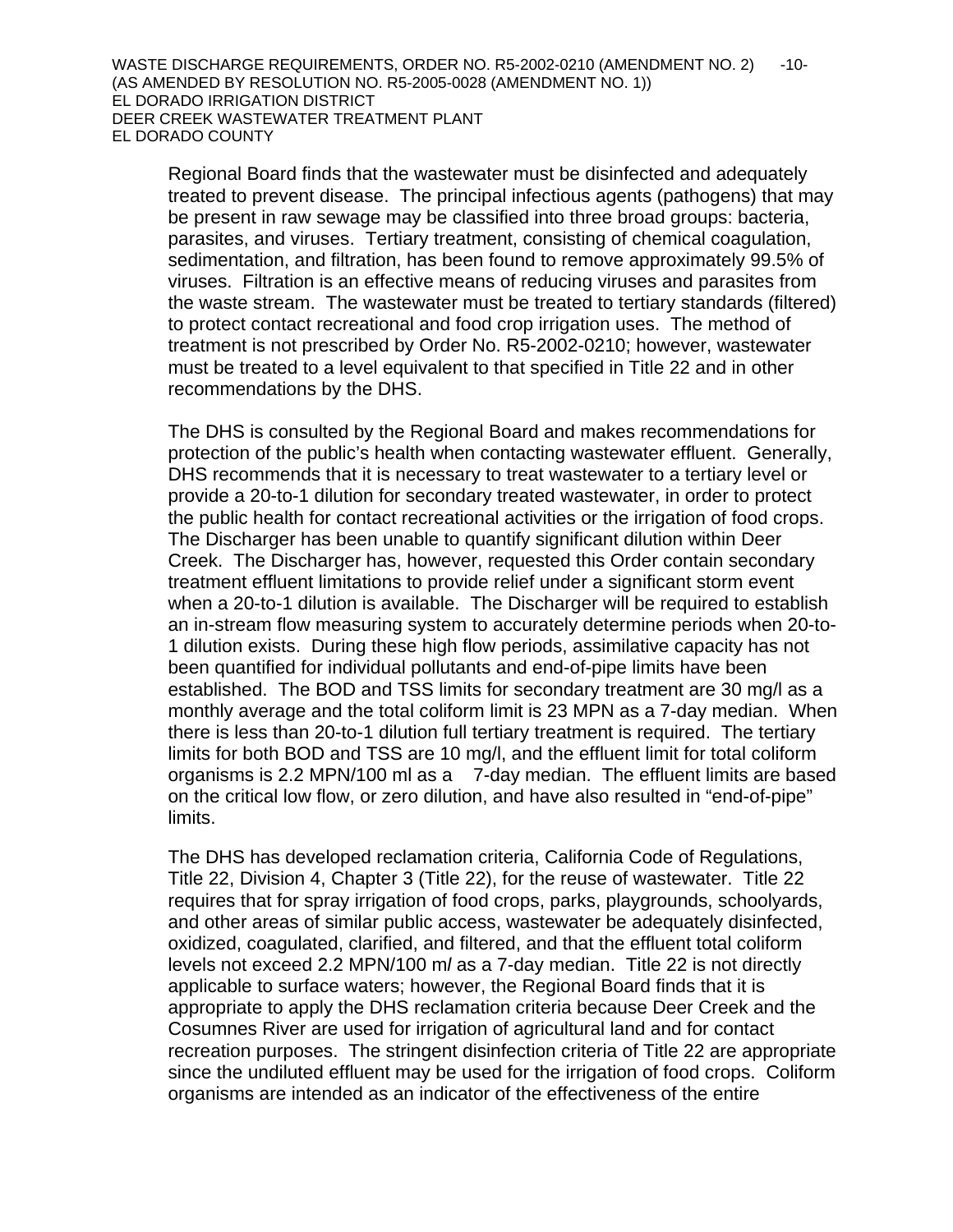WASTE DISCHARGE REQUIREMENTS, ORDER NO. R5-2002-0210 (AMENDMENT NO. 2) -11-(AS AMENDED BY RESOLUTION NO. R5-2005-0028 (AMENDMENT NO. 1)) EL DORADO IRRIGATION DISTRICT DEER CREEK WASTEWATER TREATMENT PLANT EL DORADO COUNTY

treatment train and the effectiveness of removing other pathogens. The method of treatment is not prescribed by this Order; however, wastewater must be treated to a level equivalent to that recommended by DHS.

In addition to coliform testing, a turbidity effluent limitation has been included as a second indicator of the effectiveness of the treatment process and to assure compliance with the required level of treatment. The tertiary treatment process, or equivalent, is also capable of reliably meeting a reduced turbidity limitation of 2 NTU as a daily average, 5 NTU at least 95 percent of the time within a day, and 10 NTU at all times. Failure of the filtration system, such that virus removal is impaired, would normally result in increased particles in the effluent and higher effluent turbidity. Turbidity monitoring has a major advantage over coliform monitoring for evaluating filter performance, allowing immediate detection of filter failure and rapid corrective action. Coliform testing, by comparison, is not conducted continuously and requires several hours to days to identify high coliform concentrations.

18. This Order requires a tertiary level of treatment or 20-to-1 dilution in order to meet the requirements of the beneficial uses of Deer Creek. Sampling at the facility has shown that it can meet the 7-day 2.2 MPN/100 ml coliform standard and the 2 NTU monthly averages for turbidity the majority of the time. There is not a correlation between receiving water dilution capacity and violation of the 7 day 2.2 MPN/100 ml coliform standard. The DCWWTP tertiary treatment system must be upgraded to achieve compliance with tertiary limits up to peak wet weather flow to insure compliance with the coliform limit. With the exception of the tertiary treatment portion of the facility, the DCWWTP has been upgraded to handle peak wet weather flows. Additional tertiary filtration capacity is necessary to insure full compliance with the coliform standard.

The Discharger is currently in the process of design to upgrade the tertiary system. A time schedule is included in this Order to achieve compliance with the 7-day 2.2 MPN/100 ml coliform standard. The Discharger has not defined the actual capacity of the existing tertiary filtration system. Based on the discharger self monitoring reports and other available information, the tertiary filtration system has consistently achieved compliance with the 7-day median 2.2 MPN/100 ml coliform standard when flows to the plant are less than or equal to 5.0 MGD. Until the upgrades are completed, an interim limit for coliform is included in this Order, as follows: when the average daily flow exceeds 5.0 MGD the daily coliform standard will be 23 MPN/100 ml; and, when the daily average flow subsides to less than 5.0 MGD, the 7-day 2.2 MPN/100 ml coliform standard applies. When calculating the 7-day median, days that exceed 5.0 MGD are excluded from the calculation.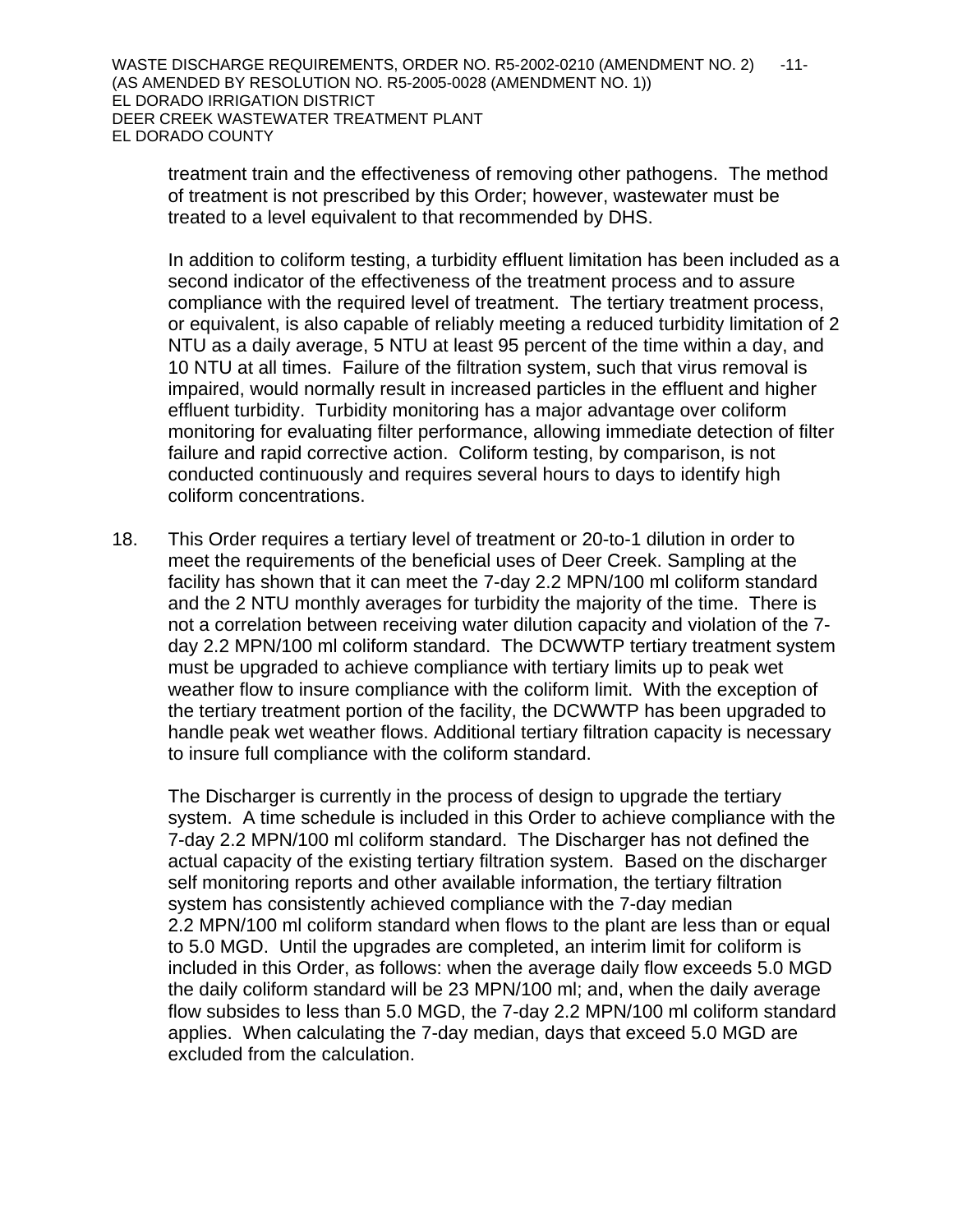WASTE DISCHARGE REQUIREMENTS, ORDER NO. R5-2002-0210 (AMENDMENT NO. 2) -12-(AS AMENDED BY RESOLUTION NO. R5-2005-0028 (AMENDMENT NO. 1)) EL DORADO IRRIGATION DISTRICT DEER CREEK WASTEWATER TREATMENT PLANT EL DORADO COUNTY

19. This Order contains Effluent Limitations and a tertiary level of treatment, or equivalent, necessary to protect the beneficial uses of the receiving water. In accordance with California Water Code, Section 13241, the Regional Board has considered the following:

As stated in the above Findings, the past, present and probable future beneficial uses of the receiving stream include municipal and domestic supply, agricultural irrigation, agricultural stock watering, body contact water recreation, canoeing and rafting, non-contact water recreation, warm freshwater aquatic habitat, cold freshwater aquatic habitat, warm fish migration habitat, cold fish migration habitat, warm spawning habitat, cold spawning habitat, and wildlife habitat.

The environmental characteristics of the hydrographic unit including the quality of water available will be improved by the requirement to provide tertiary treatment for this wastewater discharge. Tertiary treatment will allow for the reuse of the undiluted wastewater for food crop irrigation and contact recreation activities that would otherwise be unsafe according to recommendations from the DHS.

Fishable and swimmable water quality conditions can be reasonably achieved through the coordinated control of all factors that affect water quality in the area.

The economic impact of requiring an increased level of treatment has been considered. The current monthly domestic sewer user fee is \$42.94, approximately double the California average monthly domestic sewer user fee of \$20.46. The Discharger has already expanded the capacity of the treatment facility to 3.6 MGD, except for the tertiary treatment system. In 2001 the District estimated the cost to expand the tertiary treatment capacity to be \$4.9 million. The loss of beneficial uses within downstream waters, without the tertiary treatment requirement, include prohibiting the irrigation of food crops and prohibiting public access for contact recreational purposes, would have a detrimental economic impact. In addition to pathogen removal to protect irrigation and recreation, tertiary treatment may also aid in meeting discharge limitations for other pollutants, such as heavy metals, reducing the need for advanced treatment.

The requirement to provide tertiary treatment for this discharge will not adversely impact the need for housing in the area. The potential to develop housing in the area will be facilitated by improved water quality, which protects the contact recreation and irrigation uses of the receiving water. DHS recommends that, in order to protect the public health, undiluted wastewater effluent must be treated to a tertiary level, for contact recreational and food crop irrigation uses. Without tertiary treatment, the downstream waters could not be safely utilized for contact recreation or the irrigation of food crops.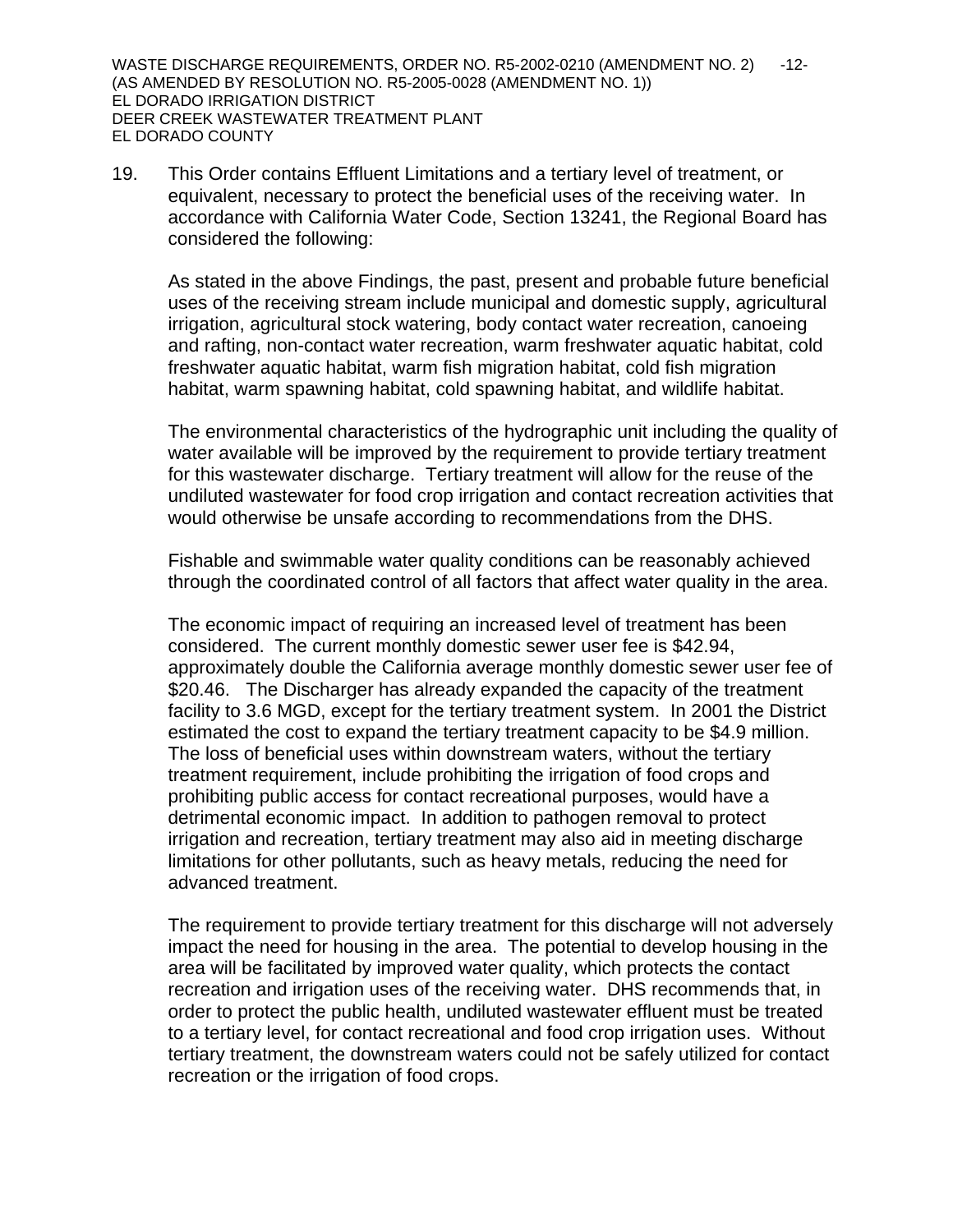It is the Regional Board's policy, (Basin Plan, page IV-15.00, Policy 2) to encourage the reuse of wastewater. The Regional Board requires Dischargers to evaluate how reuse or land disposal of wastewater can be optimized. The need to develop and use recycled water is facilitated by providing a tertiary level of wastewater treatment, which will allow for a greater variety of uses in accordance with California Code of Regulations, Title 22.

- 20. In accordance with a previous permit, Order No, 97-211, the Discharger performed a study entitled "Phase II Effluent and Receiving Water Quality Assessment for the El Dorado Irrigation District's Deer Creek Wastewater Treatment Plant, dated 12 February 1999. The purpose of this report was to accurately identify contaminant levels in the treated effluent discharged from the DCWWTP into Deer Creek, and to assess the potential for effluent discharges to cause a receiving water exceedance of the water quality standards, including chronic toxicity. The study provided a significant amount of data to determine compliance with the CTR and other applicable water quality objectives. From the study the following constituents were determined to have a reasonable potential to exceed water quality objectives.
	- a. **Total Trihalomethanes and Chloroform -** Municipal and domestic supply is a beneficial use of the receiving stream. The narrative toxicity objective and this beneficial use designation comprise a water quality standard applicable to pollutants in the receiving stream. The Basin Plan contains the *Policy for Application of Water Quality Objectives*, which provides that narrative objectives may be translated using numerical limits published by other agencies and organizations. The Cal/EPA Office of Environmental Health Hazard Assessment (OEHHA) has published the Toxicity Criteria Database, which contains cancer potency factors for chemicals, including chloroform, that have been used as a basis for regulatory actions by the boards, departments and offices within Cal/EPA. The OEHHA cancer potency value for oral exposure to chloroform is 0.031 milligrams per kilogram body weight per day (mg/kg-day). By applying standard toxicologic assumptions used by OEHHA and USEPA in evaluating health risks via drinking water exposure of 70 kg body weight and 2 liters per day water consumption, this cancer potency factor is equivalent to a concentration in drinking water of 1.1 ug/L (ppb) at the 1-in-a-million cancer risk level. This risk level is consistent with that used by the DHS to set *de minimus* risks from involuntary exposure to carcinogens in drinking water in developing MCLs and Action Levels and by OEHHA to set negligible cancer risks in developing Public Health Goals for drinking water. The one-in-a-million cancer risk level is also mandated by USEPA in applying human health protective criteria contained in the NTR and the CTR to priority toxic pollutants in California surface waters. A recent decision by the State Water Resources Control Board, Order No. WQ2002- 0015, found that application of a chloroform limitation for a discharge to an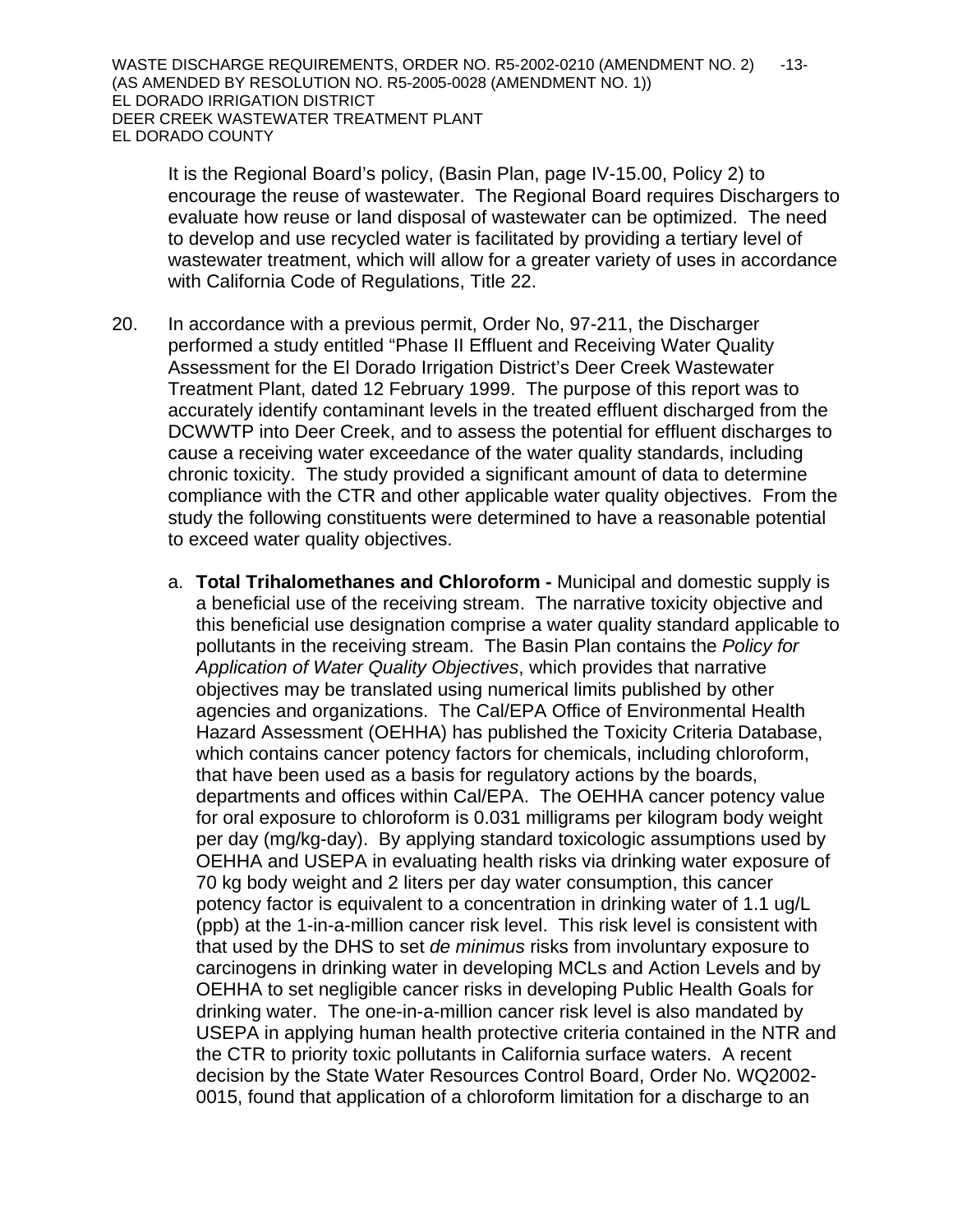ephemeral stream based on a cancer risk analysis was not appropriate since the U.S. EPA is evaluating the science used to develop the CTR and has reserved application of a water quality standard. This Order establishes an Effluent Limitation at the maximum contaminate level (MCL) for total trihalomethanes, the sum of bromoform, bromodichloromethane, chloroform and dibromochloromethane, based on protection of the municipal beneficial use of 80 μg/l. Based on information included in analytical laboratory results submitted by the Discharger, the discharge was found to have an average concentration of 48 μg/l, with a maximum concentration of 76 μg/l of chloroform. The discharge has a reasonable potential to cause or contribute to an in-stream excursion above the water quality objective for municipal uses by causing exceedance of the primary MCL for trihaolmethanes. Therefore, an Effluent Limitation for total trihalomethanes is included in this Order and is based on the Basin Plan objective for municipal use. If U.S. EPA or the State Board develops a water quality objective for chloroform and/or total trihalomethanes, this Order may be reopened and a new Effluent Limitation established.

- b. **Chlorodibromomethane -** Based on information included in analytical laboratory results submitted by the Discharger, the discharge had an average concentration of 1.07  $\mu$ g/l and a maximum concentration of 1.90  $\mu$ g/l, and has a reasonable potential to cause or contribute to an in-stream excursion above water quality standards for chlorodibromomethane. The CTR establishes numeric water quality standards for chlorodibromomethane. The criterion for waters from which both water and organisms are consumed is 0.41 ug/l. An Effluent Limitation for chlorodibromomethane is included in this Order.
- c. **Dichlorobromomethane -** Based on information included in analytical laboratory results submitted by the Discharger, the discharge was found to have a average concentration of 9.40 μg/l and a maximum concentration of 12.0 μg/l, and has a reasonable potential to cause or contribute to an instream excursion above water quality standards for dichlorobromomethane. The CTR establishes numeric water quality standards for dichlorobromomethane. The criterion for waters from which both water and organisms are consumed is 0.56 ug/l. An Effluent Limitation for dichlorobromomethane is included in this Order.
	- d. **Copper-** Based on analytical results of effluent samples collected by the Discharger, the discharge total recoverable copper concentration has been measured up to 30.7 μg/l, with an average concentration of 19.4 μg/l. The lowest recorded upstream receiving water hardness value was 23 mg/l. However, further investigation indicates that this value represents an analytical reporting error. Upstream receiving water hardness values recorded for the same day indicates an upstream hardness of 226 mg/l.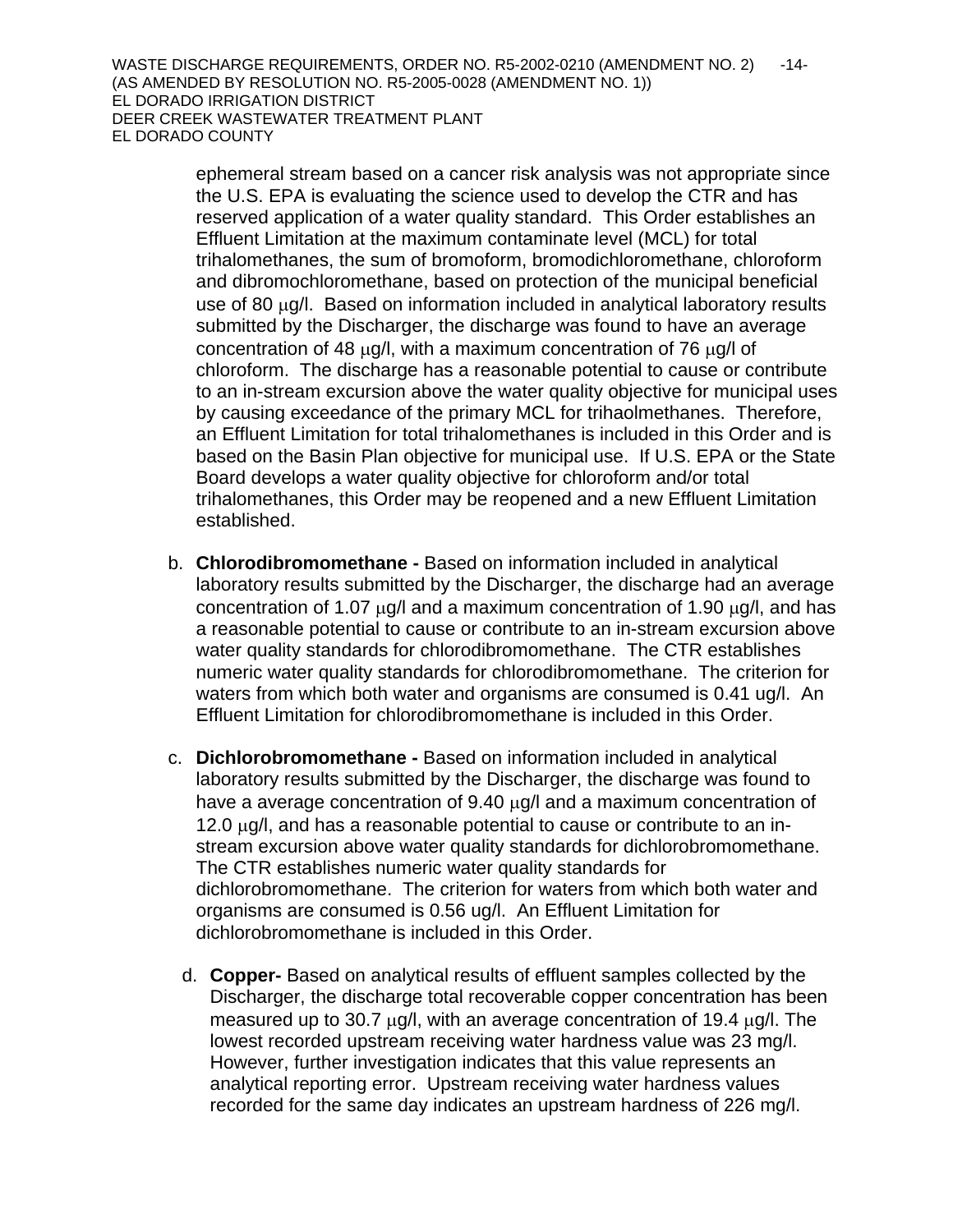(Corresponding EC measurements are consistent during this same time period.) The lowest representative upstream receiving water hardness value of 66 mg/l is used to determine if the concentration of copper in the effluent has a reasonable potential to cause or contribute to an in-stream excursion above water quality standards for copper. At the worst-case hardness of 66 mg/l, the criterion continuous concentration and criterion maximum concentration limitations for total recoverable copper are 6.54 μg/l and 9.46 μg/l, respectively.

The CTR standards for metals are presented in dissolved concentrations. U.S. EPA recommends conversion factors to translate dissolved concentrations to total concentrations. The conversion factors for copper in freshwater are 0.960 for both the acute and the chronic criteria. In March of 2005, the Discharger submitted the results of three studies for addressing copper compliance issues at the Facility: (1) Copper Corrosion Control Methods to Minimize Wastewater Copper Discharges; (2) Bench Testing of Polymers for Copper Removal at the Deer Creek Wastewater Treatment Plant; and (3) Deer Creek Wastewater Treatment Plant Copper Water-Effects Ratio Study. As detailed in the Information Sheet, the Regional Water Board has reviewed the studies and has concurred with the conclusions reached.

Based on analysis and monitoring results, final copper water-effect ratios (WER) of 9.70 and 8.86 have been developed for total recoverable and dissolved forms of copper respectively. When the total recoverable WER is applied to the criterion values for copper, the total recoverable criterion continuous concentration and criterion maximum concentration become 63.44 μg/l and 91.76 μg/l, respectively. The maximum total recoverable copper effluent concentration (MEC) is 30.7  $\mu$ g/l. The MEC is less than the criterion value, therefore, there is no reasonable potential to cause or contribute to an in-stream excursion above water quality standards for copper. An effluent limit for copper is not included in this Order, however, monitoring is required.

e. **Diethyl phthalate and Dimethyl phthalate**- Ten samples were taken monthly and analyzed for Diethyl phthalate and Dimethyl phthalate, all of the samples were non-detect except for the first sample taken. Diethyl phthalate and Dimethyl phthalate were present in the first round of samples at concentrations of 78 μg/l and 17 μg/l, respectively. Diethyl phthalate and Dimethyl phthalate are used in the manufacturing of plastics and polyvinyl chloride (PVC) pipe and tubing. The presence in the first round of sampling may have been due to the use of new sampling equipment that was not properly sanitized before it's first use. The CTR standards for Diethyl phthalate and Dimethyl phthalate are 23 mg/l and 313 mg/l, respectively. There is no reasonable potential to exceed the CTR standard.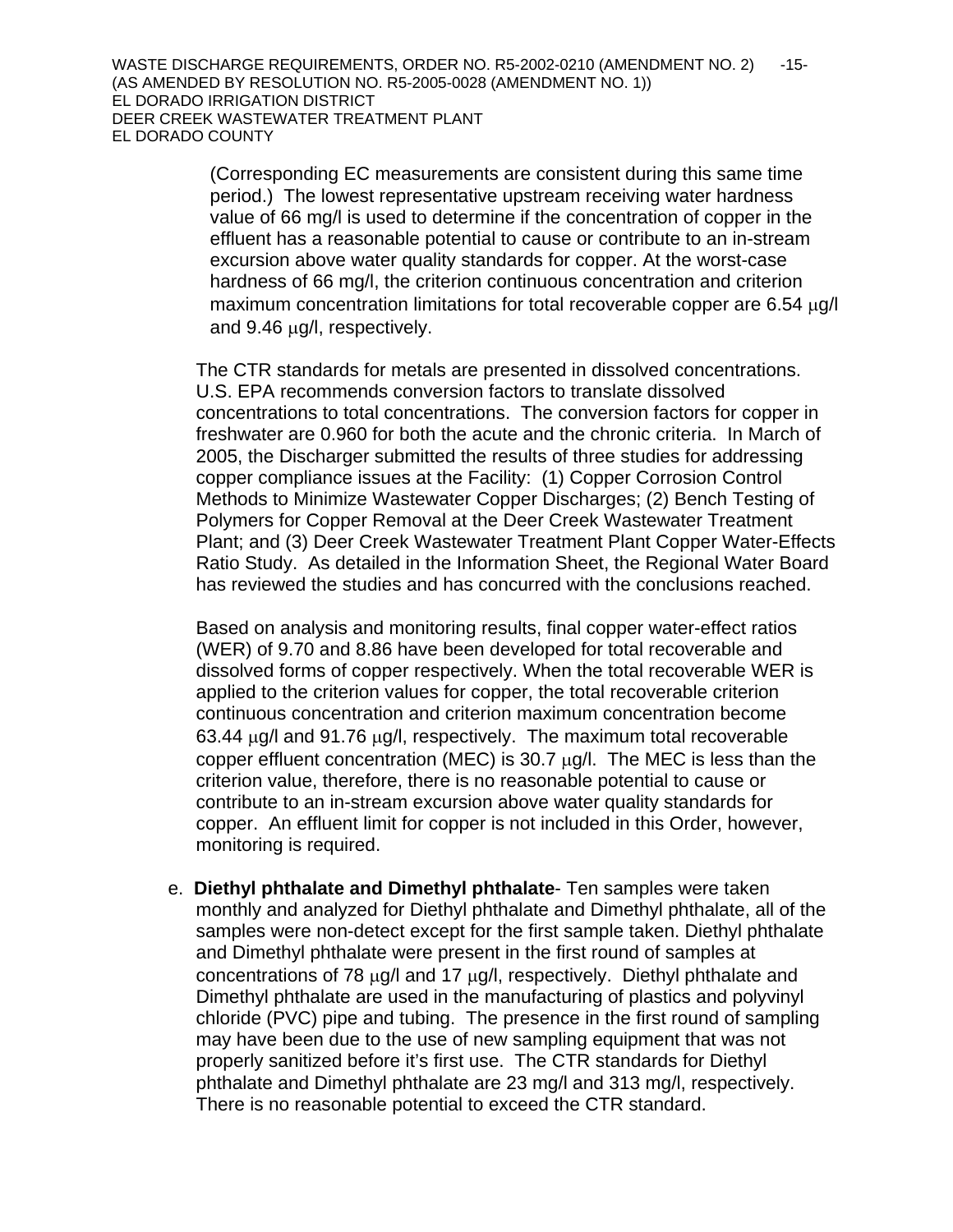## *GENERAL*

- 21. Effluent limitations, and toxic and pretreatment effluent standards established pursuant to Sections 301 (Effluent Limitations), 302 (Water Quality Related Effluent Limitations), 304 (Information and Guidelines), and 307 (Toxic and Pretreatment Effluent Standards) of the Clean Water Act (CWA) and amendments thereto are applicable to the discharge.
- 22. The discharge is presently governed by Waste Discharge Requirements Order No. 99-130, adopted by the Regional Board on 17 September 1999.
- 23. The action to adopt an NPDES permit is exempt from the provisions of Chapter 3 of the California Environmental Quality Act (CEQA) (Public Resources Code Section 21000, et seq.), requiring preparation of an environmental impact report or negative declaration in accordance with Section 13389 of the California Water Code.
- 24. The El Dorado Irrigation District has certified a final environmental impact report (EIR) in accordance with the California Environmental Quality Act (CEQA) (Public Resources Code Section 21000, et seq.), and the State CEQA Guidelines. The Regional Board has reviewed the EIR and concurs that with adoption of these waste discharge requirements there are no significant impacts on water quality.
- 25. The Regional Board has considered the information in the attached Information Sheet in developing the Findings of this Order. The attached Information Sheet is part of this Order.
- 26. The Regional Board has notified the Discharger and interested agencies and persons of its intent to prescribe waste discharge requirements for this discharge and has provided them with an opportunity for a public hearing and an opportunity to submit their written views and recommendations.
- 27. The Regional Board, in a public meeting, heard and considered all comments pertaining to the discharge.
- 28. This Order shall serve as an NPDES permit pursuant to Section 402 of the CWA, and amendments thereto, and shall take effect upon the date of hearing, provided EPA has no objections.

**IT IS HEREBY ORDERED** that Order No. 99-130 is rescinded and El Dorado Irrigation District, its agents, successors and assigns, in order to meet the provisions contained in Division 7 of the California Water Code and regulations adopted thereunder, and the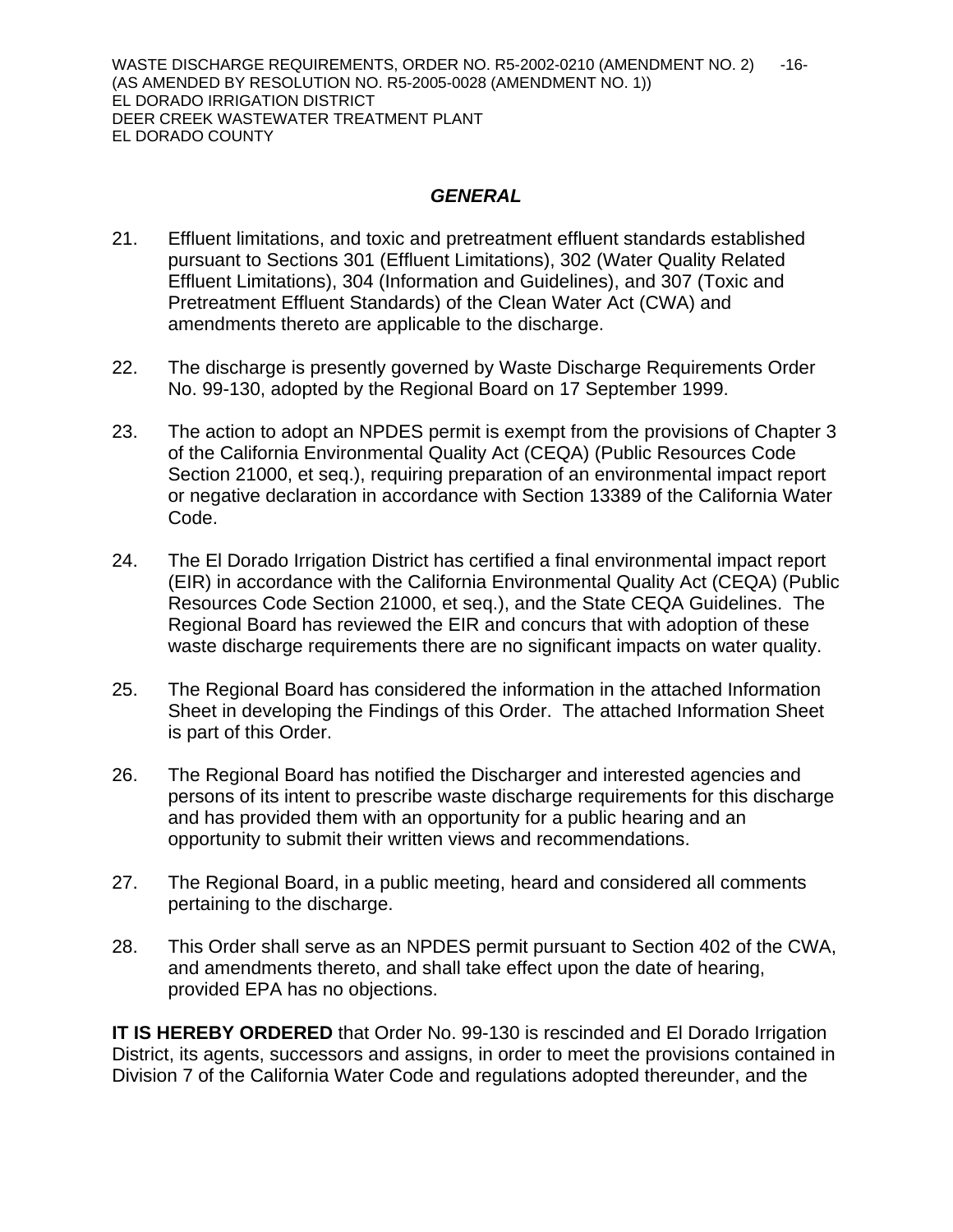WASTE DISCHARGE REQUIREMENTS, ORDER NO. R5-2002-0210 (AMENDMENT NO. 2) -17-(AS AMENDED BY RESOLUTION NO. R5-2005-0028 (AMENDMENT NO. 1)) EL DORADO IRRIGATION DISTRICT DEER CREEK WASTEWATER TREATMENT PLANT EL DORADO COUNTY

provisions of the Clean Water Act and regulations and guidelines adopted thereunder, shall comply with the following:

## **A. Discharge Prohibitions:**

- 1. Discharge of wastewater at a location or in a manner different from that described in the Findings is prohibited.
- 2. The by-pass or overflow of wastes to surface waters is prohibited, except as allowed by Standard Provision A.13. [See attached "Standard Provisions and Reporting Requirements for Waste Discharge Requirements (NPDES)"].
- 3. Use of chlorine and/or chlorine containing substances within the treatment process and discharge of chlorine and/or chlorine containing substances into the receiving water is prohibited.
- 4. Neither the discharge nor its treatment shall create a nuisance as defined in Section 13050 of the California Water Code.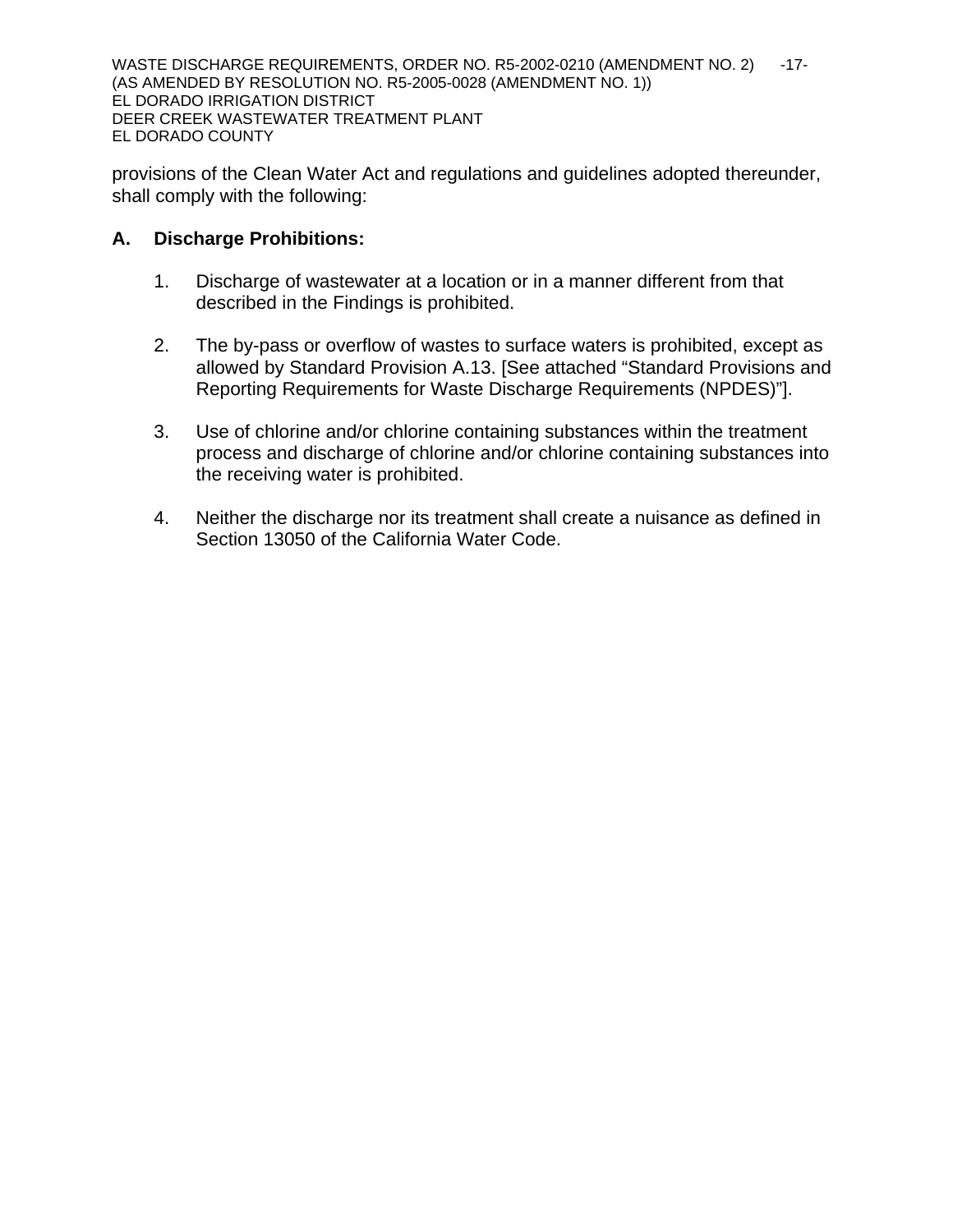### **B. Effluent Limitations:**

1. Wastewater shall be oxidized, coagulated and filtered, or equivalent treatment provided, and the effluent shall not exceed the following limits when flow Deer Creek provides less dilution than 20:1 (stream flow:effluent):

|                                        |                      | Monthly         | Weekly  | 7-day               | Daily           | 1-hour         |
|----------------------------------------|----------------------|-----------------|---------|---------------------|-----------------|----------------|
| Constituents                           | Units                | Average         | Average | Median <sup>6</sup> | Maximum         | <b>Average</b> |
| Ammonia <sup>5</sup>                   | mg/l                 | Table A         |         |                     | Table B         |                |
|                                        | lbs/day <sup>3</sup> | calculated      |         |                     | calculated      |                |
| BOD <sup>1</sup>                       | mg/l                 | 10 <sup>2</sup> | $15^2$  |                     | 30 <sup>2</sup> |                |
|                                        | lbs/day <sup>3</sup> | 208             | 313     |                     | 626             |                |
| Chlorodibromomethane <sup>7</sup> µg/l |                      | 0.41            |         |                     |                 |                |
|                                        | lbs/day <sup>3</sup> | 0.009           |         |                     |                 |                |
| Dichlorobromomethane µg/l              |                      | 0.56            |         |                     |                 |                |
|                                        | lbs/day <sup>3</sup> | 0.012           |         |                     |                 |                |
| Nitrite (as N)                         | mg/l                 | 1               |         |                     |                 |                |
|                                        | 3<br>lbs/day         | 21              |         |                     |                 |                |
| Nitrate + Nitrite (as N)               | mg/l                 | 10              |         |                     |                 |                |
|                                        | lbs/day <sup>3</sup> | 208             |         |                     |                 |                |
| Settleable Solids                      | $m$ //               | 0.1             |         |                     | 0.2             |                |
| <b>Total Coliform</b>                  | MPN/100 ml           |                 |         | 2.2                 | $23^{6}$        |                |
| Organisms                              |                      |                 |         |                     |                 |                |
| <b>Total Suspended</b>                 | mg/l                 | 10 <sup>2</sup> | $15^2$  |                     | 30 <sup>2</sup> |                |
| Solids                                 | lbs/day <sup>3</sup> | 208             | 313     |                     | 626             |                |
| Total Trihalomethanes <sup>7</sup>     | $\mu$ g/l            | $80^7$          |         |                     |                 |                |
|                                        | $\text{lbs/day}^3$   | 1.66            |         |                     |                 |                |
| Turbidity <sup>4</sup>                 | <b>NTU</b>           | 2 <sup>4</sup>  | ---     | ---                 | $5^4$           |                |

<sup>1</sup> 5-day, 20<sup>o</sup>C biochemical oxygen demand (BOD)<br><sup>2</sup> To be ascertained by a 24-hour flow proportional composite sample.

3 Based upon a design treatment capacity of 2.5 mgd (*x* mg/*l* x 8.345 x 2.5 mgd = *y* lbs/day) 4

- The daily average turbidity shall not exceed 2 NTU. Turbidity shall not exceed 5 NTU more than 5
- percent of the time within a 24-hour period. At no time shall the turbidity exceed 10 NTU.<br><sup>5</sup> The mass limit (lb/day) for ammonia shall be equal to the concentration limit (from Attachments) multiplied by the design flow of 2.5 mgd and the unit conversion factor of 8.345 (see footnote 3 for equation).<br><sup>6</sup> 7-day median is based on the previous seven daily sample results. The total coliform organisms
- concentration shall not exceed 23 MPN/100 m*l* more than once in any 30-day period. No sample shall exceed a concentration of 240 MPN/100 m*l*.<br><sup>7</sup> The monthly average for total tribolomethanes show
- The monthly average for total trihalomethanes shall not exceed  $80\mu\text{g/l}$ . Total trihalomethanes is the sum of bromoform, bromodichloromethane, chloroform and dibromochloromethane.
- 2. When flow in Deer Creek provides a minimum dilution of 20:1 (stream flow:effluent) full secondary treatment shall be provided and the coagulation system and filters shall be used to the maximum extent possible and effluent shall not exceed the following limits: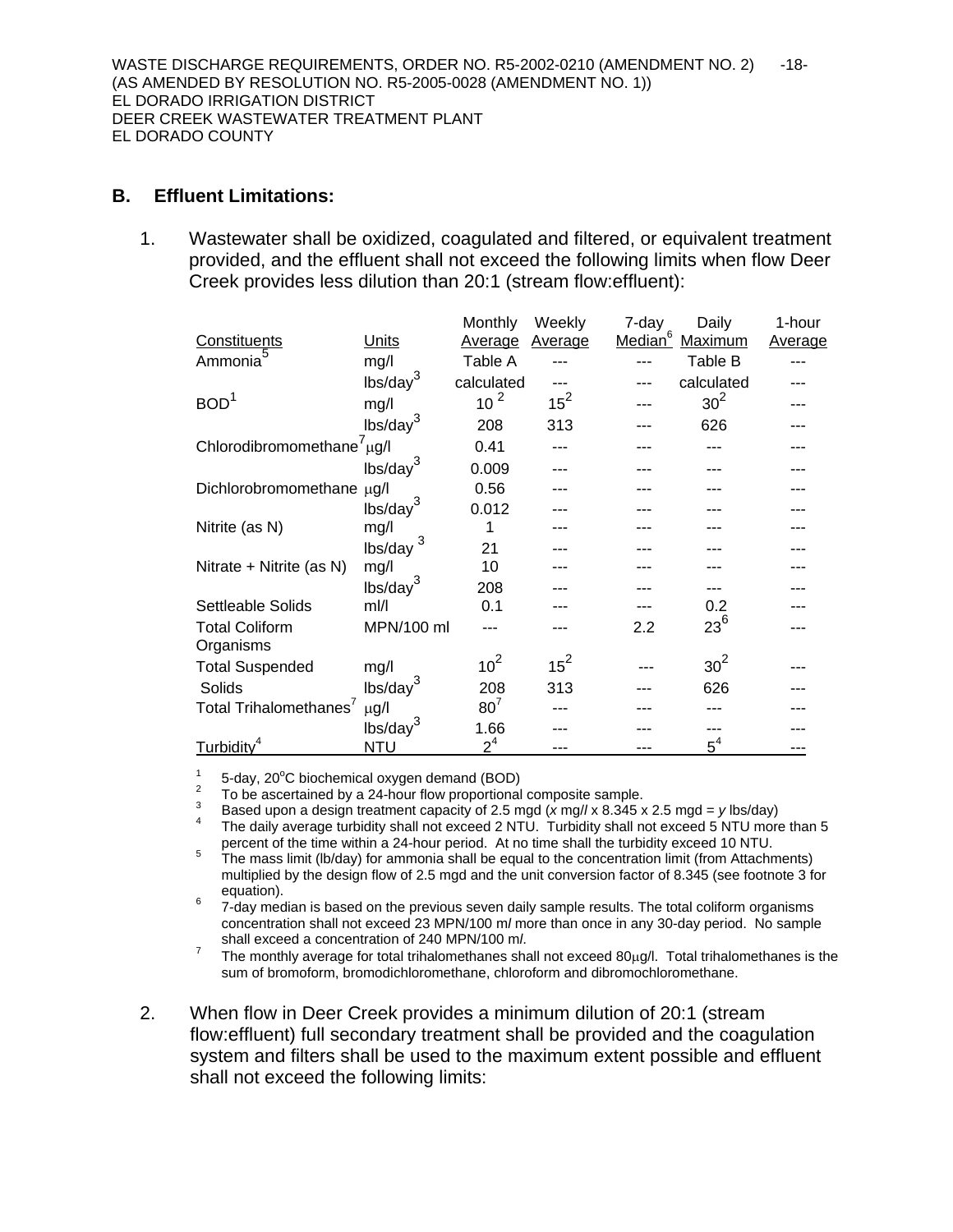#### WASTE DISCHARGE REQUIREMENTS, ORDER NO. R5-2002-0210 (AMENDMENT NO. 2) -19-(AS AMENDED BY RESOLUTION NO. R5-2005-0028 (AMENDMENT NO. 1)) EL DORADO IRRIGATION DISTRICT DEER CREEK WASTEWATER TREATMENT PLANT EL DORADO COUNTY

|                                    |                      | Monthly         | Weekly  | 7-day               | Daily      | 1-hour         |
|------------------------------------|----------------------|-----------------|---------|---------------------|------------|----------------|
| Constituents                       | Units                | Average         | Average | Median <sup>5</sup> | Maximum    | <b>Average</b> |
| Ammonia                            | mg/l                 | Table A         |         |                     | Table B    |                |
|                                    | lbs/day <sup>3</sup> | calculated      |         |                     | calculated |                |
| BOD <sup>1</sup>                   | mg/l                 | 30 <sup>2</sup> | $45^2$  |                     | $60^2$     |                |
|                                    | lbs/day <sup>3</sup> | 625             | 938     |                     | 1251       |                |
| Chlorodibromomethane µg/l          |                      | 0.41            |         |                     |            |                |
|                                    | lbs/day <sup>3</sup> | 0.009           |         |                     |            |                |
| Dichlorobromomethane µg/l          |                      | 0.56            |         |                     |            |                |
|                                    | lbs/day <sup>3</sup> | 0.012           |         |                     |            |                |
| Nitrite (as N)                     | mg/l                 | 1               |         |                     |            |                |
|                                    | 3<br>lbs/day         | 21              |         |                     |            |                |
| Nitrate + Nitrite (as N)           | mg/l                 | 10              |         |                     |            |                |
|                                    | $\text{lbs/day}^3$   | 208             |         |                     |            |                |
| Settleable Solids                  | $m$ //               | 0.1             |         |                     | 0.2        |                |
| <b>Total Coliform</b><br>Organisms | MPN/100 ml           |                 |         | 23                  | 230        |                |
| <b>Total Suspended</b>             | mg/l                 | 30 <sup>2</sup> | $45^2$  |                     | $60^2$     |                |
| Solids                             | lbs/day <sup>3</sup> | 250             | 376     |                     | 750        |                |
| Total Trihalomethanes $^6$         | $\mu$ g/l            | 80 <sup>6</sup> |         |                     |            |                |
|                                    | lbs/day <sup>3</sup> | 1.66            |         |                     |            |                |
|                                    |                      |                 |         |                     |            |                |

1

<sup>1</sup> 5-day, 20<sup>o</sup>C biochemical oxygen demand (BOD)<br><sup>2</sup> To be ascertained by a 24-hour flow proportional composite sample.

3

Based upon a design treatment capacity of 2.5 mgd ( $x \text{ mg}//x 8.345 x 2.5 \text{ mgd} = y \text{ lbs/day}$ )<br>The mass limit (lb/day) for ammonia shall be equal to the concentration limit (from Attachments) multiplied by the design flow of 2.5 mgd and the unit conversion factor of 8.345 (see footnote 3 for

equation).<br>5 7-day median is based on the previous seven daily sample results.<br>6 <del>The provibitions are fortal tribulary than as abell ast associated</del>

 The monthly average for total trihalomethanes shall not exceed 80μg/l. Total trihalomethanes is the sum of bromoform, bromodichloromethane, chloroform and dibromochloromethane.

- 3. The arithmetic mean of 20°C BOD (5-day) and total suspended solids in effluent samples collected over a monthly period shall not exceed 15 percent of the arithmetic mean of the values for influent samples collected at approximately the same times during the same period (85 percent removal).
- 4. The discharge shall not have a pH less than 6.5 nor greater than 8.5.
- 5. The average dry weather discharge flow shall not exceed 2.5 million gallons per day. With the exception of the tertiary treatment system, the facility has been upgraded to 3.6 MGD (average daily flow). Upon completion of the upgrades to the tertiary treatment system, to be capable of treating both an average dry weather flow of 3.6 MGD, and peak wet weather flows, the capacity of the facility will be rated at 3.6 MGD. At that time mass limits will be calculated using 3.6 MGD. Upon completion of the improvements, the expansion of the facility shall certified, by a Registered Civil Engineer with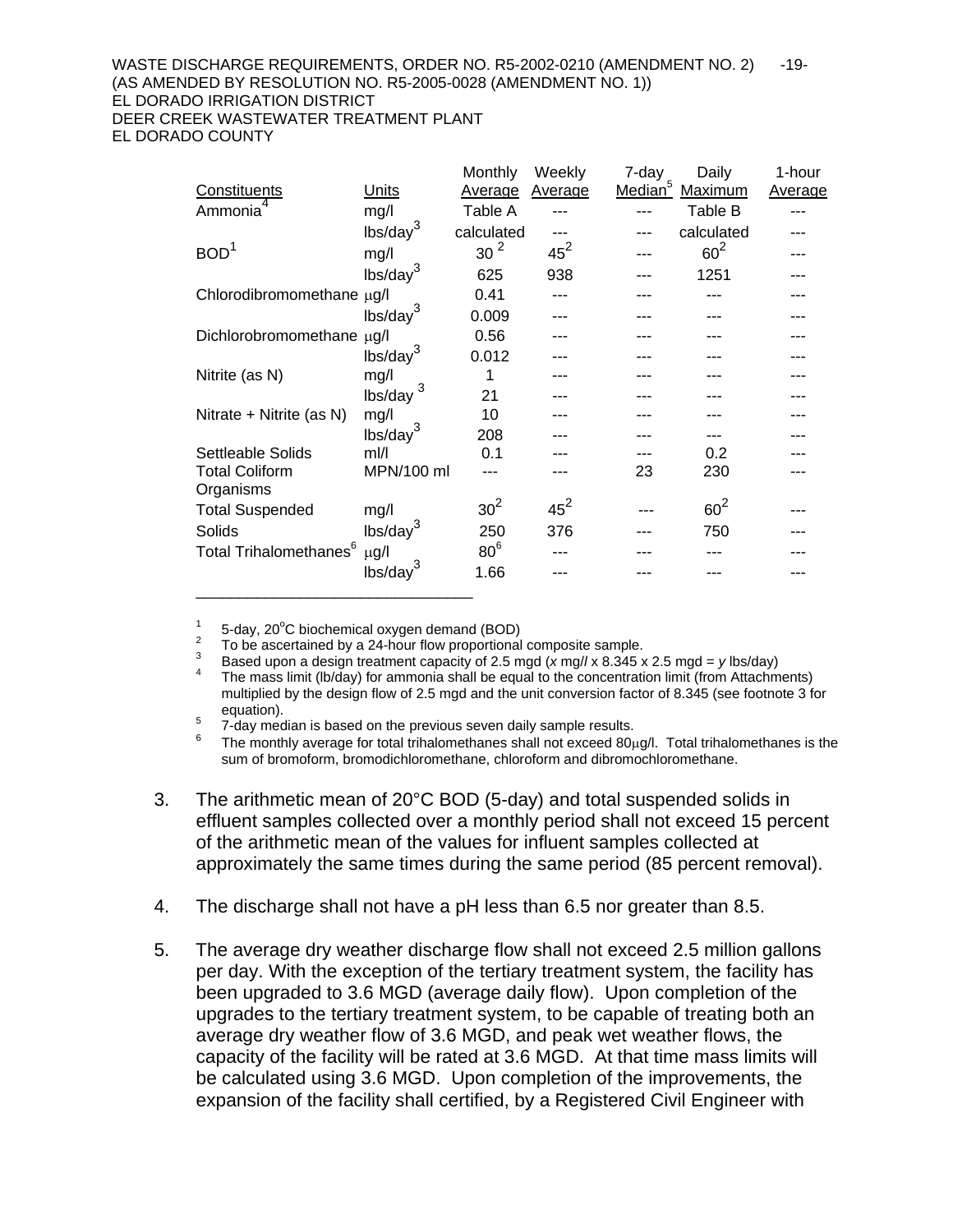experience in the design and operation of wastewater treatment plants, that the facility expansion has been completed and the facility was designed and constructed to achieve the limits established by this Order.

6. Survival of aquatic organisms in 96-hour bioassays of undiluted waste shall be no less than:

> Minimum for any one bioassay - - - - - - - - -- - - - - - - - - - - 70% Median for any three or more consecutive bioassays - - - - 90%

## **C. Sludge Disposal:**

- 1. Collected screenings, sludges, and other solids removed from liquid wastes shall be disposed of in a manner approved by the Executive Officer, and consistent with *Consolidated Regulations for Treatment, Storage, Processing, or Disposal of Solid Waste,* as set forth in Title 27, CCR, Division 2, Subdivision 1, Section 20005, et seq.
- 2. Any proposed change in sludge use or disposal practice from a previously approved practice shall be reported to the Executive Officer and EPA Regional Administrator at least **90 days** in advance of the change.
- 3. Use and disposal of sewage sludge shall comply with existing Federal and State laws and regulations, including permitting requirements and technical standards included in 40 CFR 503.

If the State Water Resources Control Board and the Regional Water Quality Control Boards are given the authority to implement regulations contained in 40 CFR 503, this Order may be reopened to incorporate appropriate time schedules and technical standards. The Discharger must comply with the standards and time schedules contained in 40 CFR 503 whether or not they have been incorporated into this Order.

- 4. The Discharger is encouraged to comply with the "Manual of Good Practice for Agricultural Land Application of Biosolids" developed by the California Water Environment Association.
- 5. By 1 May 2003, the Discharger shall submit a sludge disposal plan describing the annual volume of sludge generated by the plant and specifying the disposal practices.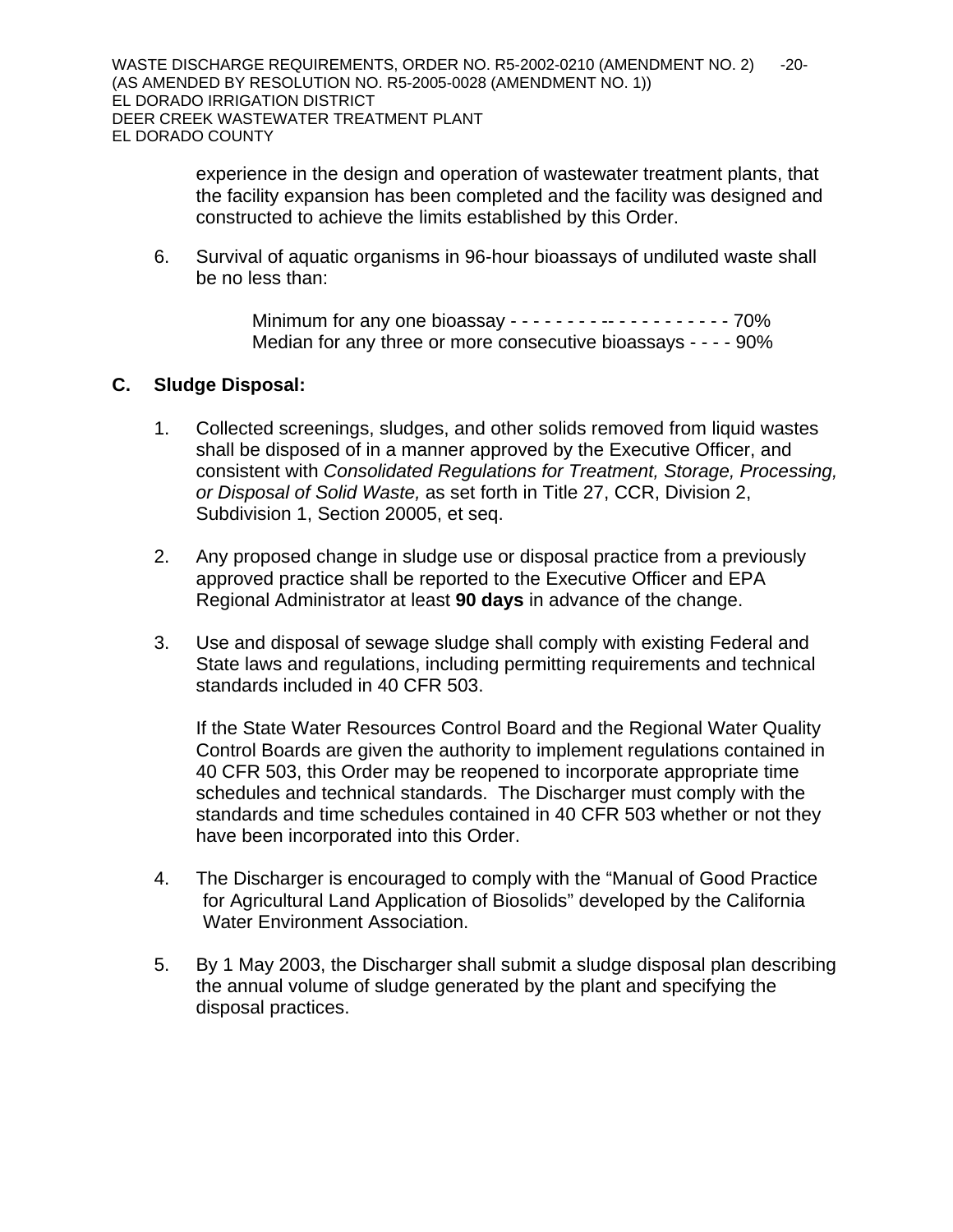WASTE DISCHARGE REQUIREMENTS, ORDER NO. R5-2002-0210 (AMENDMENT NO. 2) -21-(AS AMENDED BY RESOLUTION NO. R5-2005-0028 (AMENDMENT NO. 1)) EL DORADO IRRIGATION DISTRICT DEER CREEK WASTEWATER TREATMENT PLANT EL DORADO COUNTY

## **D. Receiving Water Limitations:**

Receiving Water Limitations are based upon water quality objectives contained in the Basin Plan. As such, they are a required part of this permit.

The discharge shall not cause the following in the receiving water:

- 1. Concentrations of dissolved oxygen to fall below 7.0 mg/l. The monthly median of the mean daily dissolved oxygen concentration shall not fall below 85 percent of saturation in the main water mass, and the  $95<sup>th</sup>$  percentile concentration shall not fall below 75 percent of saturation.
- 2. Oils, greases, waxes, or other materials to form a visible film or coating on the water surface or on the stream bottom.
- 3. Oils, greases, waxes, floating material (liquids, solids, foams, and scums) or suspended material to create a nuisance or adversely affect beneficial uses.
- 4. Esthetically undesirable discoloration.
- 5. Fungi, slimes, or other objectionable growths.
- 6. The turbidity to increase as follows:
	- a. When the dilution ratio for discharges is less than 20:1 and where natural turbidity is less that 1 Nephelometric Turbidity Unit (NTU), discharges shall not cause the receiving water daily average turbidity to exceed 2 NTUs or daily maximum turbidity to exceed 5 NTUs. Where natural turbidity is between 1 and 5 NTUs, dischargers shall not cause receiving water daily average turbidity to increase more than 1 NTU or daily maximum turbidity to exceed 5 NTUs.
	- b. Where discharge dilution ratio is 20:1 or greater, or where natural turbidity is greater than 5 NTUs, the following shall apply:
		- Where natural turbidity is between 5 and 50 NTUs, receiving water increases due to discharge shall not exceed 20 percent
		- Where natural turbidity is between 50 and 100 NTUs, receiving water increases due to discharge shall not exceed 10 NTUs
		- Where natural turbidity is greater than 100 NTUs, receiving water increases due to discharge shall not exceed 10 percent
- 7. The ambient pH to fall below 6.5 nor rise above 8.5.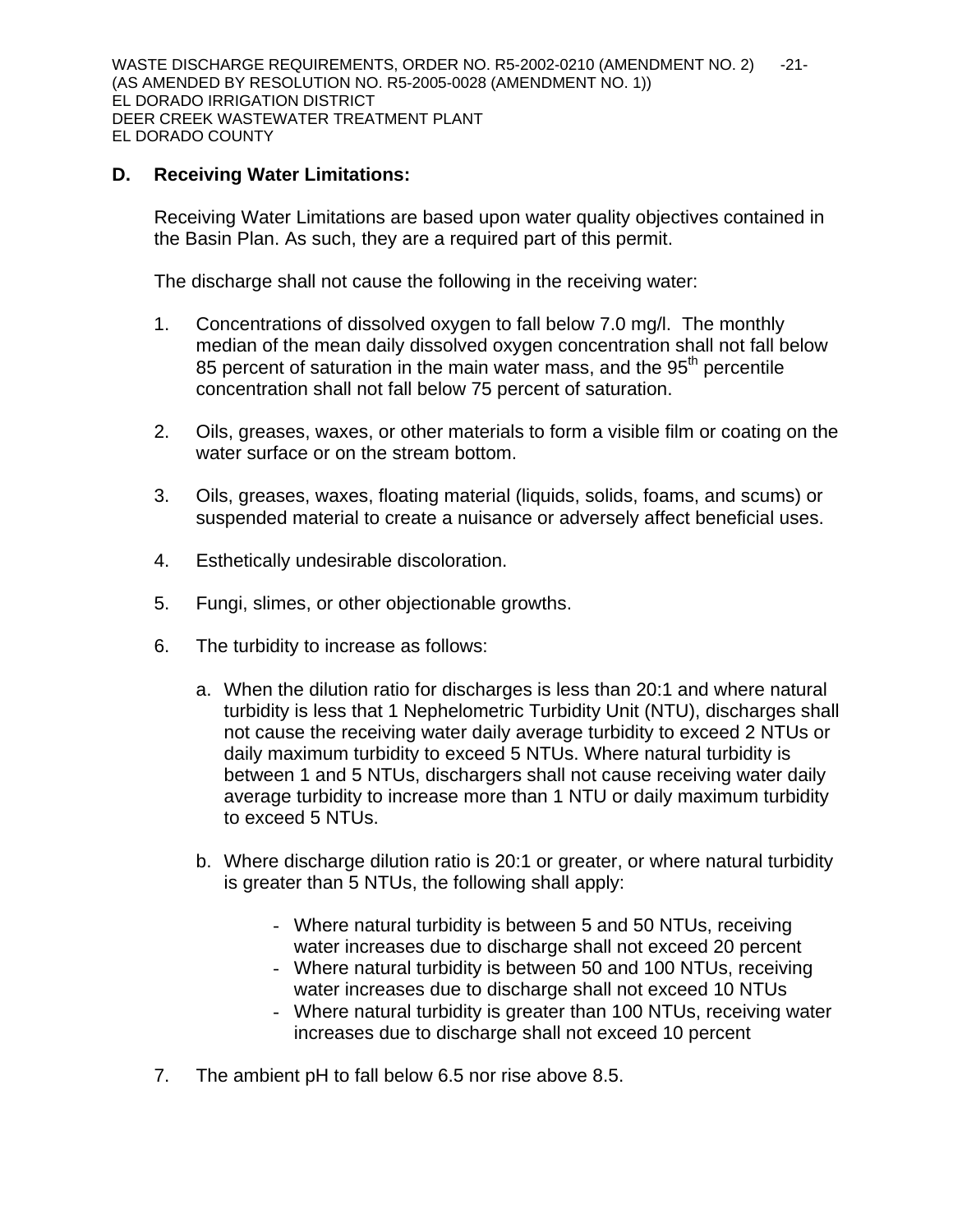8. The ambient temperature to be equal or below to be elevated above the following temperatures:

| <b>DEER CREEK TEMPERATURE OBJECTIVES</b><br>(TABLE III-4A of Basin Plan)            |    |    |  |  |  |  |  |
|-------------------------------------------------------------------------------------|----|----|--|--|--|--|--|
| Monthly Average (°F) <sup>b</sup><br>Daily Maximum (°F) <sup>a</sup><br><b>Date</b> |    |    |  |  |  |  |  |
| January and February                                                                | 63 | 58 |  |  |  |  |  |
| March                                                                               | 65 | 60 |  |  |  |  |  |
| April                                                                               | 71 | 64 |  |  |  |  |  |
| May                                                                                 | 77 | 68 |  |  |  |  |  |
| June                                                                                | 81 | 74 |  |  |  |  |  |
| <b>July through September</b>                                                       | 81 | 77 |  |  |  |  |  |
| October                                                                             | 77 | 72 |  |  |  |  |  |
| November                                                                            | 73 | 65 |  |  |  |  |  |
| December                                                                            | 65 | 58 |  |  |  |  |  |

<sup>a</sup> Maximum not to be exceeded.

**b** Defined as a calendar month average.

- 9. Deposition of material that causes nuisance or adversely affects beneficial uses.
- 10. Radionuclides to be present in concentrations that exceed maximum contaminant levels specified in the California Code of Regulations, Title 22; that harm human, plant, animal or aquatic life; or that result in the accumulation of radionuclides in the food web to an extent that presents a hazard to human, plant, animal, or aquatic life.
- 11. Aquatic communities and populations, including vertebrate, invertebrate, and plant species, to be degraded.
- 12. Toxic pollutants to be present in the water column, sediments, or biota in concentrations that adversely affect beneficial uses; that produce detrimental response in human, plant, animal, or aquatic life; or that bioaccumulate in aquatic resources at levels which are harmful to human health.
- 13. Violation of any applicable water quality standard for receiving waters adopted by the Regional Board or the State Water Resources Control Board pursuant to the CWA and regulations adopted thereunder.
- 14. Taste or odor-producing substances to impart undesirable tastes or odors to fish flesh or other edible products of aquatic origin or to cause nuisance or adversely affect beneficial uses.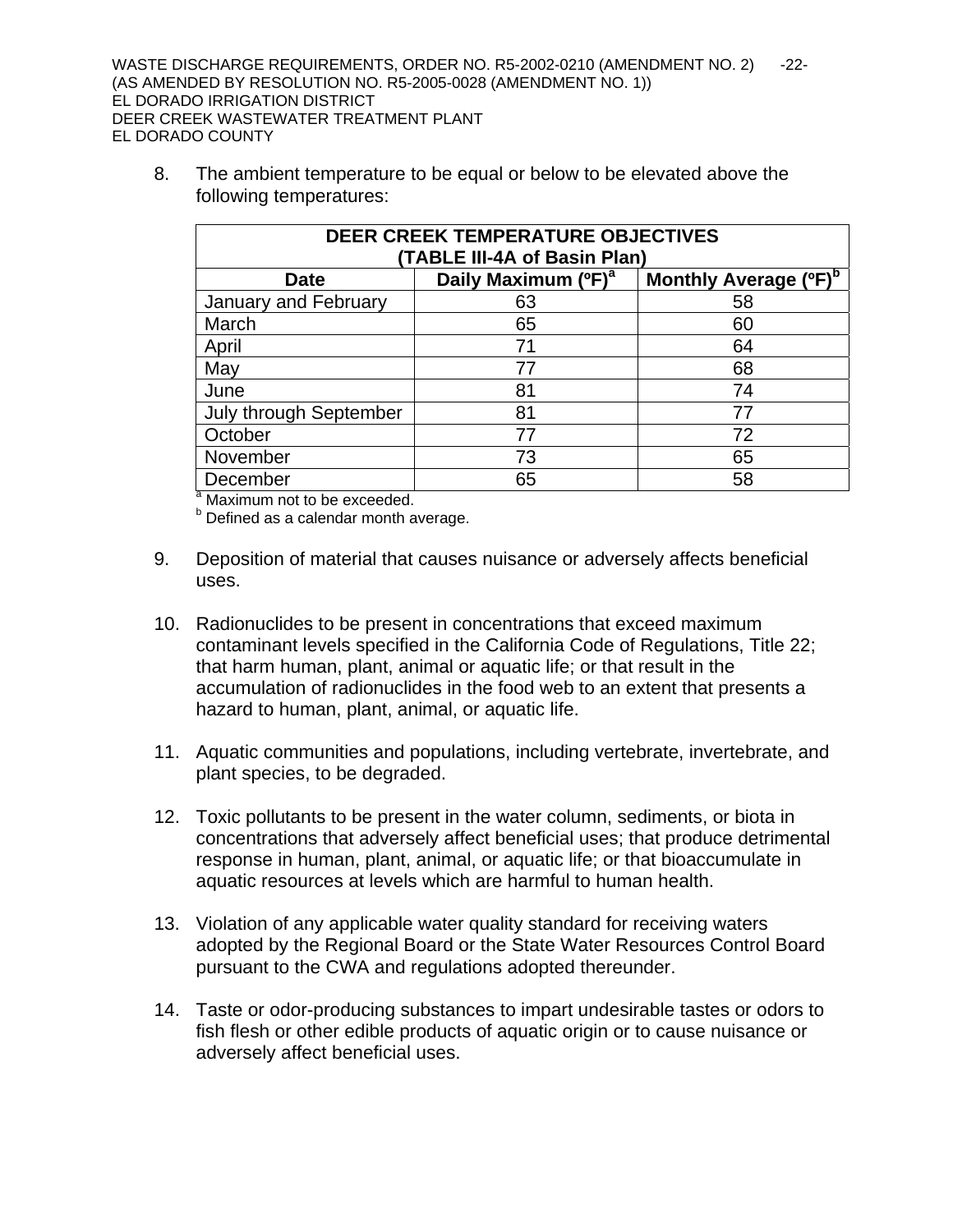15. The fecal coliform concentration in any 30-day period to exceed a geometric mean of 200 MPN/100 ml or cause more than 10 percent of total samples to exceed 400 MPN/100 ml.

### **E. Groundwater Limitations:**

Release of waste constituents from any storage, treatment, or disposal component associated with the WWTP shall not degrade groundwater.

### **F. Provisions:**

- 1. The Discharger shall not allow pollutant-free wastewater to be discharged into the collection, treatment, and disposal system in amounts that significantly diminish the system's capability to comply with this Order. Pollutant-free wastewater means rainfall, groundwater, cooling waters, and condensates that are essentially free of pollutants.
- 2. There are indications that the discharge may contain constituents that have a reasonable potential to cause or contribute to an exceedance of water quality objectives. The constituents are specifically listed in a technical report requirement issued by the Executive Officer on 10 September 2001 and include NTR, CTR and additional constituents, which could exceed Basin Plan numeric or narrative water quality objectives. The Discharger shall comply with the following time schedule in conducting a study of these constituents potential effect in surface waters:

|                                        | Compliance   |
|----------------------------------------|--------------|
| Task                                   | Date         |
| <b>Submit Study Report</b>             | 1 March 2003 |
| <b>Submit Study Report for dioxins</b> | 1 March 2004 |

This Order is intended to be consistent with the requirements of the 10 September 2001 technical report. The technical report requirements shall take precedence in resolving any conflicts. The Discharger shall submit to the Regional Board on or before each compliance due date, the specified document or a written report detailing compliance or noncompliance with the specific date and task. If noncompliance is reported, the Discharger shall state the reasons for noncompliance and include an estimate of the date when the Discharger will be in compliance. The Discharger shall notify the Regional Board by letter when it returns to compliance with the time schedule.

If after review of the study results it is determined that the discharge has reasonable potential to cause or contribute to an exceedance of a water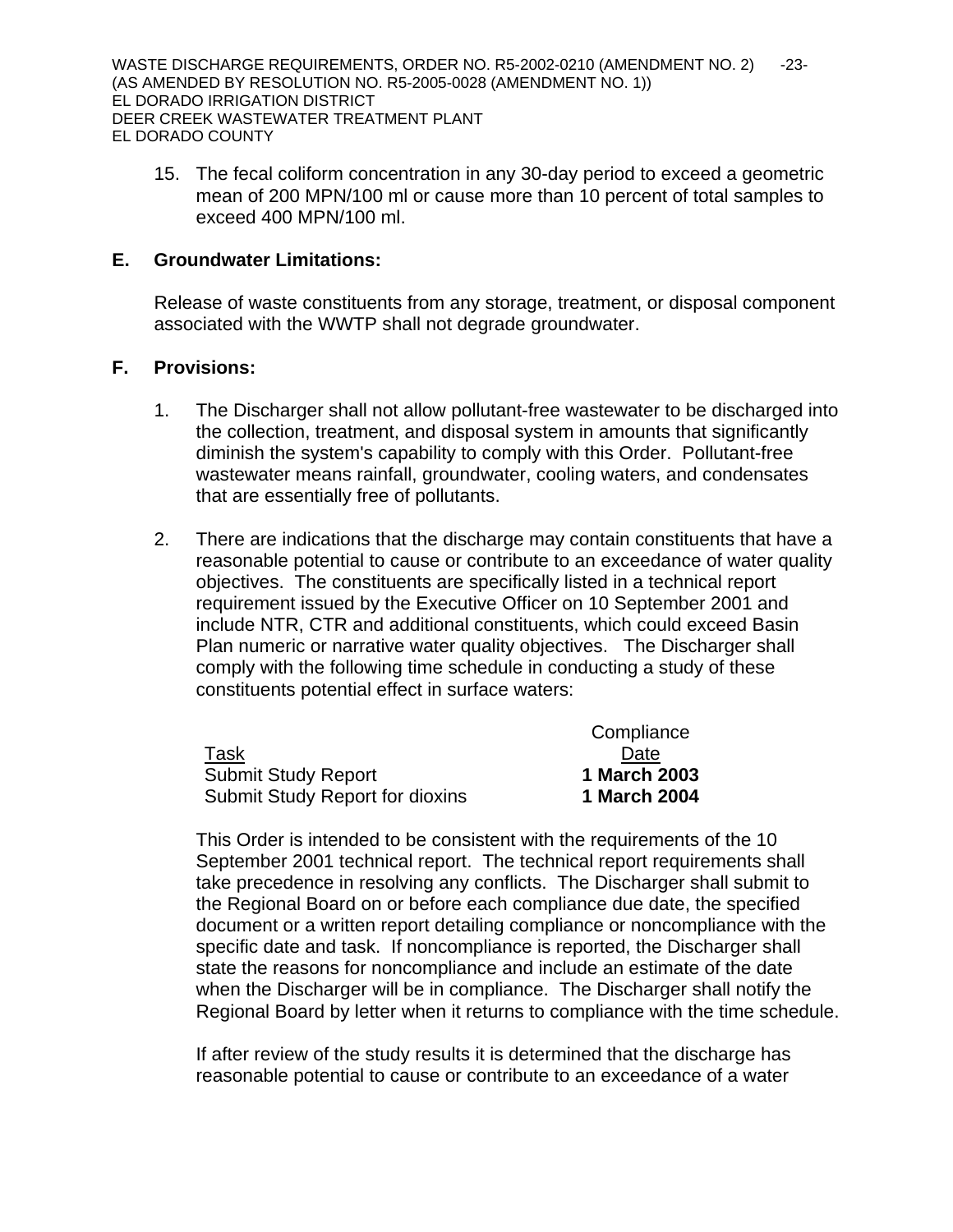quality objective this Order will be reopened and effluent limitations added for the subject constituents.

3. New or revised effluent limitations for coliform, dichlorobromomethane, and dibromochloromethane, have been included in this Order. To comply with these limits, it will be necessary for the Discharger to modify the existing treatment facility.

Additional tertiary filtration capacity is necessary during peak wet weather events to achieve total coliform limits when 20-to-1 dilution is not available in Deer Creek. A time schedule is included in this Order for the Discharger to expand the tertiary capacity of the facility to comply with Effluent Limitation B.1. for total coliform. The facility has demonstrated that it can reliable comply with this limit up to 5.0 MGD. The Discharger can not achieve immediate compliance with the total coliform limit during peak wet weather events, therefore an interim limit is provided until the construction of the additional facilities are completed. The interim limit is as follows:

When the average daily flow exceeds 5.0 MGD the daily coliform standard will be 23 MPN/100 ml; and, when the daily average flow subsides to less than 5.0 MGD, the 7-day 2.2 MPN/100 ml coliform standard applies. When calculating the 7-day median, days that exceed 5.0 MGD are excluded from the calculation.

To allow for these modifications a time schedule to comply with these new limits and construction of additional tertiary capacity is included. The Discharger shall comply with the following time schedule to complete the necessary improvements and fully comply with the new discharge limits.

Task **Task Compliance** Date Submit Workplan and Time Schedule **6 February 2003** Identify and Scope of Projects **31 December 2003** Complete Facility Modifications **30 September 2006** Full Compliance **30 December 2006**

The Discharger shall submit to the Board on or before each compliance due date, the specified document or a written report detailing compliance or noncompliance with the specific date and task. If noncompliance is reported, the Discharger shall state the reasons for noncompliance and include an estimate of the date when the Discharger will be in compliance. The Discharger shall notify the Board by letter when it returns to compliance with the time schedule.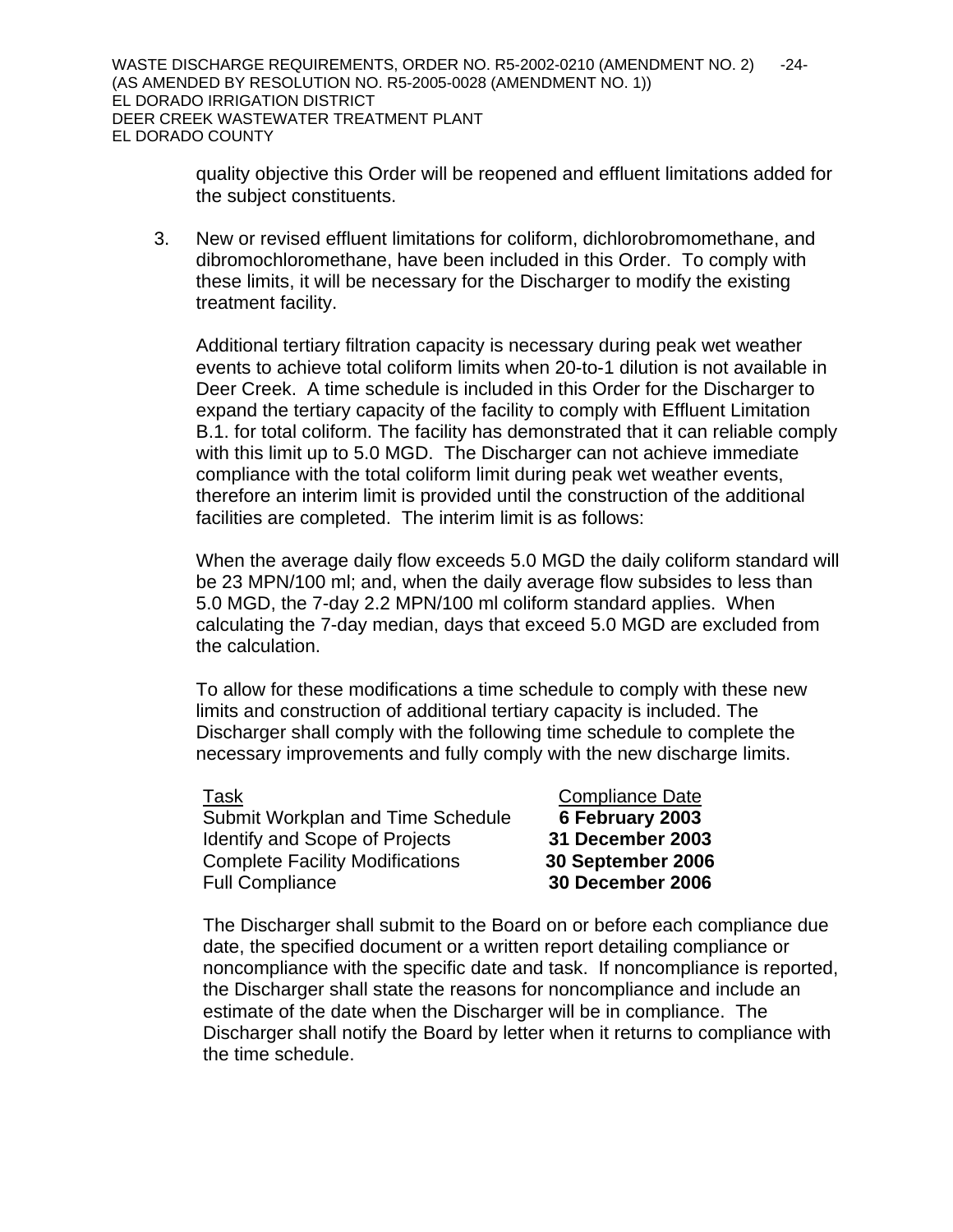WASTE DISCHARGE REQUIREMENTS, ORDER NO. R5-2002-0210 (AMENDMENT NO. 2) -25-(AS AMENDED BY RESOLUTION NO. R5-2005-0028 (AMENDMENT NO. 1)) EL DORADO IRRIGATION DISTRICT DEER CREEK WASTEWATER TREATMENT PLANT EL DORADO COUNTY

- 4. The Discharger shall conduct the chronic toxicity testing specified in the Monitoring and Reporting Program. If the testing indicates that the discharge causes, has the reasonable potential to cause, or contributes to an in-stream excursion above the water quality objective for toxicity, the Discharger initiate a Toxicity Identification Evaluation (TIE) to identify the causes of toxicity. Upon completion of the TIE, the Discharger shall submit a workplan to conduct a Toxicity Reduction Evaluation (TRE) and, after Regional Board evaluation, conduct the TRE. This Order will be reopened and a chronic toxicity limitation included and/or a limitation for the specific toxicant identified in the TRE included. Additionally, if a chronic toxicity water quality objective is adopted by the State Water Resources Control Board, this Order may be reopened and a limitation based on that objective included.
- 5. The Discharger shall report to the Regional Board any toxic chemical release data it reports to the State Emergency Response Commission within 15 days of reporting the data to the Commission pursuant to section 313 of the "Emergency Planning and Community Right to Know Act of 1986.
- 6. The Discharger shall comply with all the items of the "Standard Provisions and Reporting Requirements for Waste Discharge Requirements (NPDES)", dated 1 March 1991, which are part of this Order. This attachment and its individual paragraphs are referred to as "Standard Provisions."
- 7. The Discharger shall comply with Monitoring and Reporting Program No. R5- 2002-2010, which is part of this Order, and any revisions thereto as ordered by the Executive Officer.
- 8. When requested by USEPA, the Discharger shall complete and submit Discharge Monitoring Reports. The submittal date shall be no later than the submittal date specified in the Monitoring and Reporting Program for Discharger Self Monitoring Reports.
- 9. This Order expires on **31 December 2007** and the Discharger must file a Report of Waste Discharge in accordance with Title 23, CCR, not later than 180 days in advance of such date in application for renewal of waste discharge requirements if it wishes to continue the discharge.
- 10. The Discharger shall enforce the Pretreatment Standards promulgated under Sections 307(b), 307(c) and 307(d) of the Clean Water Act. The Discharger shall perform the pretreatment functions required by 40 CFR Part 403 including but not limited to:
	- a. Adopting the legal authority required by 40 CFR 403.8(f)(1);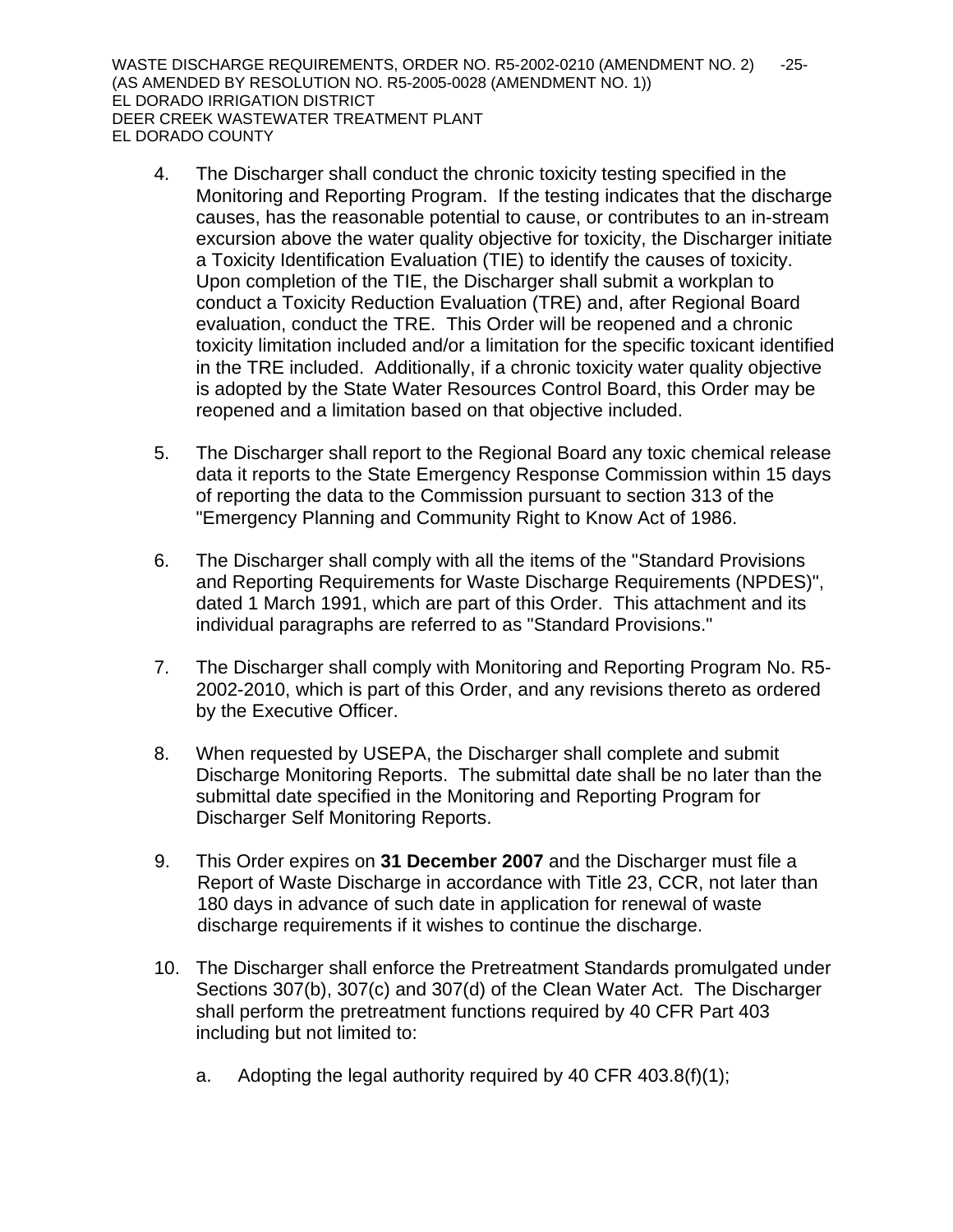- b. Enforcing the Pretreatment Standards of 40 CFR 403.5 and 403.6;
- c. Implementing procedures to ensure compliance as required by 40 CFR 403.8(f)(2); and
- d. Providing funding and personnel for implementation and enforcement of the pretreatment program as required by 40 CFR 403.8(f)(3).
- 11. The Discharger shall implement its approved pretreatment program and the program shall be an enforceable condition of this permit. If the Discharger fails to perform the pretreatment functions, the Regional Water Quality Control Board (RWQCB), the State Water Resources Control Board (SWRCB) or the U.S. Environmental Protection Agency (U.S. EPA) may take enforcement actions against the Discharger as authorized by the Clean Water Act.
- 12. The Discharger shall implement, as more completely set forth in 40 CFR 403.5, the necessary legal authorities, programs, and controls to ensure that the following incompatible wastes are not introduced to the treatment system, where incompatible wastes are:
	- a. Wastes which create a fire or explosion hazard in the treatment works;
	- b. Wastes which will cause corrosive structural damage to treatment works, but in no case wastes with a pH lower than 5.0, unless the works is specially designed to accommodate such wastes;
	- c. Solid or viscous wastes in amounts which cause obstruction to flow in sewers, or which cause other interference with proper operation or treatment works;
	- d. Any waste, including oxygen demanding pollutants (BOD, etc.), released in such volume or strength as to cause inhibition or disruption in the treatment works, and subsequent treatment process upset and loss of treatment efficiency;
	- e. Heat in amounts that inhibit or disrupt biological activity in the treatment works, or that raise influent temperatures above 40°C (104°F), unless the Regional Board approves alternate temperature limits;
	- f. Petroleum oil, nonbiodegradable cutting oil, or products of mineral oil origin in amounts that will cause interference or pass through;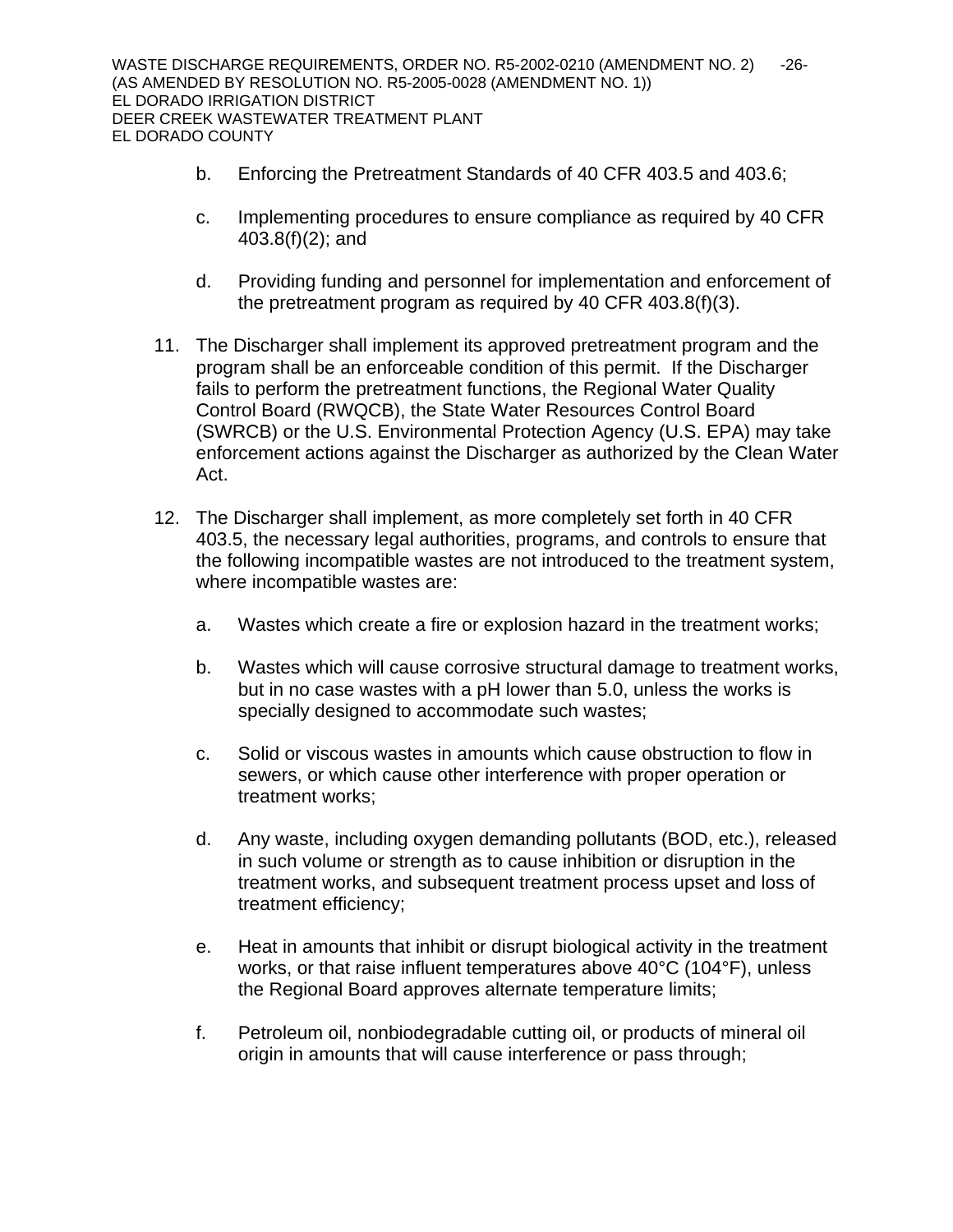- g. Pollutants which result in the presence of toxic gases, vapors, or fumes within the treatment works in a quantity that may cause acute worker health and safety problems; and
- h. Any trucked or hauled pollutants, except at points predesignated by the Discharger.
- 13. The Discharger shall implement, as more completely set forth in 40 CFR 403.5, the legal authorities, programs, and controls necessary to ensure that indirect discharges do not introduce pollutants into the sewerage system that, either alone or in conjunction with a discharge or discharges from other sources:
	- a. Flow through the system to the receiving water in quantities or concentrations that cause a violation of this Order, or
	- b. Inhibit or disrupt treatment processes, treatment system operations, or sludge processes, use, or disposal and either cause a violation of this Order or prevent sludge use or disposal in accordance with this Order.
- 14. Prior to making any change in the discharge point, place of use, or purpose of use of the wastewater, the Discharger shall obtain approval of, or clearance from the State Water Resources Control Board (Division of Water Rights).
- 15. Minimum detection levels for monitoring required by this Order shall, unless impracticable, be adequate to demonstrate compliance with permit limitations.
- 16. In the event the Discharger does not comply with an effluent limitation or receiving water limitation of this Order, the Discharger shall resample for the specific constituent for which the limitation was exceeded. The Discharger shall continue sampling at an increased frequency sufficient to determine the duration and severity of the violation. The frequency for constituents sampled using 24-hour composites on a 7-day a week schedule are exempted. This information shall be compiled in a written notification, which shall state nature, time, duration, and cause of noncompliance, and shall describe the measures being taken to remedy the noncompliance and, prevent recurrence. All permit violations must be reported to the Board by telephone (916) 255-3000 within 24 hours of having knowledge of such noncompliance.
- 17. In the event of any change in control or ownership of land or waste discharge facilities presently owned or controlled by the Discharger, the Discharger shall notify the succeeding owner or operator of the existence of this Order by letter, a copy of which shall be immediately forwarded to this office.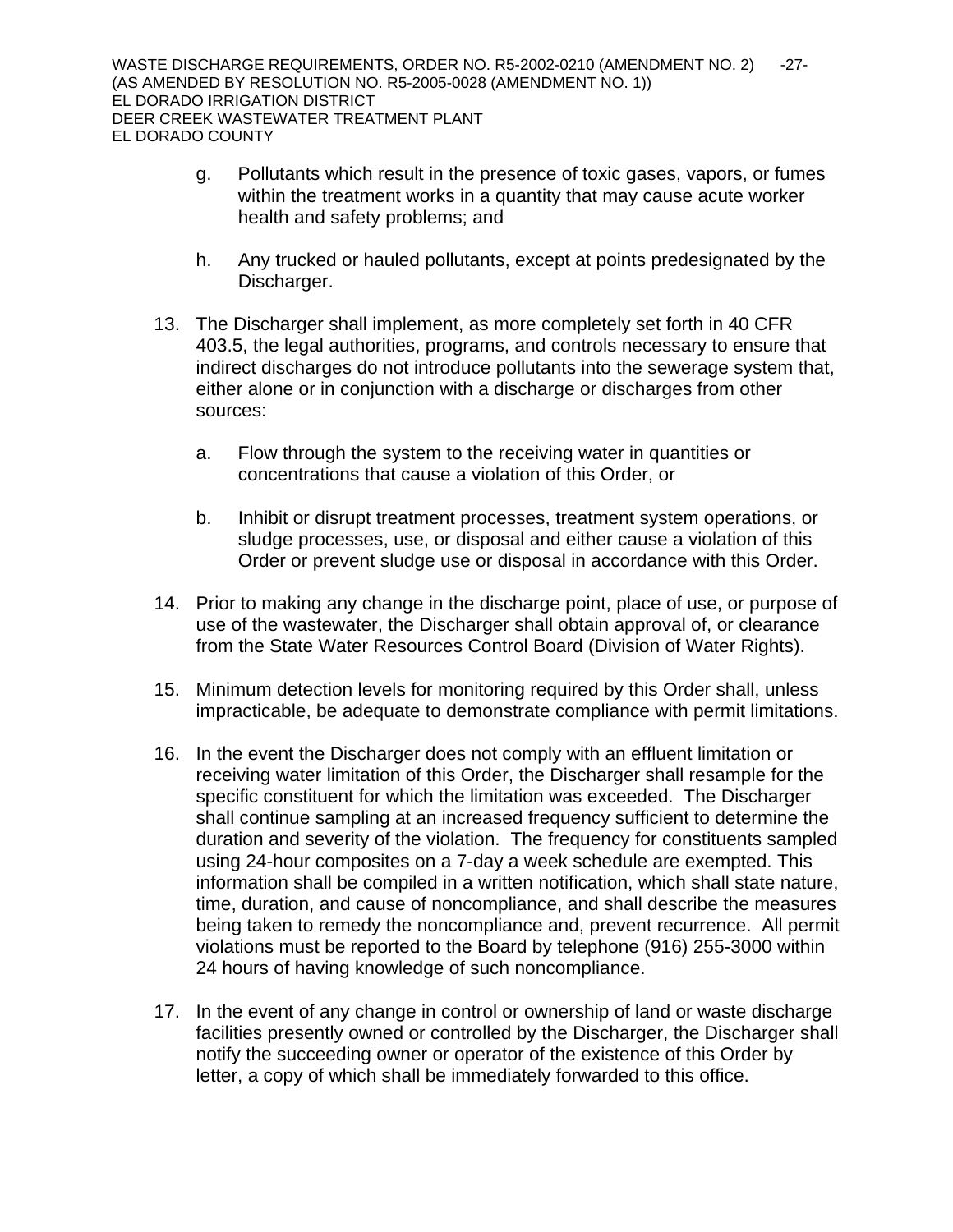To assume operation under this Order, the succeeding owner or operator must apply in writing to the Executive Officer requesting transfer of the Order. The request must contain the requesting entity's full legal name, the State of incorporation if a corporation, address and telephone number of the persons responsible for contact with the Regional Board and a statement. The statement shall comply with the signatory paragraph of Standard Provision D.6 and state that the new owner or operator assumes full responsibility for compliance with this Order. Failure to submit the request shall be considered a discharge without requirements, a violation of the California Water Code. Transfer shall be approved or disapproved in writing by the Executive Officer.

I, PAMELA C. CREEDON, Executive Officer, do hereby certify the foregoing is a full, true, and correct copy of an Order adopted by the California Regional Water Quality Control Board, Central Valley Region, on **25 January 2007**.

 $\frac{1}{\sqrt{2}}$  ,  $\frac{1}{\sqrt{2}}$  ,  $\frac{1}{\sqrt{2}}$  ,  $\frac{1}{\sqrt{2}}$  ,  $\frac{1}{\sqrt{2}}$  ,  $\frac{1}{\sqrt{2}}$  ,  $\frac{1}{\sqrt{2}}$  ,  $\frac{1}{\sqrt{2}}$  ,  $\frac{1}{\sqrt{2}}$  ,  $\frac{1}{\sqrt{2}}$  ,  $\frac{1}{\sqrt{2}}$  ,  $\frac{1}{\sqrt{2}}$  ,  $\frac{1}{\sqrt{2}}$  ,  $\frac{1}{\sqrt{2}}$  ,  $\frac{1}{\sqrt{2}}$ 

PAMELA C. CREEDON, Executive Officer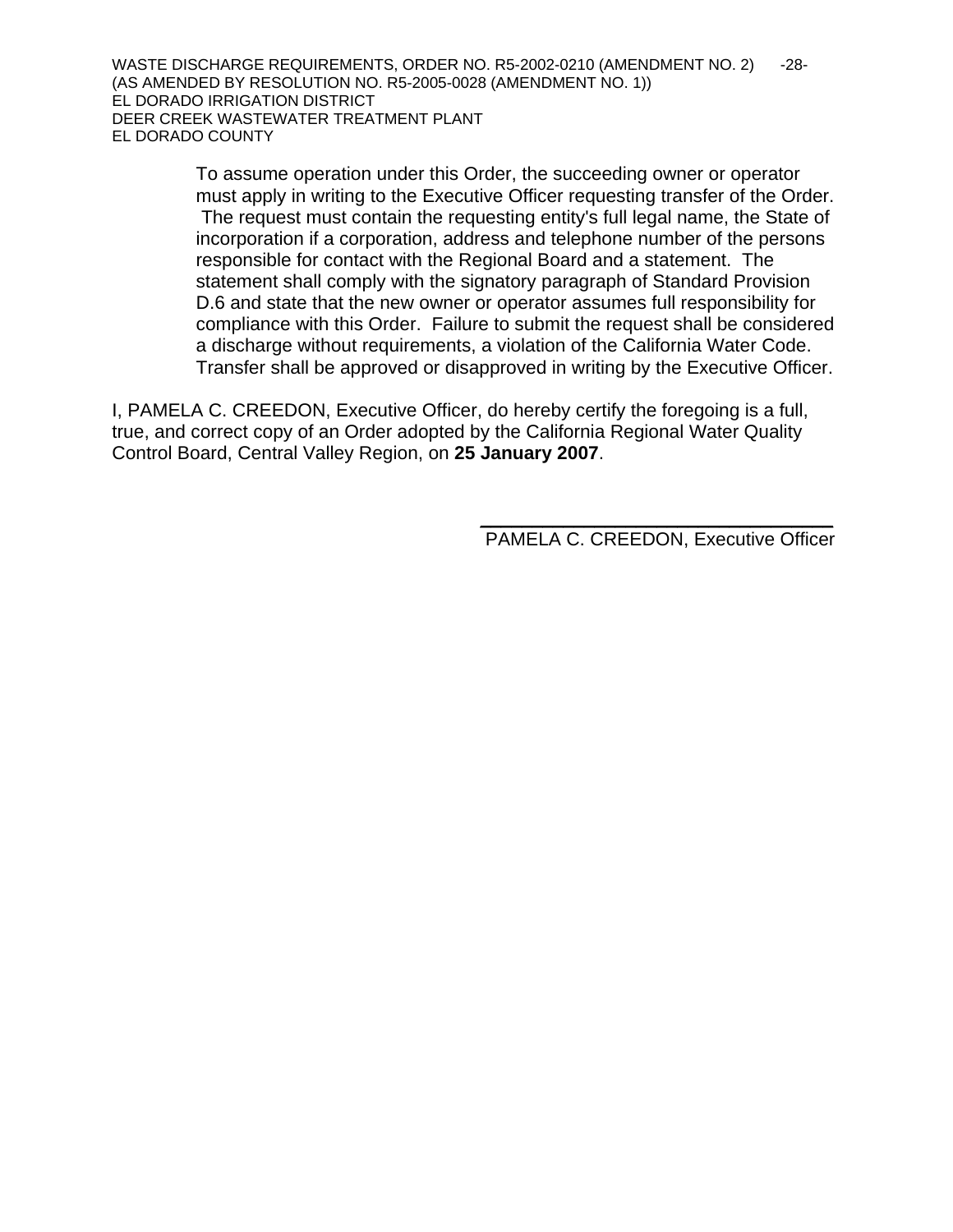INFORMATION PAGE  $\sim$ WASTE DISCHARGE REQUIREMENTS ORDER NO. 2002-0210 (AMENDMENT NO. 2) (AS AMENDED BY RESOLUTION NO R5-2005-0028 (AMENDMENT NO. 1)) DEER CREEK WASTEWATER TREATMENT PLANT EL DORADO IRRIGATION DISTRICT

#### **INFORMATION SHEET**

ORDER NO. R5-2002-210 EL DORADO IRRIGATION DISTRICT DEER CREEK WASTEWATER TREATMENT PLANT EL DORADO COUNTY NPDES NO. CA0078662

#### *SCOPE OF PERMIT*

This amended Order regulates the discharge of up to 2.5 million gallons per day (mgd), design average dry weather flow (ADWF), of effluent from the El Dorado Irrigation District (Discharger), Deer Creek Wastewater Treatment Plant (DCWWTP). This Order includes effluent, water supply, sludge, and surface water limitations, monitoring and reporting requirements, additional study requirements, and reopener provisions for effluent constituents.

#### *BACKGROUND INFORMATION*

The Discharger owns and operates a wastewater collection, treatment, reclamation and disposal system, and provides sewerage service to the Cameron Park and Mother Lode Service Area. The treatment plant is in Section 16, T9N, R9E, MDB&M, as shown on Attachment A, a part of this Order. Treated municipal wastewater is discharged to Deer Creek, a water of the United States and a tributary to the Cosumnes River. Treated wastewater discharged for reclamation is regulated under separate waste discharge requirements and must meet the requirements of California Code of Regulations, Title 22.

The treatment system main components consists of an influent siphon, headworks, primary clarifier, three aeration basins, an emergency storage basin, three secondary clarifiers, eleven tertiary filters, three ultraviolet disinfection channels, one primary sludge thickener, one waste activated sludge thickener, four aerobic digesters, two belt filter presses, two sludge lime addition stations, and a plant drain sump. Sludge is dewatered by the belt filter presses and disposed off-site on farmland or at the local landfill.

The DCWWTP has been significantly upgraded over the past five years. With the exception of the tertiary treatment system, improvements to the primary, secondary, and ancillary treatment processes have been constructed to accommodate an ADWF of 3.6 mgd. The environmental impact report for the expansion of the DCWWTP for 2.5 to 3.6 mgd states that the capacity of the existing tertiary filtration system is rated at 1.5 mgd.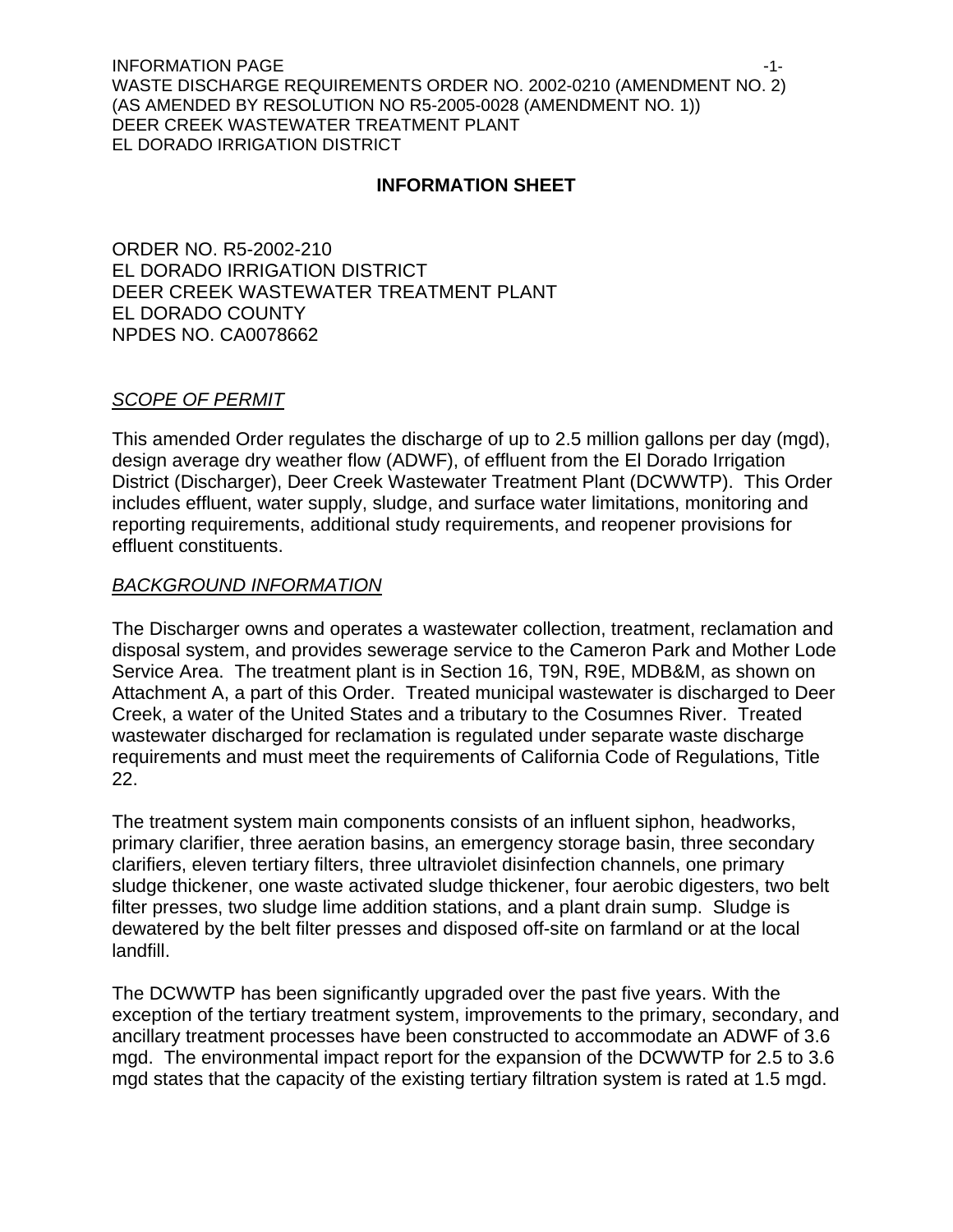INFORMATION PAGE -2- WASTE DISCHARGE REQUIREMENTS ORDER NO. 2002-0210 (AMENDMENT NO. 2) (AS AMENDED BY RESOLUTION NO R5-2005-0028 (AMENDMENT NO. 1)) DEER CREEK WASTEWATER TREATMENT PLANT EL DORADO IRRIGATION DISTRICT

Additional filtration capacity is provided by using the tertiary filtration system that was designed and constructed for use as part of the reclamation treatment system, which can be utilized for discharge to Deer Creek when not being used to produce reclaimed water.

The Discharger has not accurately defined the capacity of the reclamation treatment system. There are occasions during peak wet weather flows when the filter capacity is exceeded. As an interim measure, until additional filter capacity is added, the Discharger modified the flow splitter to the tertiary filters so that flows that could not be handled by the filters are diverted from the secondary treatment system to a 1 million gallon seasonally used storage tank. When flows subside in the plant, the stored secondary treated wastewater is returned to the headworks, via the plant drain, for retreatment.

The Discharger is in the initial stages of the process to add additional tertiary treatment capacity to accommodate an ADWF of 3.6 MGD. In addition, due to the variability of the receiving water dilution capacity, there are times when 20-to-1-dilution capacity is not available during peak wet weather events. Without this amount of dilution the effluent coliform limit of 2.2 MPN/100 ml (7-day median) will be required. Design parameters for the expanded tertiary system will have to take into consideration the peak wet weather events, when 20-to-1 dilutions is not available, and the 2.2 MPN/100 ml (7-day median) is in effect.

A time schedule is included in the permit to allow the Discharger adequate time to construct the necessary facilities to fully expand to 3.6 MGD, and achieve compliance with the coliform limit. Upon completion of the upgrades to the tertiary treatment system, to be capable of treating both an average dry weather flow of 3.6 MGD, and peak wet weather flows, the capacity of the facility will be rated at 3.6 MGD. At that time mass limits will be calculated using 3.6 MGD. Upon completion of the improvements, the expansion of the facility shall be certified, by a Registered Civil Engineer with experience in the design and operation of wastewater treatment plants, that the facility expansion has been completed and the facility was designed and constructed to achieve the limits established in the permit.

### *RECEIVING WATER BENEFICIAL USES*

The DCWWTP discharges treated effluent to Deer Creek, which is tributary to the Cosumnes River. The Basin Plan at page II-2.00 states: "Existing and potential beneficial uses which currently apply to surface waters of the basins are presented in Figure II-1 and Table II-1. The beneficial uses of any specifically identified water body generally apply to its tributary streams." The Basin Plan does not specifically identify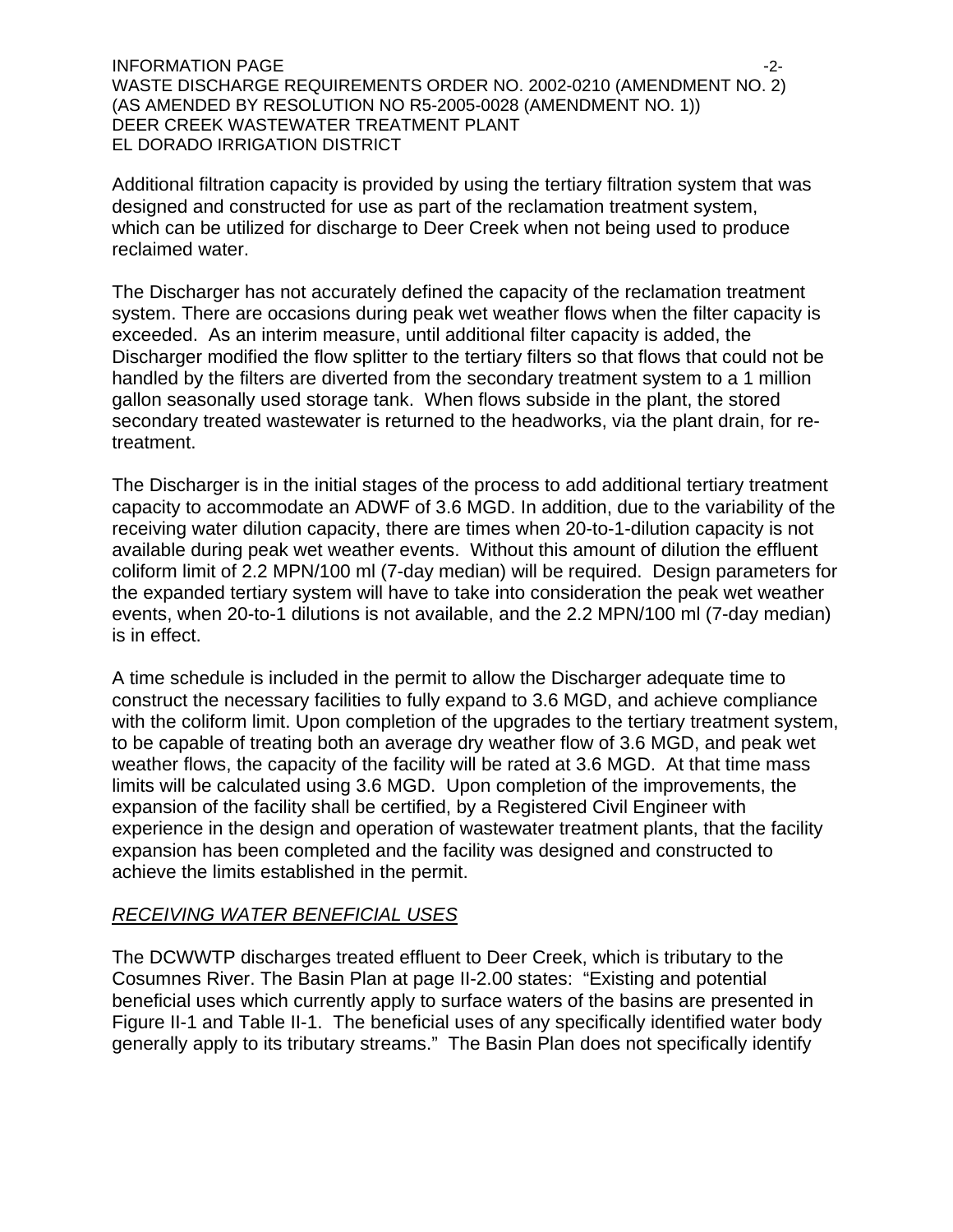$\blacksquare$ INFORMATION PAGE  $\blacksquare$ WASTE DISCHARGE REQUIREMENTS ORDER NO. 2002-0210 (AMENDMENT NO. 2) (AS AMENDED BY RESOLUTION NO R5-2005-0028 (AMENDMENT NO. 1)) DEER CREEK WASTEWATER TREATMENT PLANT EL DORADO IRRIGATION DISTRICT

beneficial uses for Deer Creek, but the Basin Plan does identify present and potential uses for the Cosumnes River, to which is tributary.

The Basin Plan identifies the following beneficial uses for the Cosumnes River: municipal and domestic supply; agricultural irrigation, agricultural stock watering, body contact water recreation, canoeing and rafting, non-contact water recreation, warm freshwater aquatic habitat, cold freshwater aquatic habitat, warm fish migration habitat, cold fish migration habitat, warm spawning habitat, cold spawning habitat, and wildlife habitat. In addition, State Board Resolution No 88-63, incorporated into the Basin Plan pursuant to Regional Board Resolution 89-056, requires the Regional Board to assign the municipal and domestic supply use to water bodies that do not have beneficial uses listed in Table II-1.

The Basin Plan on page II-1.00 states: "Protection and enhancement of existing and potential beneficial uses are primary goals of water quality planning…" and with respect to disposal of wastewaters states that "...disposal of wastewaters is [not] a prohibited use of waters of the State; it is merely a use which cannot be satisfied to the detriment of beneficial uses."

In reviewing whether the existing and/or potential uses of the Cosumnes River apply to the Deer Creek, the Regional Board has considered the following facts:

### a. *Domestic Supply and Agricultural Supply*

The State Water Resources Control Board (SWRCB) Resolution No. 88-63 "Sources of Drinking Water" provides that "All surface and ground waters of the State are considered to be suitable, or potentially suitable, for municipal or domestic water supply and should be so designated by the Regional Boards…"

*The SWRCB has issued water rights to existing water users along Deer Creek and the Cosumnes River downstream of the discharge for domestic and irrigation uses. Since Deer Creek is an ephemeral stream the creek likely provides groundwater recharge during periods of low flow. The groundwater is a source of drinking water. In addition to the existing water uses, growth in the area, downstream of the discharge is expected to continue, which presents a potential for increased domestic and agricultural uses of the water in Deer Creek.* 

### b. *Water Contact and Noncontact Recreation and Esthetic Enjoyment*

 The Regional Board finds that the discharge flows through residential areas, there is ready public access to Deer Creek, exclusion of the public are unrealistic and contact recreational activities currently exist along Deer Creek and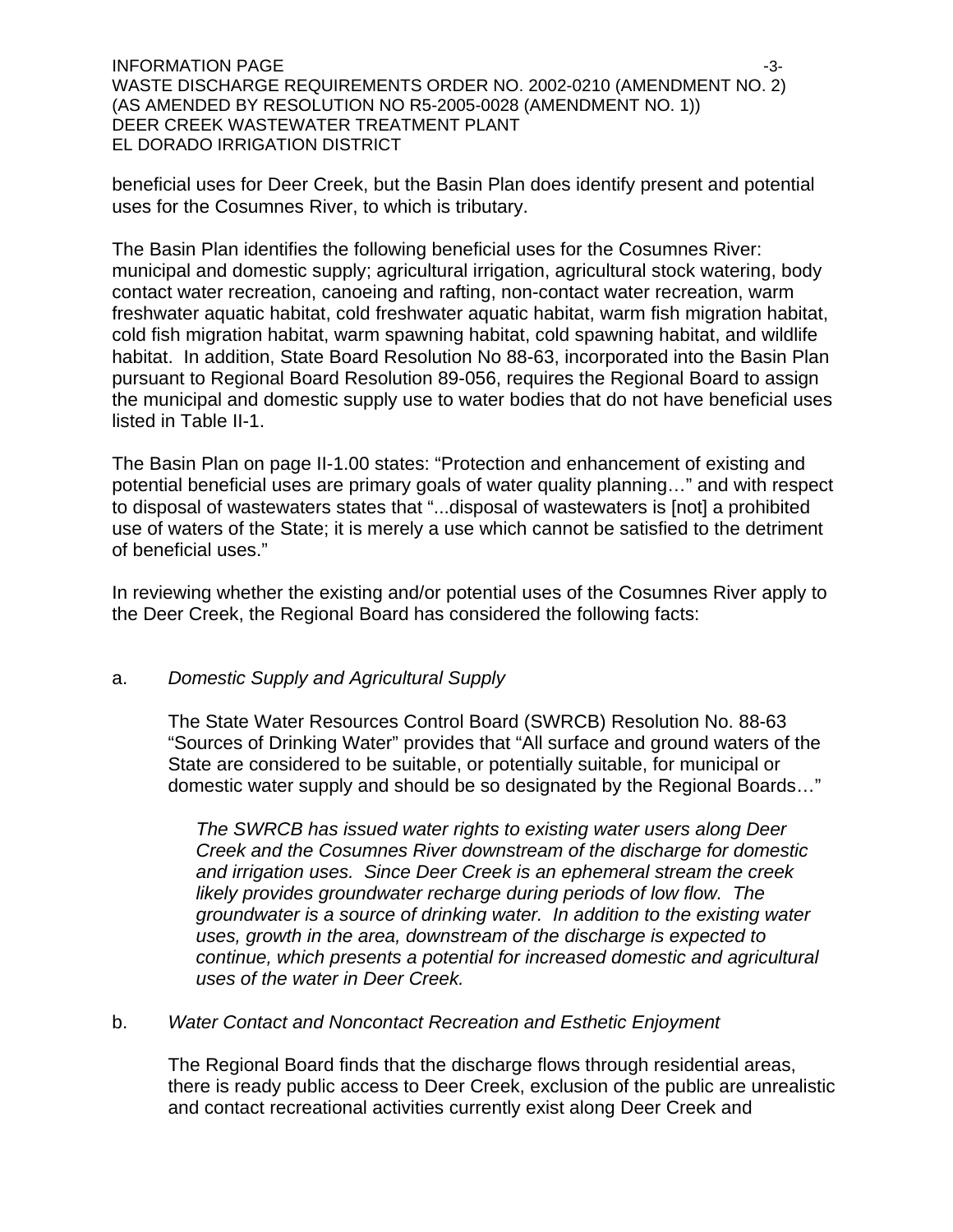INFORMATION PAGE -4- WASTE DISCHARGE REQUIREMENTS ORDER NO. 2002-0210 (AMENDMENT NO. 2) (AS AMENDED BY RESOLUTION NO R5-2005-0028 (AMENDMENT NO. 1)) DEER CREEK WASTEWATER TREATMENT PLANT EL DORADO IRRIGATION DISTRICT

downstream waters and these uses are likely to increase as the population in the area grows. Prior to discharge into the Cosumnes River, Deer Creek flows through areas of general public access, meadows, residential areas and parks, to the Cosumnes River.The Cosumnes River also offers recreational opportunities.

### c. *Groundwater Recharge*

 In areas where groundwater elevations are below the stream bottom, water from the stream will percolate to groundwater. Since Deer Creek is at times dry, it is reasonable to assume that the stream water is lost by evaporation, flow downstream and percolation to groundwater providing a source of municipal and irrigation water supply.

### d. *Freshwater Replenishment*

When water is present in Deer Creek, there is hydraulic continuity between Deer Creek and the Cosumnes River. During periods of hydraulic continuity, Deer Creek adds to the water quantity and may impact the quality of water flowing down stream in the Cosumnes River.

### e. *Preservation and Enhancement of Fish, Wildlife and Other Aquatic Resources.*

 Deer Creek flows to the Cosumnes River. The California Department of Fish and Game (DFG) has verified that the fish species present in Deer Creek and downstream waters are consistent with both cold and warm water fisheries, that there is a potential for anadromous fish migration necessitating a cold water designation and that trout, a cold water species, have been found both upstream and downstream of the wastewater treatment plant. The Basin Plan (Table II-1) designates the Cosumnes River as being both a cold and warm freshwater habitat. Therefore, pursuant to the Basin Plan (Table II-1, Footnote (2)), the cold designation applies to Deer Creek. The cold-water habitat designation necessitates that the in-stream dissolved oxygen concentration be maintained at, or above, 7.0 mg/l.

Upon review of the flow conditions, habitat values, and beneficial uses of Deer Creek, and the facts described above, the Regional Board finds that the beneficial uses identified in the Basin Plan for the Cosumnes River are applicable to Deer Creek.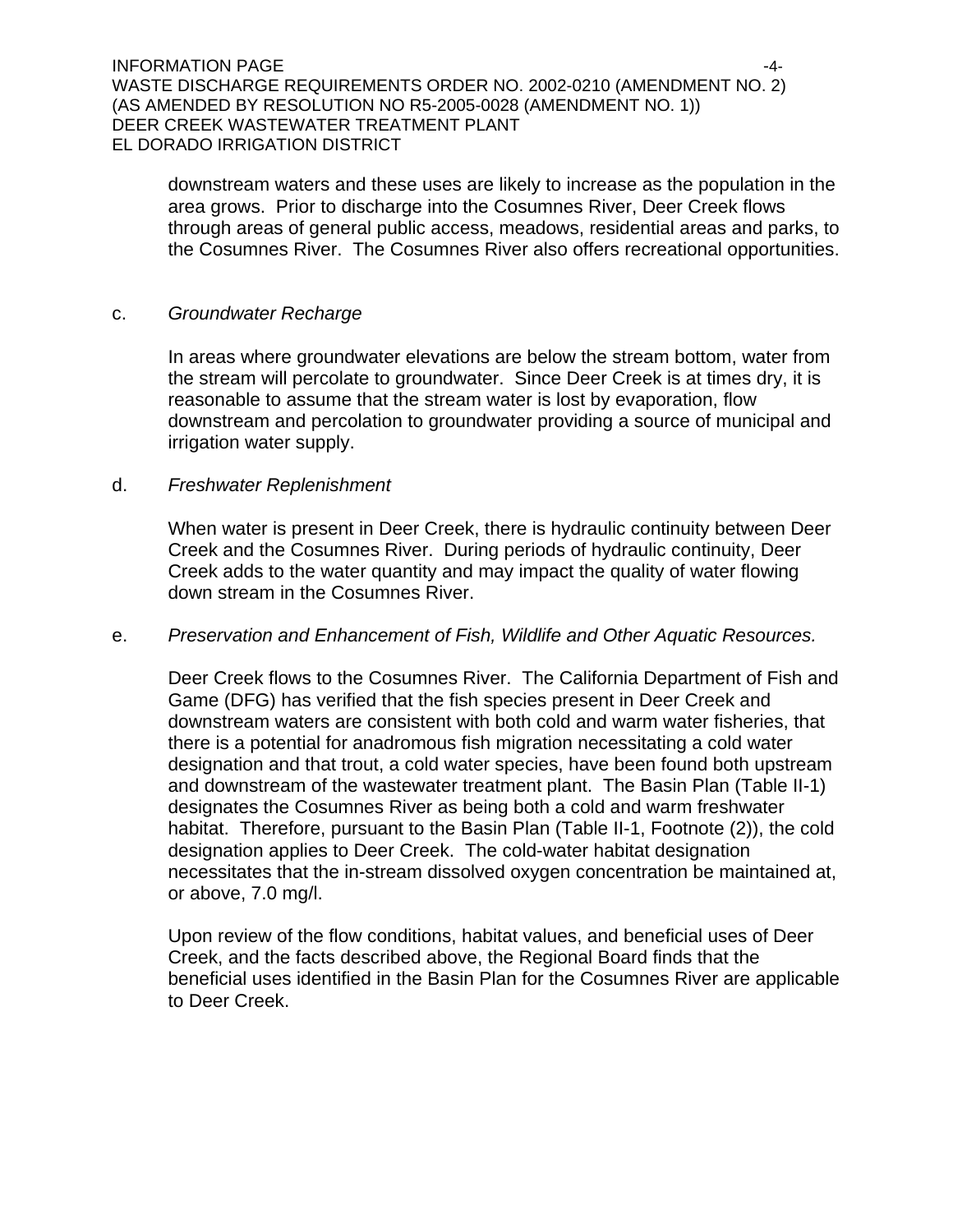$\blacksquare$ INFORMATION PAGE  $\blacksquare$ WASTE DISCHARGE REQUIREMENTS ORDER NO. 2002-0210 (AMENDMENT NO. 2) (AS AMENDED BY RESOLUTION NO R5-2005-0028 (AMENDMENT NO. 1)) DEER CREEK WASTEWATER TREATMENT PLANT EL DORADO IRRIGATION DISTRICT

The Regional Board also finds that based on the available information and on the Discharger's application, that Deer Creek, absent the discharge, is an ephemeral stream. The ephemeral nature of Deer Creek means that the designated beneficial uses must be protected, but that no credit for receiving water dilution is available. Although the discharge, at times, maintains the aquatic habitat, constituents may not be discharged that may cause harm to aquatic life. At other times, natural flows within Deer Creek help support the aquatic life. Both conditions may exist within a short time span, where Deer Creek would be dry without the discharge and periods when sufficient background flows provide hydraulic continuity with the Cosumnes River. Dry conditions occur primarily in the summer months, but dry conditions may also occur throughout the year, particularly in low rainfall years. The lack of dilution results in more stringent effluent limitations to protect contact recreational uses, drinking water standards, agricultural water quality goals and aquatic life. Significant dilution may occur during and immediately following high rainfall events.

### *WATER RIGHTS*

On 22 June 1995, the State Water Resources Control Board (SWRCB) adopted Water Rights Order No. WR95-9. The Order established that the Discharger is required to maintain specified quantities of discharge to Deer Creek. Terms and conditions of the water rights decisions to allow reclamation of a portion of the discharge from the WWTP are as follows:

*"IT IS HEREBY ORDERED THAT treated waste water change petition WW-20 filed by El Dorado Irrigation District on September 14, 1992 pursuant to Water Code sections 1210 and 1211 is approved, subject to the following terms and conditions:* 

- *1. The source of treated wastewater shall be from the Deer Creek Waste Water Treatment Plant located within Section 15, T9N, R9E, MDB&M: California Coordinate System: Zone 2, North 353,200, East 2,290,750.*
- *2. Irrigation shall be added as a purpose of use of the treated wastewater. This purpose of use is in addition to the existing purposes of use for habitat and fish and wildlife preservation within Deer Creek.*
- *3. The added place of use and point of discharge shall be within the El Dorado Hills Development, north of Highway 50 near Cameron Park, as shown on a map on file with the State Water Resources Control Board. This place of use and point of discharge are in addition to the existing point of discharge to Deer Creek and in addition to the existing place of use of treated wastewater in Deer Creek downstream from the wastewater treatment plant.*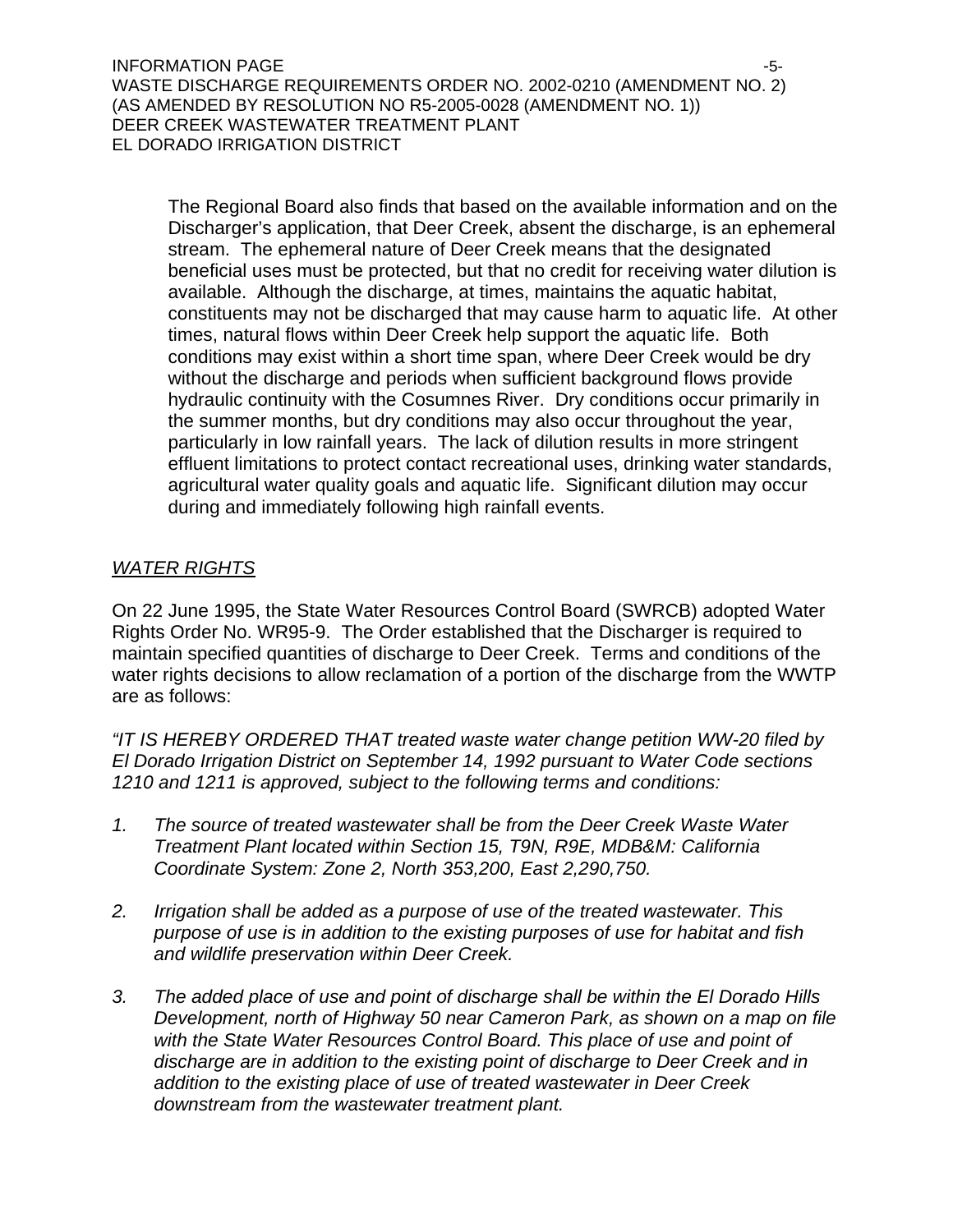INFORMATION PAGE  $-6$ -WASTE DISCHARGE REQUIREMENTS ORDER NO. 2002-0210 (AMENDMENT NO. 2) (AS AMENDED BY RESOLUTION NO R5-2005-0028 (AMENDMENT NO. 1)) EL DORADO IRRIGATION DISTRICT DEER CREEK WASTEWATER TREATMENT PLANT

- *4. EID shall install continuous recording devices at the outlet to Deer Creek and in the pipe used for delivery to the added place of use from the wastewater treatment plant. Such measuring devices shall be satisfactory to the SWRCB and capable of measuring the flows discharged to Deer Creek and to the added place of use. Said measuring devices shall be installed and operational no later than August 1, 1995, and shall be properly maintained thereafter. The measuring devices shall be monitored on a- weekly basis. A record of the measurements and their sum shall be maintained by EID and made available for inspection by interested parties upon reasonable request. A copy of the records shall be submitted annually to the Chief, Division of Water Rights. Construction, operation, and maintenance costs of the measuring devices are the responsibility of EID.*
- *5.a. Whenever the Deer Creek Waste Water Treatment Plant produces less than a daily average of 2.5 million gallons per day, EID may discharge up to 1.5 million gallons per day of treated waste water through the added point of discharge to the added place of use within the El Dorado Hills Development as described in term 3, provided that EID shall discharge a minimum of 0.5 million gallons per day of treated waste water into Deer Creek as measured at the point of discharge to Deer Creek.*
- *5.b. Whenever the Deer Creek Waste Water Treatment Plant produces more than a daily average of 2.5 million gallons per day, EID shall discharge a minimum of 1.0 million gallons per day of treated waste water to Deer Creek, and may discharge to the added point of discharge and place of use within the El Dorado Hills Development described in term 3 any treated waste water in excess of the 1.0 million gallons per day released to Deer Creek.*
- *5.c. EID shall continue such releases so long as the California Regional Water Quality Control Board, Central Valley Region, permits discharge to the creek.*
- *6. The SWRCB reserves jurisdiction in the public interest to modify the terms and conditions of this order, including imposition of requirements-to alter project facilities or operations and to modify instream flow releases. SWRCB action will be taken only after notice to interested parties and opportunity for hearing."*

Water Rights Order No. WR95-9 is a condition of operation of the DCWWTP. The Monitoring and Reporting Program, requires the Discharger to report to the influent, effluent, and reclamation flows on a daily basis in order to validate compliance with the water rights order.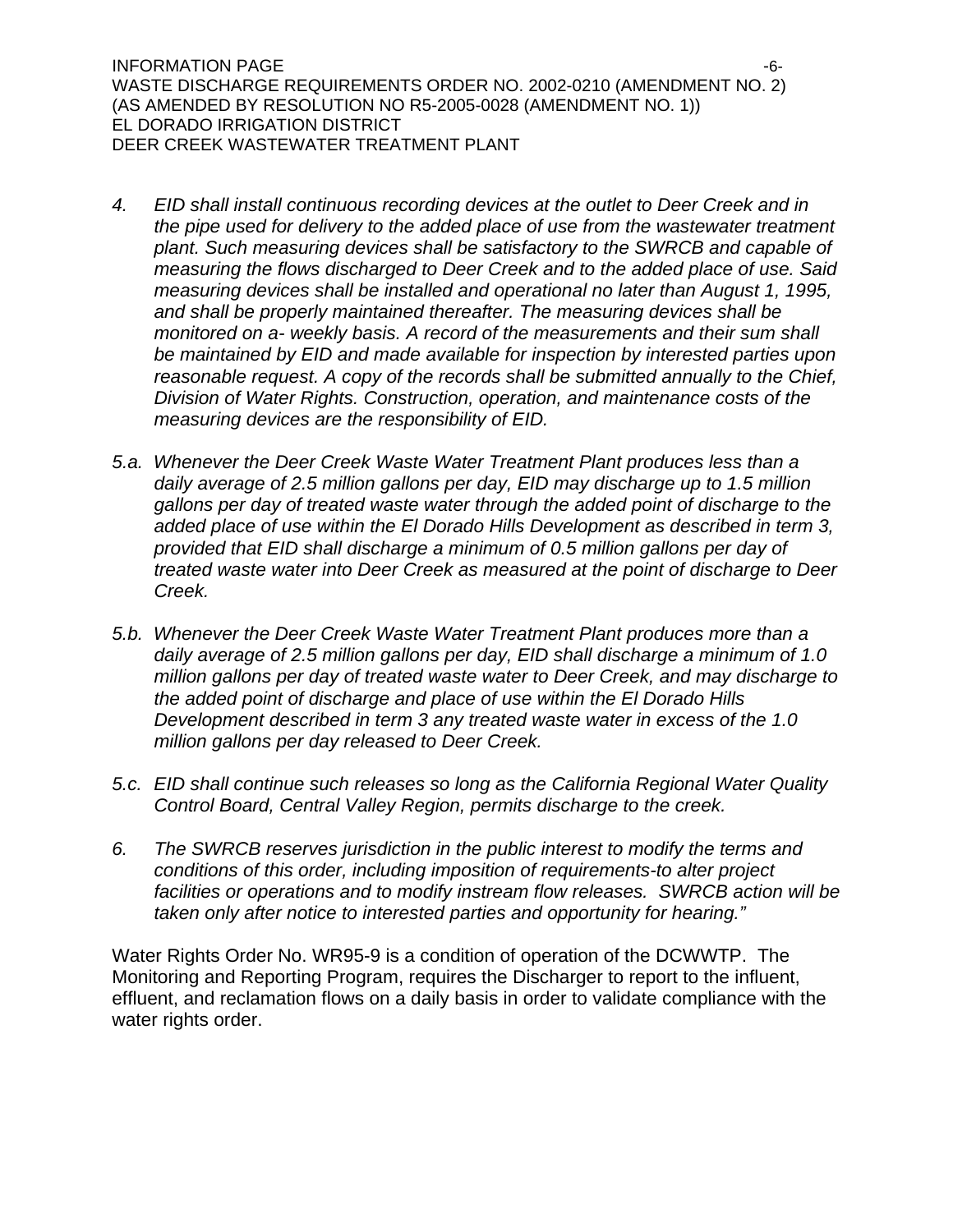### *EFFLUENT LIMITATIONS*

*Disinfection***-** The Basin Plan prohibits the discharge of toxic materials in toxic concentrations. The Discharger installed an ultraviolet disinfection (UV) process in place of its existing chlorination system for disinfection of the effluent waste stream. Chlorine is no longer used in the routine treatment process. The effluent limitations previously established in this Order are no longer applicable and have been removed. A prohibition of the use and discharge of chlorine and/or chlorine-containing substances from the treatment facility has been added to this Order.

*Ammonia and Nitrates* **-** Untreated domestic wastewater contains ammonia. Nitrification is a biological process that converts ammonia to nitrite and nitrite to nitrate. Denitrification is a process that converts nitrate to nitrogen gas, which is then released to the atmosphere. Wastewater treatment plants commonly use nitrification to remove ammonia from the waste stream. Inadequate or incomplete nitrification may result in the discharge of ammonia to the receiving stream. Ammonia is known to cause toxicity to aquatic organisms in surface waters. The Basin Plan prohibits the discharge of toxic materials in toxic concentrations. Nitrate and nitrite are known to cause adverse health effects in humans. The Basin Plan prohibits the discharge of chemical constituents in concentrations that adversely affect beneficial uses. Domestic water supply is a beneficial use of Deer Creek. U.S. EPA has developed Drinking Water Standards for protection of human health for nitrite and nitrate and Ambient Water Quality Criteria for ammonia. The discharge from the DCWWTP has a reasonable potential to cause or contribute to an in-stream excursion above water quality standards for ammonia, nitrite, and nitrate. Effluent limitations for ammonia, nitrate, and nitrite are included in this Order to assure the treatment process adequately nitrifies and denitrifies the waste stream to protect the beneficial uses of the receiving stream and to prevent aquatic toxicity.

Under current operational conditions, due to the variable inflow conditions of wastewater into the treatment plant, nitrification on a consistent basis has been achievable. In addition to nitrification, to achieve ammonia limits, de-nitrification is necessary to meet nitrate and nitrite limits. Upgrades to the facility will be necessary to achieve these limits.

*Coliform* **-** The beneficial uses of Deer Creek and the Cosumnes River include contact recreation uses and irrigation. To protect these beneficial uses, the Regional Board finds that the wastewater must be disinfected and adequately treated to prevent disease. The principal infectious agents (pathogens) that may be present in raw sewage may be classified into three broad groups: bacteria, parasites, and viruses. Tertiary treatment, consisting of chemical coagulation, sedimentation, and filtration, has been found to remove approximately 99.5% of viruses. Filtration is an effective means of reducing viruses and parasites from the waste stream. The wastewater must be treated to tertiary standards (filtered) to protect contact recreational and food crop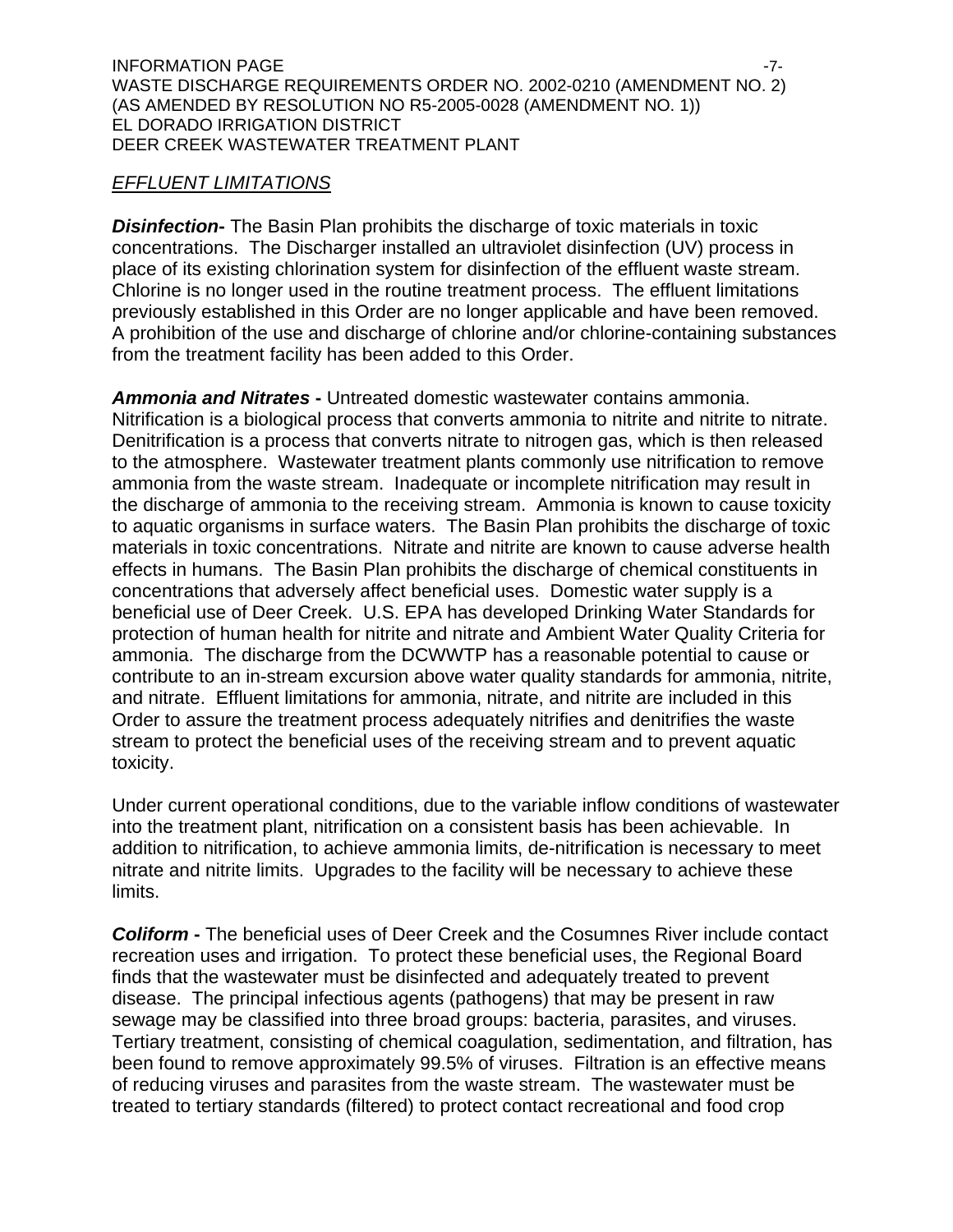$\blacksquare$ INFORMATION PAGE  $\blacksquare$ WASTE DISCHARGE REQUIREMENTS ORDER NO. 2002-0210 (AMENDMENT NO. 2) (AS AMENDED BY RESOLUTION NO R5-2005-0028 (AMENDMENT NO. 1)) EL DORADO IRRIGATION DISTRICT DEER CREEK WASTEWATER TREATMENT PLANT

irrigation uses. The method of treatment is not prescribed by Order No. R5-2002-0210; however, wastewater must be treated to a level equivalent to that specified in Title 22 and in other recommendations by the DHS.

The DHS is consulted by the Regional Board and makes recommendations for protection of the public's health when contacting wastewater effluent. Generally, DHS recommends that it is necessary treat wastewater to a tertiary level or provide a 20-to-1 dilution for secondary treated wastewater, in order to protect the public health for contact recreational activities or the irrigation of food crops. The Discharger has been unable to quantify significant dilution within Deer Creek. The Discharger has, however, requested this Order contain secondary treatment effluent limitations to provide relief under a significant storm event when a 20-to-1 dilution is available. The Discharger will be required to establish an in-stream flow measuring system to accurately determine periods when 20-to-1 dilution exists. During these high flow periods, assimilative capacity has not been quantified for individual pollutants and end-of-pipe limits have been established. The BOD and TSS limits for secondary treatment are 30 mg/l as a monthly average and the total coliform limit is 23 MPN as a 7-day median. When there is less than 20-to-1 dilution full tertiary treatment is required. The tertiary limits for both BOD and TSS are 10 mg/l, and the effluent limit for total coliform organisms is 2.2 MPN/100 ml as a 7-day median. The effluent limits are based on the critical low flow, or zero dilution, and have also resulted in "end-of-pipe" limits.

The DHS has developed reclamation criteria, California Code of Regulations, Title 22, Division 4, Chapter 3 (Title 22), for the reuse of wastewater. Title 22 requires that for spray irrigation of food crops, parks, playgrounds, schoolyards, and other areas of similar public access, wastewater be adequately disinfected, oxidized, coagulated, clarified, and filtered, and that the effluent total coliform levels not exceed 2.2 MPN/100 mL*l* as a 7-day median. Title 22 is not directly applicable to surface waters; however, the Regional Board finds that it is appropriate to apply DHS's reclamation criteria because Deer Creek and the Consumnes River are used for irrigation of agricultural land and for contact recreation purposes. The stringent disinfection criteria of Title 22 are appropriate since the undiluted effluent may be used for the irrigation of food crops. Coliform organisms are intended as an indicator of the effectiveness of the entire treatment train and the effectiveness of removing other pathogens. The method of treatment is not prescribed by this Order; however, wastewater must be treated to a level equivalent to that recommended by DHS.

The permit contains Effluent Limitations and a tertiary level of treatment, or equivalent, necessary to protect the beneficial uses of the receiving water. In accordance with California Water Code, Section 13241, the Board has considered the following:

As stated in the above Findings, the past, present and probable future beneficial uses of the receiving stream include municipal and domestic supply, agricultural irrigation, agricultural stock watering, body contact water recreation, canoeing and rafting, non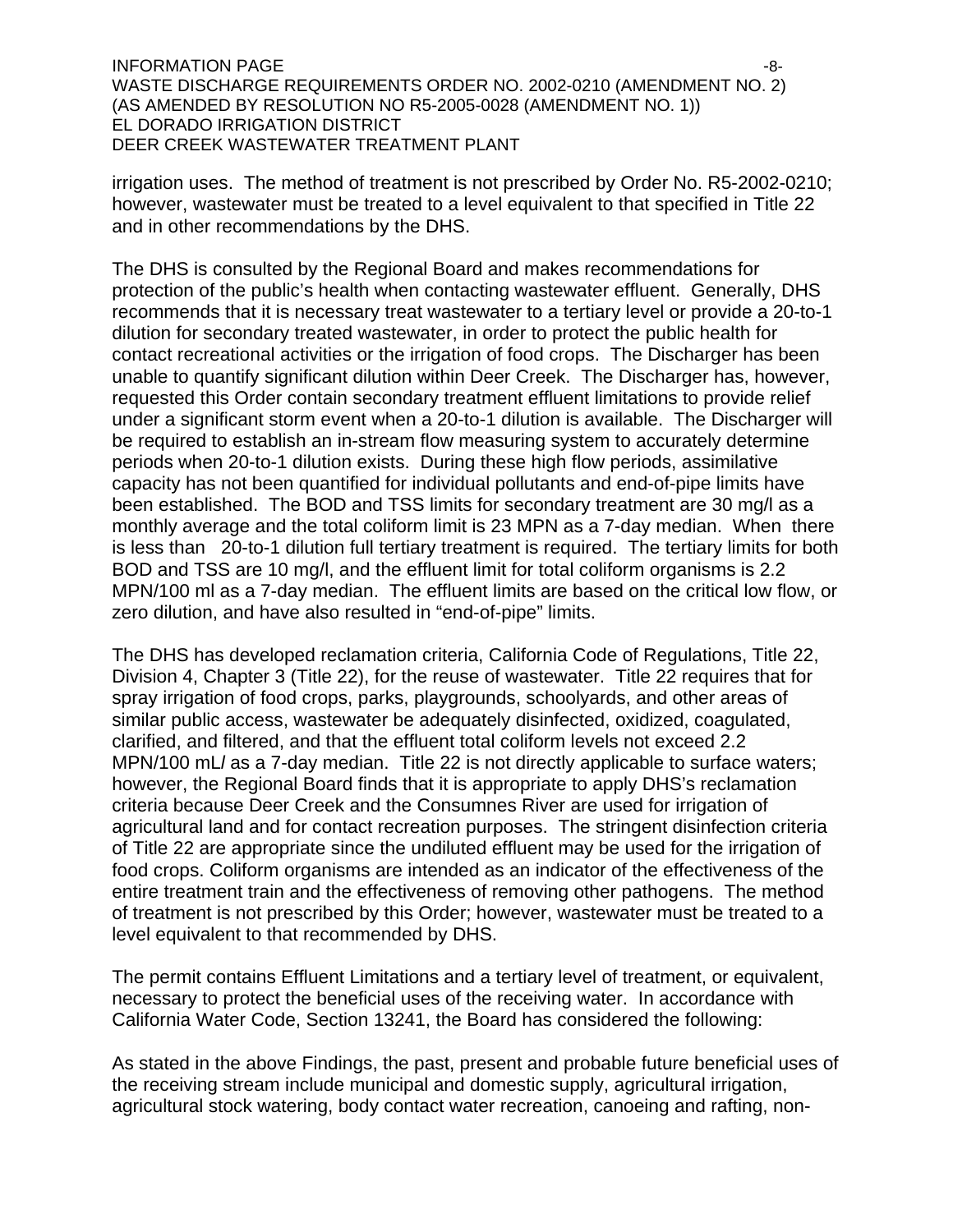$I$ NFORMATION PAGE  $-9$ -9-WASTE DISCHARGE REQUIREMENTS ORDER NO. 2002-0210 (AMENDMENT NO. 2) (AS AMENDED BY RESOLUTION NO R5-2005-0028 (AMENDMENT NO. 1)) EL DORADO IRRIGATION DISTRICT DEER CREEK WASTEWATER TREATMENT PLANT

contact water recreation, warm freshwater aquatic habitat, cold freshwater aquatic habitat, warm fish migration habitat, cold fish migration habitat, warm spawning habitat, cold spawning habitat, and wildlife habitat.

The environmental characteristics of the hydrographic unit including the quality of water available will be improved by the requirement to provide tertiary treatment for this wastewater discharge. Tertiary treatment will allow for the reuse of the undiluted wastewater for food crop irrigation and contact recreation activities which would otherwise be unsafe according to recommendations from the DHS.

Fishable and swimmable water quality conditions can be reasonably achieved through the coordinated control of all factors which affect water quality in the area. The economic impact of requiring an increased level of treatment has been considered. The economic impact of requiring an increased level of treatment has been considered. The current monthly domestic sewer user fee is \$42.94, approximately double the California average monthly domestic sewer user fee of \$20.46. The Discharger has already expanded the capacity of the treatment facility to 3.6 MGD, except for the tertiary treatment system. In 2001 the District estimated the cost to expand the tertiary treatment capacity to be \$4.9 million. The loss of beneficial uses within downstream waters, without the tertiary treatment requirement, include prohibiting the irrigation of food crops and prohibiting public access for contact recreational purposes, would have a detrimental economic impact. In addition to pathogen removal to protect irrigation and recreation, tertiary treatment may also aid in meeting discharge limitations for other pollutants, such as heavy metals, reducing the need for advanced treatment.

The need to develop housing in the area will be facilitated by improved water quality, which protects the contact recreation and irrigation uses of the receiving water. DHS recommends that, in order to protect the public health, undiluted wastewater effluent must be treated to a tertiary level, for contact recreational and food crop irrigation uses. Without tertiary treatment, the downstream waters could not be safely utilized for contact recreation or the irrigation of food crops.

It is the Regional Board's policy, (Basin Plan, page IV-15.00, Policy 2) to encourage the reuse of wastewater. The Regional Board requires Dischargers to evaluate how reuse or land disposal of wastewater can be optimized. The need to develop and use recycled water is facilitated by providing a tertiary level of wastewater treatment, which will allow for a greater variety of uses in accordance with California Code of Regulations, Title 22.

**Turbidity-** In addition to coliform testing, a turbidity effluent limitation has been included as a second indicator of the effectiveness of the treatment process and to assure compliance with the required level of treatment. The tertiary treatment process, or equivalent, is also capable of reliably meeting a reduced turbidity limitation of 2 NTU as a daily average, 5 NTU at least 95 percent of the time within a day, and 10 NTU at all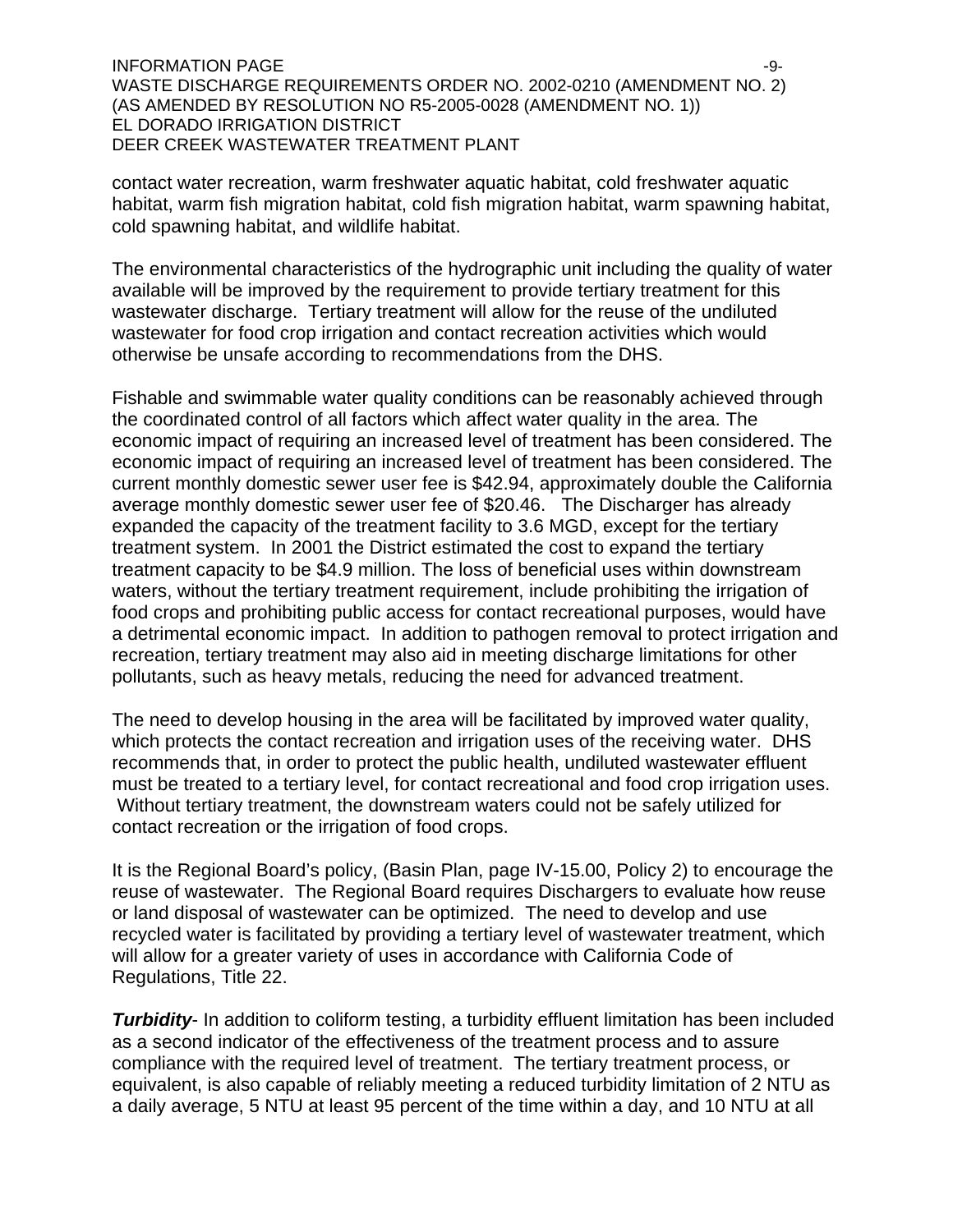#### INFORMATION PAGE  $\sim$ WASTE DISCHARGE REQUIREMENTS ORDER NO. 2002-0210 (AMENDMENT NO. 2) (AS AMENDED BY RESOLUTION NO R5-2005-0028 (AMENDMENT NO. 1)) EL DORADO IRRIGATION DISTRICT DEER CREEK WASTEWATER TREATMENT PLANT

times. Failure of the filtration system, such that virus removal is impaired, would normally result in increased particles in the effluent and higher effluent turbidity. Turbidity monitoring has a major advantage over coliform monitoring for evaluating filter performance, allowing immediate detection of filter failure and rapid corrective action. Coliform testing, by comparison, is not conducted continuously and requires several hours to days to identify high coliform concentrations.

### Phase II Effluent and Receiving Water Quality Assessment

In accordance with a previous permit, Order No, 97-211, the Discharger performed a study entitled "Phase II Effluent and Receiving Water Quality Assessment for the El Dorado Irrigation District's Deer Creek Wastewater Treatment Plant, dated 12 February 1999. The purpose of this report was to accurately identify contaminant levels in the treated effluent discharged from the DCWWTP into Deer Creek, and to assess the potential for effluent discharges to cause a receiving water exceedance of the water quality standards, including chronic toxicity. The study provided a significant amount of data to determine compliance with the CTR and other applicable water quality objectives. From the study the following constituents were determined to have a reasonable potential to exceed water quality objectives.

a. *Total Trihalomethanes and Chloroform* **-** Municipal and domestic supply is a beneficial use of the receiving stream. The narrative toxicity objective and this beneficial use designation comprise a water quality standard applicable to pollutants in the receiving stream. The Basin Plan contains the *Policy for Application of Water Quality Objectives*, which provides that narrative objectives may be translated using numerical limits published by other agencies and organizations. The Cal/EPA Office of Environmental Health Hazard Assessment (OEHHA) has published the Toxicity Criteria Database, which contains cancer potency factors for chemicals, including chloroform, that have been used as a basis for regulatory actions by the boards, departments and offices within Cal/EPA. The OEHHA cancer potency value for oral exposure to chloroform is 0.031 milligrams per kilogram body weight per day (mg/kg-day). By applying standard toxicologic assumptions used by OEHHA and USEPA in evaluating health risks via drinking water exposure of 70 kg body weight and 2 liters per day water consumption, this cancer potency factor is equivalent to a concentration in drinking water of 1.1 ug/L (ppb) at the 1-in-a-million cancer risk level. This risk level is consistent with that used by the DHS to set *de minimus* risks from involuntary exposure to carcinogens in drinking water in developing MCLs and Action Levels and by OEHHA to set negligible cancer risks in developing Public Health Goals for drinking water. The one-in-a-million cancer risk level is also mandated by USEPA in applying human health protective criteria contained in the NTR and the CTR to priority toxic pollutants in California surface waters. A recent decision by the State Water Resources Control Board, Order No. WQ2002- 0015, found that application of a chloroform limitation for a discharge to an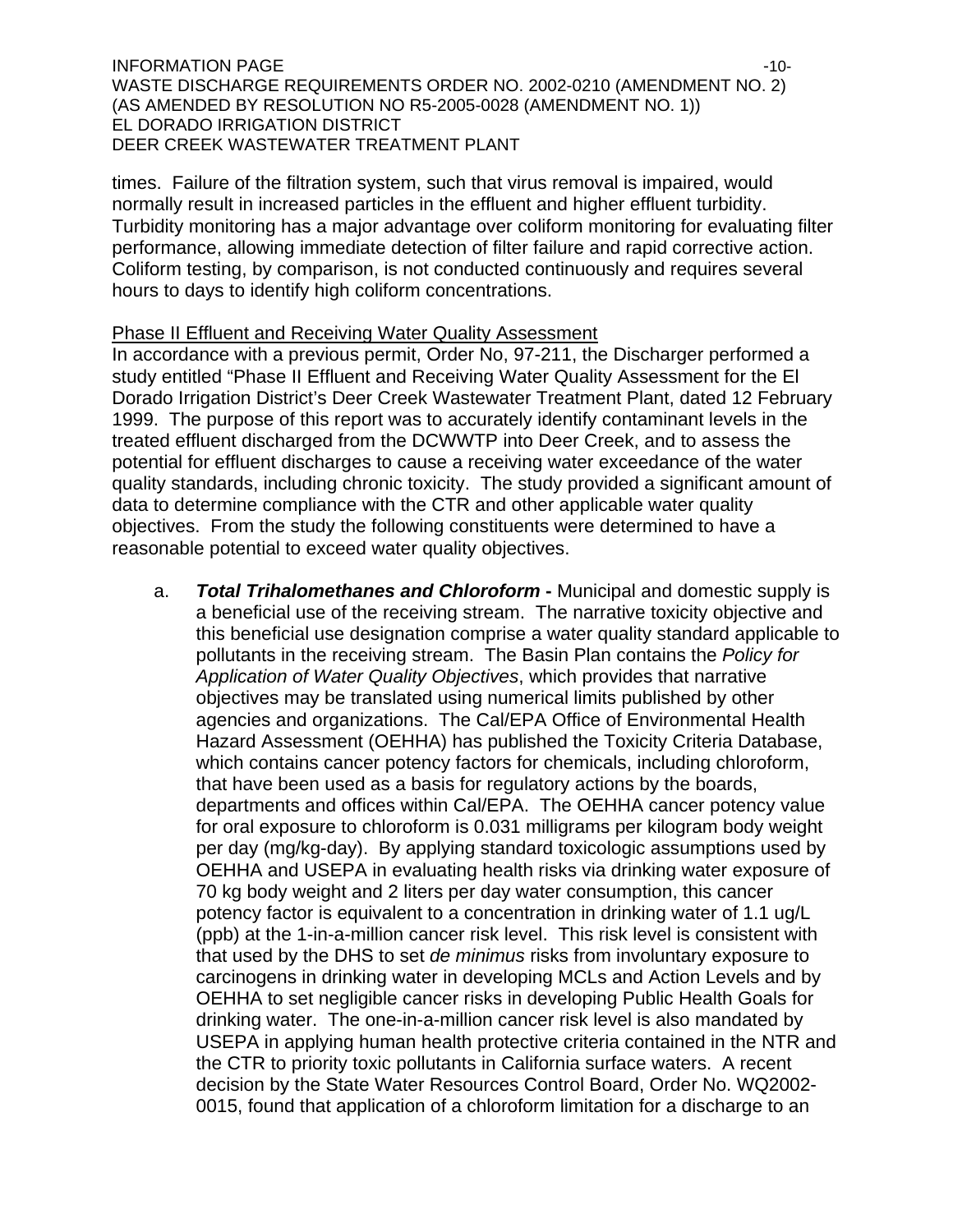ephemeral stream based on a cancer risk analysis was not appropriate since the U.S. EPA is evaluating the science used to develop the CTR and has reserved application of a water quality standard. This Order establishes an Effluent Limitation at the maximum contaminate level (MCL) for total trihalomethanes, the sum of bromoform, bromodichloromethane, chloroform and dibromochloromethane, based on protection of the municipal beneficial use of 80 μg/l. Based on information included in analytical laboratory results submitted by the Discharger, the discharge was found to have an average concentration of 48 μg/l, with a maximum concentration of 76 μg/l of chloroform. The discharge has a reasonable potential to cause or contribute to an in-stream excursion above the water quality objective for municipal uses by causing exceedance of the primary MCL for trihaolmethanes. Therefore, an Effluent Limitation for total trihalomethanes is included in this Order and is based on the Basin Plan objective for municipal use. If U.S. EPA or the State Board develop a water quality objective for chloroform and/or total trihalomethanes, this Order may be reopened and a new Effluent Limitation established.

- b. *Chlorodibromomethane* **-** Based on information included in analytical laboratory results submitted by the Discharger, the discharge had an average concentration of 1.07 μg/l and a maximum concentration of 1.90 μg/l, and has a reasonable potential to cause or contribute to an in-stream excursion above water quality standards for chlorodibromomethane. The CTR establishes numeric water quality standards for chlorodibromomethane. The criterion for waters from which both water and organisms are consumed is 0.41 ug/l. An Effluent Limitation for chlorodibromomethane is included in the permit.
- c. *Dichlorobromomethane* **-** Based on information included in analytical laboratory results submitted by the Discharger, the discharge was found to have a average concentration of 9.4 μg/l and a maximum concentration of 12.0 μg/l, and has a reasonable potential to cause or contribute to an instream excursion above water quality standards for dichlorobromomethane. The CTR establishes numeric water quality standards for dichlorobromomethane. The criterion for waters from which both water and organisms are consumed is 0.56 ug/l. An Effluent Limitation for dichlorobromomethane is included in the permit.
- d. *Copper***-** Based on analytical results of effluent samples collected by the Discharger, the discharge has been measured up to a maximum effluent concentration of 30.7 μg/l, with an average concentration of 19.4 μg/l. The CTR standards for metals are presented in dissolved concentrations. U.S. EPA recommends conversion factors to translate dissolved concentrations to total concentrations. The conversion factors for copper in freshwater are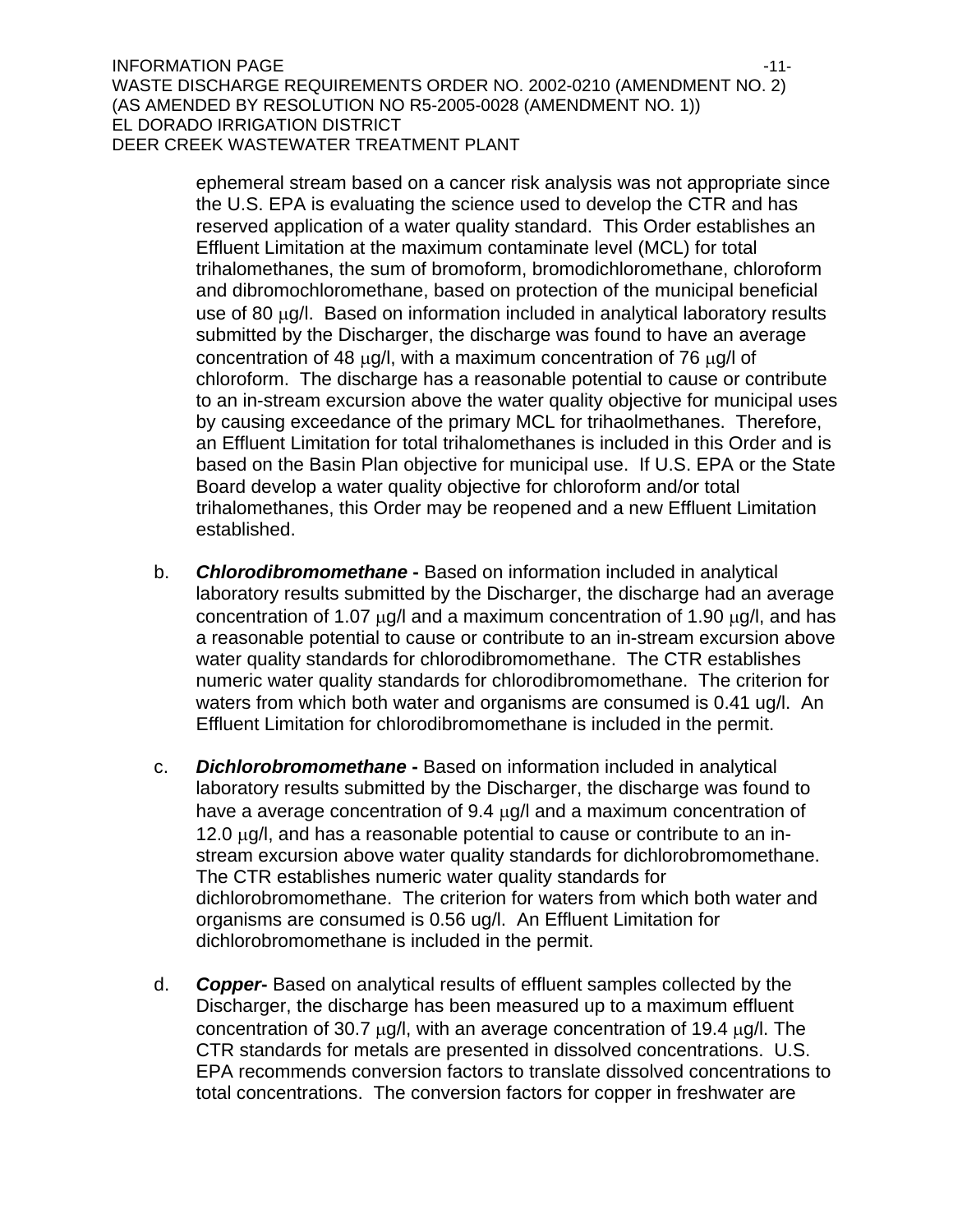INFORMATION PAGE  $\sim$  12-WASTE DISCHARGE REQUIREMENTS ORDER NO. 2002-0210 (AMENDMENT NO. 2) (AS AMENDED BY RESOLUTION NO R5-2005-0028 (AMENDMENT NO. 1)) EL DORADO IRRIGATION DISTRICT DEER CREEK WASTEWATER TREATMENT PLANT

> 0.960 for both the acute and the chronic criteria. The reasonable potential analysis conducted for Order No. R5-2002-0210 concluded that there was reasonable potential for copper and hence Order No. R5-2002-0210 included effluent limits for copper and a time schedule to come into compliance with the limits.

> The lowest representative upstream receiving water hardness value used to analyze the reasonable potential for copper in this Order is 66 mg/l. The hardness monitoring data submitted by the Discharger indicated that the lowest receiving water hardness value of 23 mg/L as  $CaCO<sub>3</sub>$  was measured on 5 November 2003. The Discharger submitted subsequent information and laboratory documentation demonstrating that this value was reported incorrectly. The corresponding laboratory bench sheet indicated that the use of the appropriate conversion factor of "10" to convert hardness units to mg/l of CaCO<sub>3</sub> was overlooked. This documentation shows that the value of 23 was not properly multiplied by 10 for a converted value of 230 mg/L as CaCO<sub>3</sub>, for the upstream receiving water hardness on 5 November 2003. The reported receiving water hardness value of 226 mg/L as  $CaCO<sub>3</sub>$  measured during the same time period confirmed the error.

> Staff determined that the originally reported hardness value for 5 November 2003 was in error and removed it from the dataset used to determine reasonable potential. Therefore, the worse-case receiving water hardness of 66 mg/L as  $CaCO<sub>3</sub>$  was used in the reasonable potential analysis.

> The Discharger conducted a Water Effect Ratio (WER) study for copper, to determine the site-specific toxicity of copper in the effluent and Deer Creek. The default value for the WER, in calculating the copper effluent limits is 1. The reason for performing this study is to determine if the WER ratio for the site-specific conditions in Deer Creek is greater than the default value, and if that value allows for a higher effluent limit for copper. The study was completed and the report submitted to the Regional Water Board staff in March of 2005. Regional Board Staff evaluated the results and reopened the permit to account for a sites-specific WER for discharge from the DCWWTP.

> The results presented in the study report are within the expected range for a WER for a municipal wastewater discharge. The study was conducted in accordance with applicable USEPA guidance (e.g., EPA-822-R-01-005 and EPA-821-R-02-012) and the conclusions were supported by data that generated scientifically defensible results.

The study concludes that the final copper WER of 9.70 and 8.86 apply for total recoverable and dissolved forms of copper, respectively, for this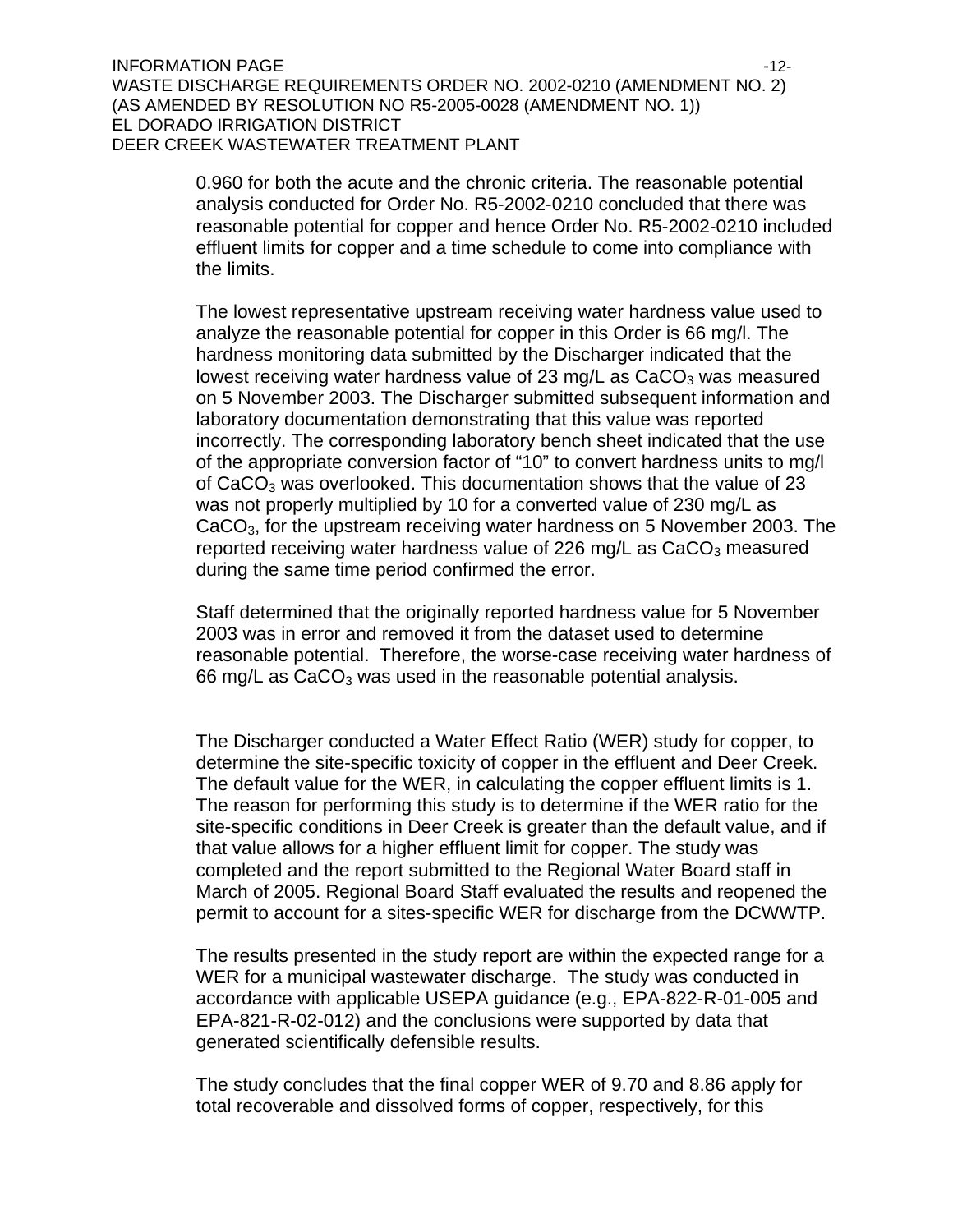INFORMATION PAGE  $\sim$ WASTE DISCHARGE REQUIREMENTS ORDER NO. 2002-0210 (AMENDMENT NO. 2) (AS AMENDED BY RESOLUTION NO R5-2005-0028 (AMENDMENT NO. 1)) EL DORADO IRRIGATION DISTRICT DEER CREEK WASTEWATER TREATMENT PLANT

> discharge. The permit has been amended and in accordance with the CTR, the site-specific total recoverable WER of 9.70 has been applied. Using a reasonable worse-case hardness of 66 mg/l, the following criteria for copper are calculated:

Criterion continuous concentration (CCC) =  $(6.54 \text{ ug/L}) \times (9.70) = 63.4 \text{ ug/l}$ Criterion maximum concentration (CMC) =  $(9.46 \mu g/l) \times (9.70) = 91.7 \mu g/l$ 

The maximum effluent total recoverable copper concentration of 30.7 ug/L does not exceed the CMC or CCC. Therefore, the discharge does not have a reasonable potential to cause an exceedance of the water quality criteria for copper. Effluent limitations for copper and Table C (of original Order) have been deleted from this Order.

- e. *Diethyl phthalate and Dimethyl phthalate* Ten samples were taken monthly and analyzed for Diethyl phthalate and Dimethyl phthalate, all of the samples were non-detect except for the first sample taken. Diethyl phthalate and Dimethyl phthalate were present in the first round of samples at concentrations of 78 μg/l and 17 μg/l, respectively. Diethyl phthalate and Dimethyl phthalate are used in the manufacturing of plastics and polyvinyl chloride (PVC) pipe and tubing. The presence in the first round of sampling may have been due to the use of new sampling equipment that was not properly sanitized before it's first use. The CTR standards for Diethyl phthalate and Dimethyl phthalate are 23 mg/l and 313 mg/l, respectively. There is no reasonable potential to exceed the CTR standard.
- f. *Toxicity—*The Basin Plan states that "[a]ll waters shall be maintained free of toxic substances in concentrations that produce detrimental physiological responses in human, plant, animal, or aquatic life. This objective applies regardless of whether the toxicity is caused by a single substance or the interactive effect of multiple substances." The Basin Plan requires that "[a]s a minimum, compliance with this objective…shall be evaluated with a 96-hour bioassay." Order No. R5-2002-0210 requires both acute and chronic toxicity monitoring to evaluate compliance with this water quality objective.

The low-flow nature of Deer Creek means that the designated beneficial uses must be protected, but that no credit for receiving water dilution is available. The use of a dilution series to evaluate compliance with the narrative toxicity objective contained in the Basin Plan is, therefore, inappropriate.

The Basin Plan further states that "…effluent limits based upon acute biotoxicity tests of effluents will be prescribed…". Effluent limitations for acute toxicity have been included in the Order.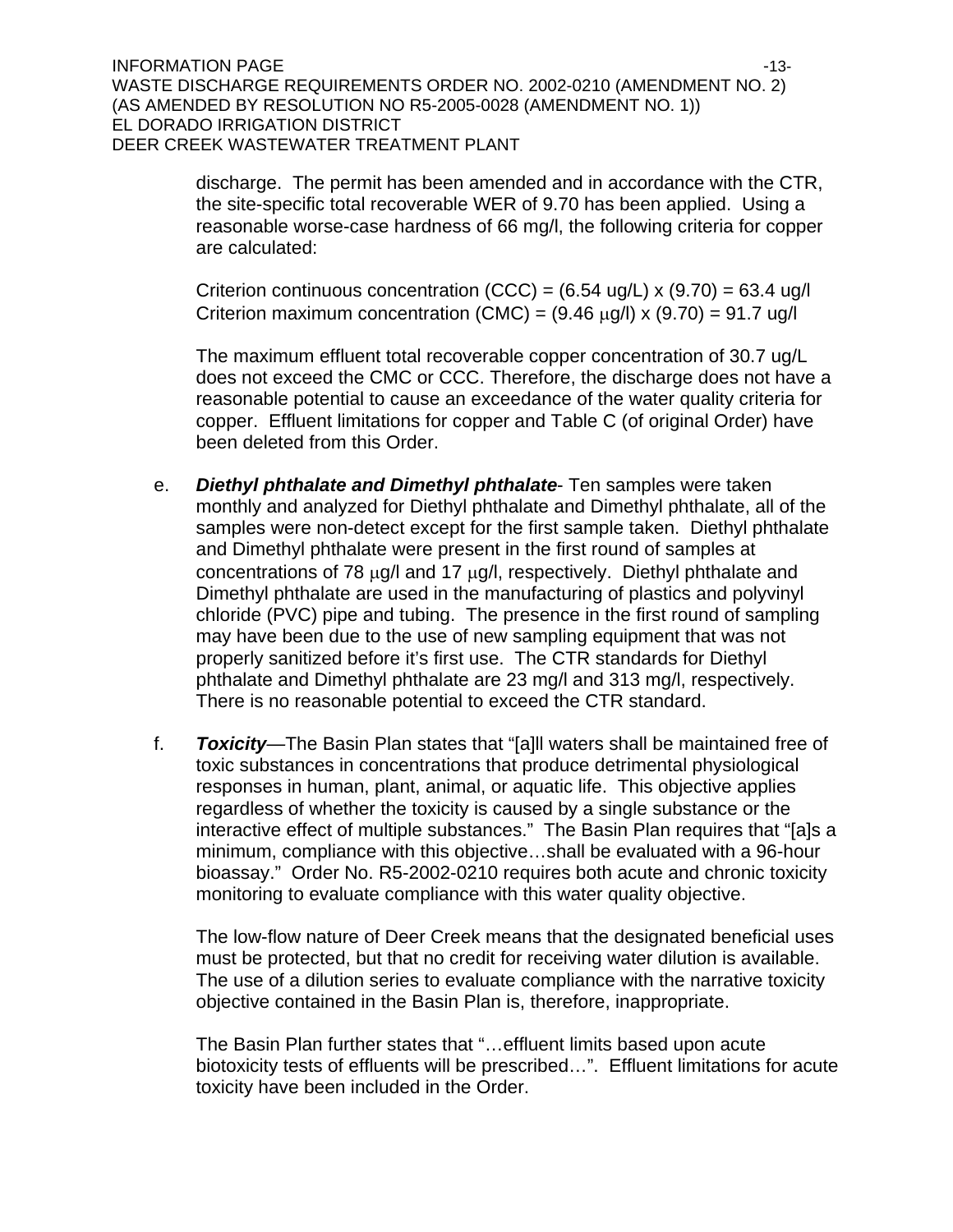### *GENERAL EFFLUENT LIMITATION INFORMATION*

Selected 40 CFR §122.2 definitions:

'*Average monthly discharge limitation* means the highest allowable average of "daily discharges" over a calendar month, calculated as the sum of all "daily discharges" measured during a calendar month divided by the number of "daily discharges" measured during that month.

*Average weekly discharge limitation* means the highest allowable average of "daily discharges" over a calendar week, calculated as the sum of all "daily discharges" measured during a calendar week divided by the number of "daily discharges" measured during that week.

*Continuous discharge* means a "discharge" which occurs without interruption throughout the operating hours of the facility, except for infrequent shutdowns for maintenance, process changes, or other similar activities.

*Daily discharge* means the "discharge of a pollutant" measured during a calendar day or any 24-hour period that reasonable represents a calendar day for purposes of sampling. For pollutants with limitations expressed in units of mass, the "daily discharge" is calculated as the total mass of the pollutant discharged over the day. For pollutants with limitations expressed in other units of measurement, the "daily discharge" is calculated as the average measurement of the pollutant over the day.

*Maximum daily discharge limitation* means the highest allowable "daily discharge".'

The SIP contains similar definitions. These definitions were used in the development of Order No. 0210. Alternate limitation period terms were used in the permit for the sake of clarity. Alternates are shown in the following table:

| <b>Term Used in Permit</b> | SIP/40 CFR 122.2 Term                                                                                                                                                                                                                   |
|----------------------------|-----------------------------------------------------------------------------------------------------------------------------------------------------------------------------------------------------------------------------------------|
| Monthly average            | Average monthly discharge limitation. 30-day averages may<br>have been converted to monthly averages to conform with 40                                                                                                                 |
|                            | CFR §122.45 (see below)                                                                                                                                                                                                                 |
| 1-Day average              | Maximum daily discharge limitation. Since the daily discharge<br>for limitations expressed in concentrations is defined as the<br>average measurement of the pollutant over the day, the term<br>'1-Day Average' was used in the Order. |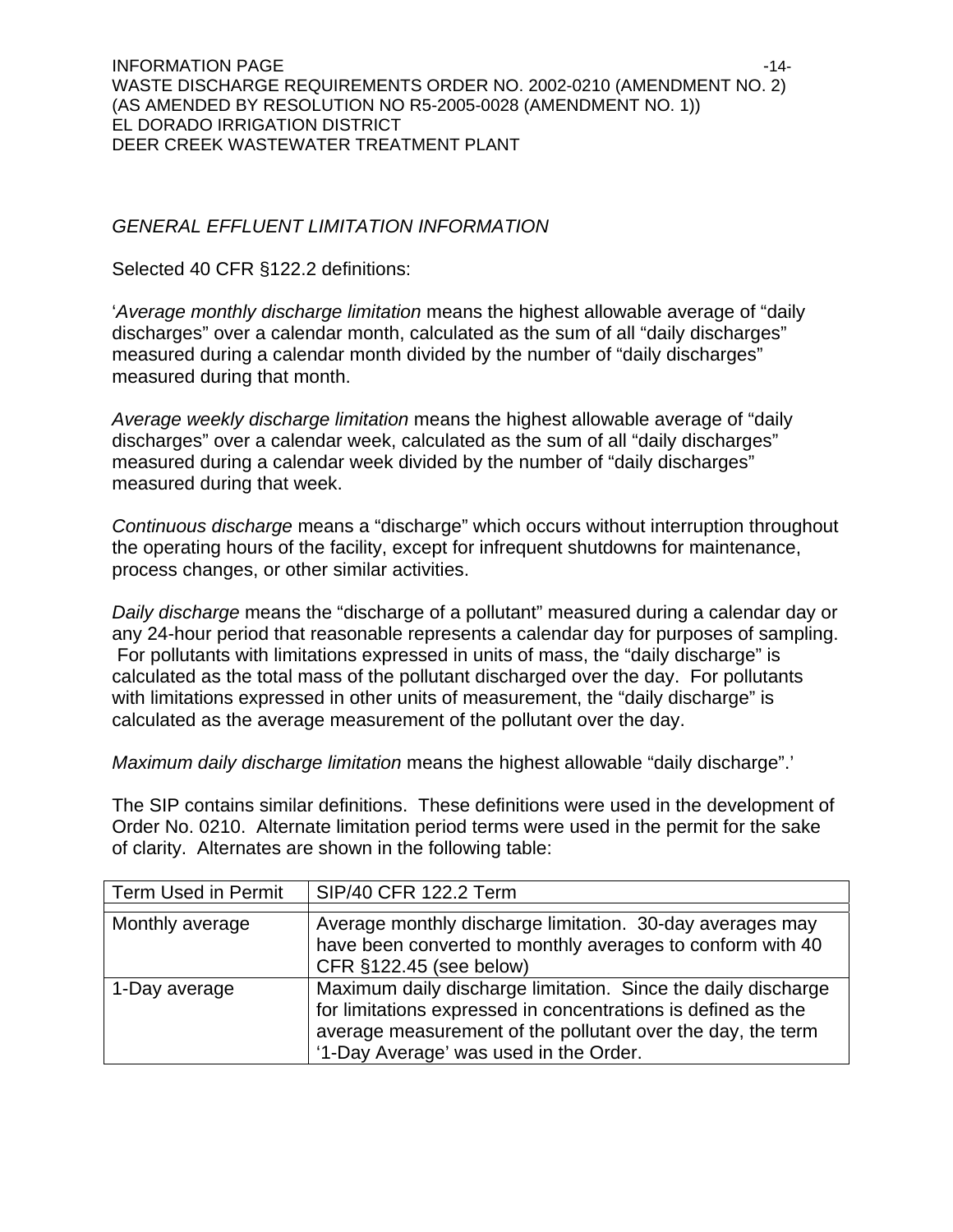40 CFR §122.45 states that:

- (1) "In the case of POTWs, permit effluent limitations…shall be calculated based on design flow."
- (2) "For continuous discharges all permit effluent limitations…shall unless impracticable be stated as…[a]verage weekly and average monthly discharge limitations for POTWs."
- (3) "All pollutants limited in permits shall have limitations…expressed in terms of mass except…[f]or pH, temperature, radiation, or other pollutants which cannot appropriately be expressed by mass…Pollutants limited in terms of mass additionally may be limited in terms of other units of measurement, and the permit shall require the permittee to comply with both limitations."

U.S. EPA recommends a maximum daily limitation rather than an average weekly limitation for water quality based permitting.

## *RECEIVING WATER LIMITATIONS AND MONITORING*

*Dissolved Oxygen—*By the tributary rule, Deer Creek has been designated as having the beneficial use of cold freshwater aquatic habitat (COLD). For water bodies designated as having COLD as a beneficial use, the Basin Plan includes a water quality objective of maintaining a minimum of 7.0 mg/*l* of dissolved oxygen. Since, by the tributary rule, the beneficial use of COLD does apply to Deer Creek, a receiving water limitation of 7.0 mg/*l* for dissolved oxygen was included in the Order.

For surface water bodies outside of the Delta, the Basin Plan includes the water quality objective that "…the monthly median of the mean daily dissolved oxygen (DO) concentration shall not fall below 85 percent of saturation in the main water mass, and the 95 percentile concentration shall not fall below 75 percent of saturation." This objective was included as a receiving water limitation in the Order.

*pH—*For all surface water bodies in the Sacramento River and San Joaquin River basins, the Basin Plan includes water quality objectives stating that "[t]he pH shall not be depressed below 6.5 nor raised above 8.5. Changes in normal ambient pH levels shall not exceed 0.5 in fresh waters with designated COLD or WARM beneficial uses." By the tributary rule, Deer Creek has the beneficial uses of both COLD and WARM (warm freshwater habitat); therefore, the Order includes receiving water limitations for both pH range and pH change.

The Basin Plan allows an appropriate averaging period for pH change in the receiving stream. Since there is no technical information available that indicates that aquatic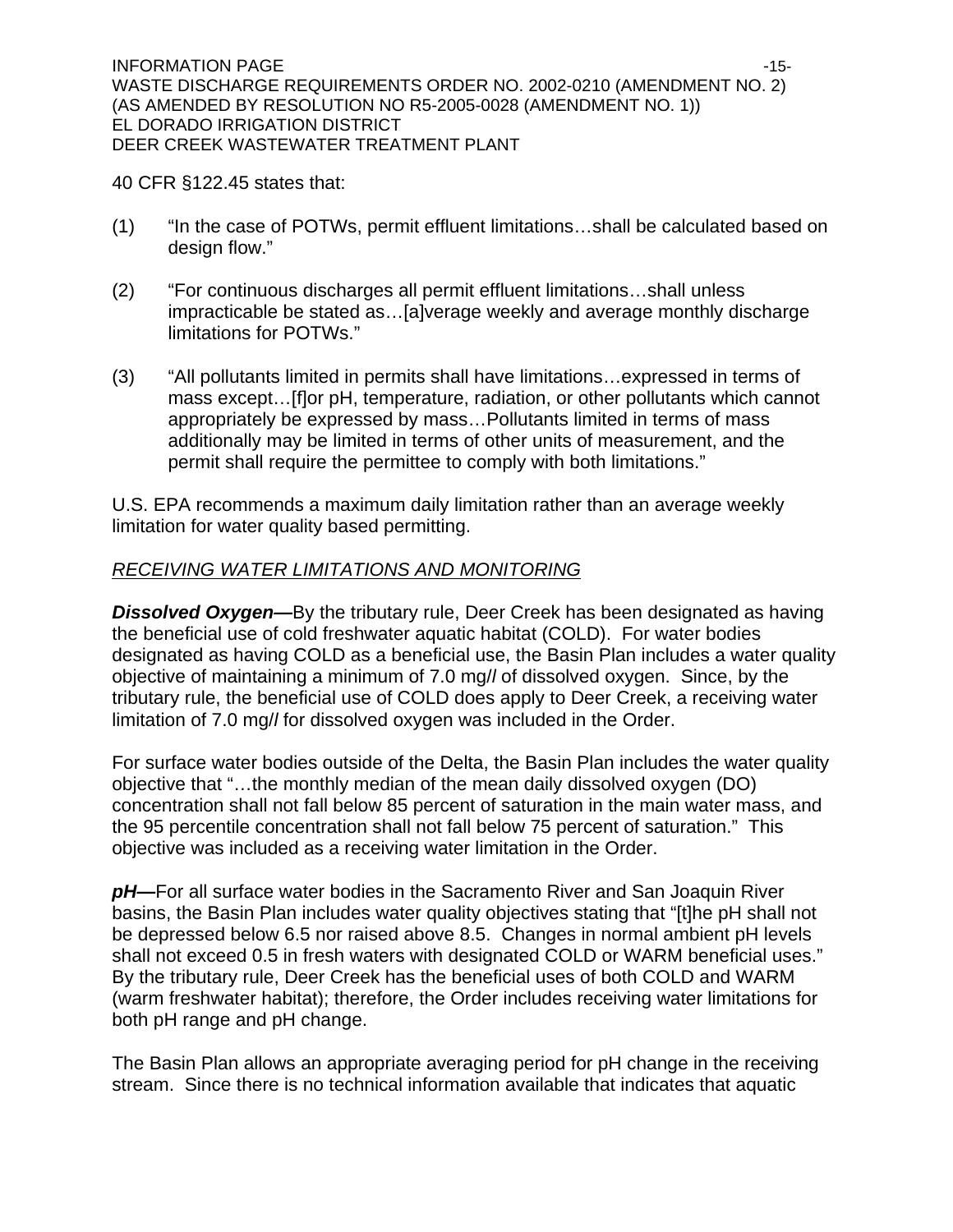INFORMATION PAGE  $\sim$ WASTE DISCHARGE REQUIREMENTS ORDER NO. 2002-0210 (AMENDMENT NO. 2) (AS AMENDED BY RESOLUTION NO R5-2005-0028 (AMENDMENT NO. 1)) EL DORADO IRRIGATION DISTRICT DEER CREEK WASTEWATER TREATMENT PLANT

organisms are adversely affected by shifts in pH within the 6.5 to 8.5 range, an averaging period is considered appropriate and a monthly averaging period for determining compliance with the 0.5 receiving water pH limitation is included in the Order.

*Temperature—*By the tributary rule, Deer Creek has the beneficial uses of both COLD and WARM. The Basin Plan includes a site-specific objective for Deer Creek. Therefore this Order includes receiving water limitations based on the following objectives:

| DEER CREEK TEMPERATURE OBJECTIVES (TABLE III-4A of Basin Plan) |                                 |                                   |  |  |  |  |
|----------------------------------------------------------------|---------------------------------|-----------------------------------|--|--|--|--|
| <b>Date</b>                                                    | Daily Maximum (°F) <sup>a</sup> | Monthly Average (°F) <sup>b</sup> |  |  |  |  |
| January and February                                           | 63                              | 58                                |  |  |  |  |
| March                                                          | 65                              | 60                                |  |  |  |  |
| April                                                          | 71                              | 64                                |  |  |  |  |
| May                                                            | 77                              | 68                                |  |  |  |  |
| June                                                           | 81                              | 74                                |  |  |  |  |
| <b>July through September</b>                                  | 81                              | 77                                |  |  |  |  |
| October                                                        | 77                              | 72                                |  |  |  |  |
| November                                                       | 73                              | 65                                |  |  |  |  |
| December                                                       | 65                              | 58                                |  |  |  |  |

The ambient temperature to be equal to or below the following temperatures:

<sup>a</sup> Maximum not to be exceeded.

**b** Defined as a calendar month average.

*Turbidity—*The Basin Plan, Chapter III, page III-9.00 has been amended by the addition of the following to the end of the "Turbidity Section": The turbidity to increase as follows:

Deer Creek, source to Cosumnes River:

- a. When the dilution ratio for discharges is less than 20:1 and where natural turbidity is less that 1 Nephelometric Turbidity Unit (NTU), discharges shall not cause the receiving water daily average turbidity to exceed 2 NTUs or daily maximum turbidity to exceed 5 NTUs. Where natural turbidity is between 1 and 5 NTUs, dischargers shall not cause receiving water daily average turbidity to increase more than 1 NTU or daily maximum turbidity to exceed 5 NTUs.
- b. Where discharge dilution ratio is 20:1 or greater, or where natural turbidity is greater than 5 NTUs, the general turbidity objectives shall apply.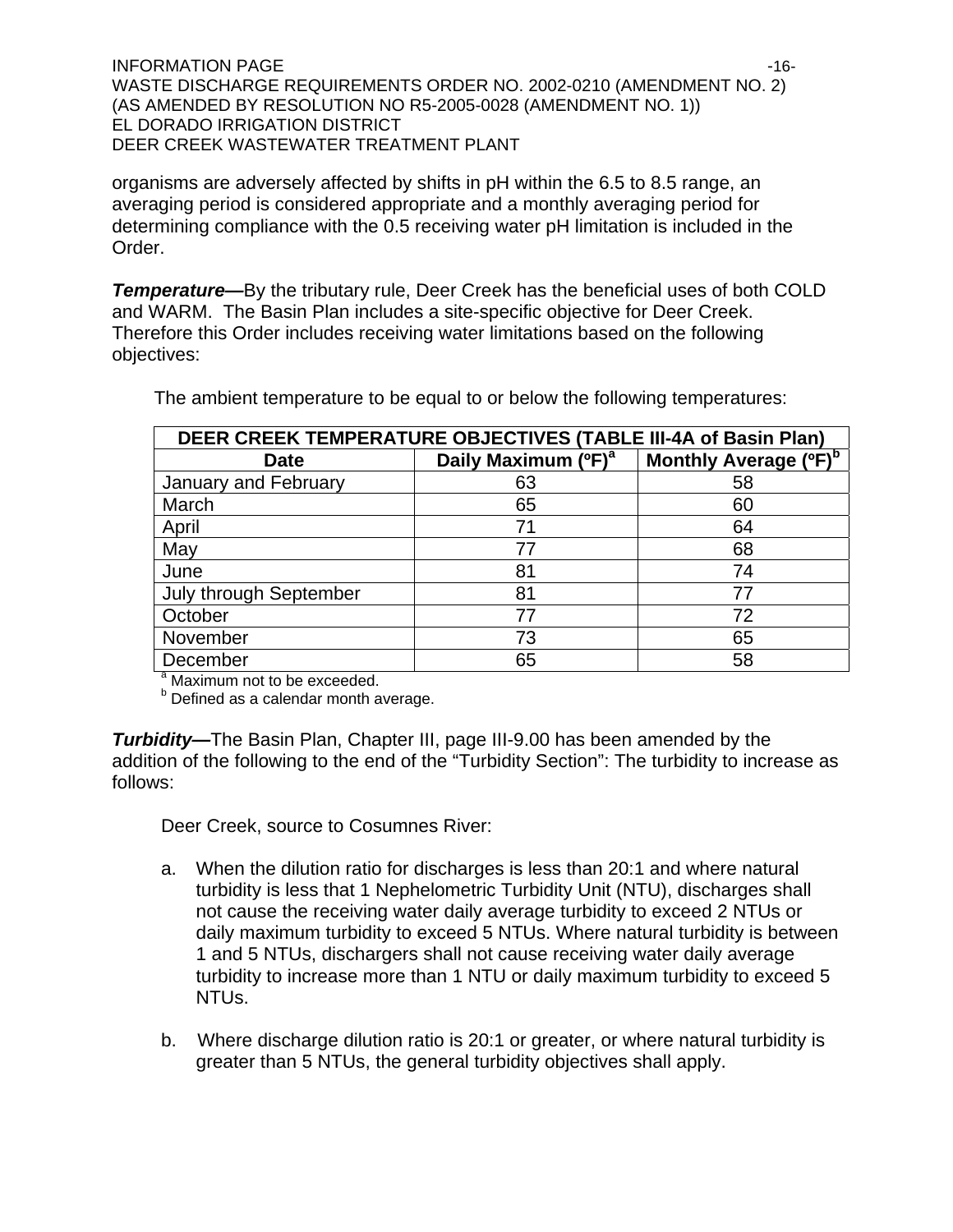$\blacksquare$ INFORMATION PAGE  $\blacksquare$ WASTE DISCHARGE REQUIREMENTS ORDER NO. 2002-0210 (AMENDMENT NO. 2) (AS AMENDED BY RESOLUTION NO R5-2005-0028 (AMENDMENT NO. 1)) EL DORADO IRRIGATION DISTRICT DEER CREEK WASTEWATER TREATMENT PLANT

*Narrative Limitations—*Receiving Water Limitations 2 (biostimulatory substances), 3 (color), 5 (floating material), 4 (oil and grease), 5 (radioactivity), 6 (settleable material), 7 (tastes and odors), and 8 (toxicity) are based on narrative Basin Plan objectives. The objectives are located in Chapter III: Water Quality Objectives, under the Water Quality Objectives for Inland Surface Waters heading.

## *BASIN PLAN AMENDMENT PROCESS*

Discharge from the DCWWTP can at times dominate the flow in Deer Creek. This condition caused violation of the Basin Plan water quality objectives for inland surface waters for pH, dissolved oxygen, temperature, and turbidity. The Discharger has made significant upgrades to the facility, however during low flow conditions in the creek, receiving water limitations for these pollutants were not being consistently achieved. The Regional Water Board issued Cease and Desist Order (CDO) No. 95-255 on 7 December 1995 requiring the Discharger to implement corrective actions to comply with these and other discharge limitations. Subsequent to the CDO being issued, the Discharger made significant improvements to the facilities that brought the facility into compliance with the dissolved oxygen limitation. However, pH, turbidity, and temperature remained problematic. When WDRs for the Deer Creek WWTP were issued in 1999, a CDO with compliance time schedules was also adopted to allow further time for the Discharger to comply with the Basin Plan objectives for pH, turbidity, and temperature.

The Discharger chose to pursue a Site-Specific Basin Plan Amendment (SSBPA) in lieu of making physical improvements to the treatment plant for compliance with Basin Plan objectives for pH, turbidity, and temperature. Due to the lengthy SSBPA process, the time schedule was modified to reflect the additional time needed to complete the Basin Plan Amendments (BPAs). In 2000, CDO No. 5-00-033, Amendment 1, required the Discharger to complete the BPAs by 1 December 2003.

Due to Discharger compliance difficulties with the receiving water limitations for pH, turbidity, and temperature, the effluent limitations for trihalomethanes, nitrites, and nitrate plus nitrite, and the length of the SSBPA process, the Regional Water Board adopted CDO No. R5-2002-0211 on 6 December 2002. The CDO continued to require completion of BPA for site-specific pH, turbidity, and temperature objectives for Deer Creek by 1 December 2003. On 17 October 2003, the Regional Water Board adopted CDO No. R5-2002-0211 Amendment 1 to allow the Discharger until 1 December 2004 to complete the SSBPA process.

On 19 July 2002, the Regional Water Board adopted the Site-Specific Water Quality Objectives for pH and Turbidity for Deer Creek in El Dorado and Sacramento Counties, which was approved by the State Water Resources Control Board (State Water Board), State of California Office of Administrative Law (OAL) and the U.S. EPA and became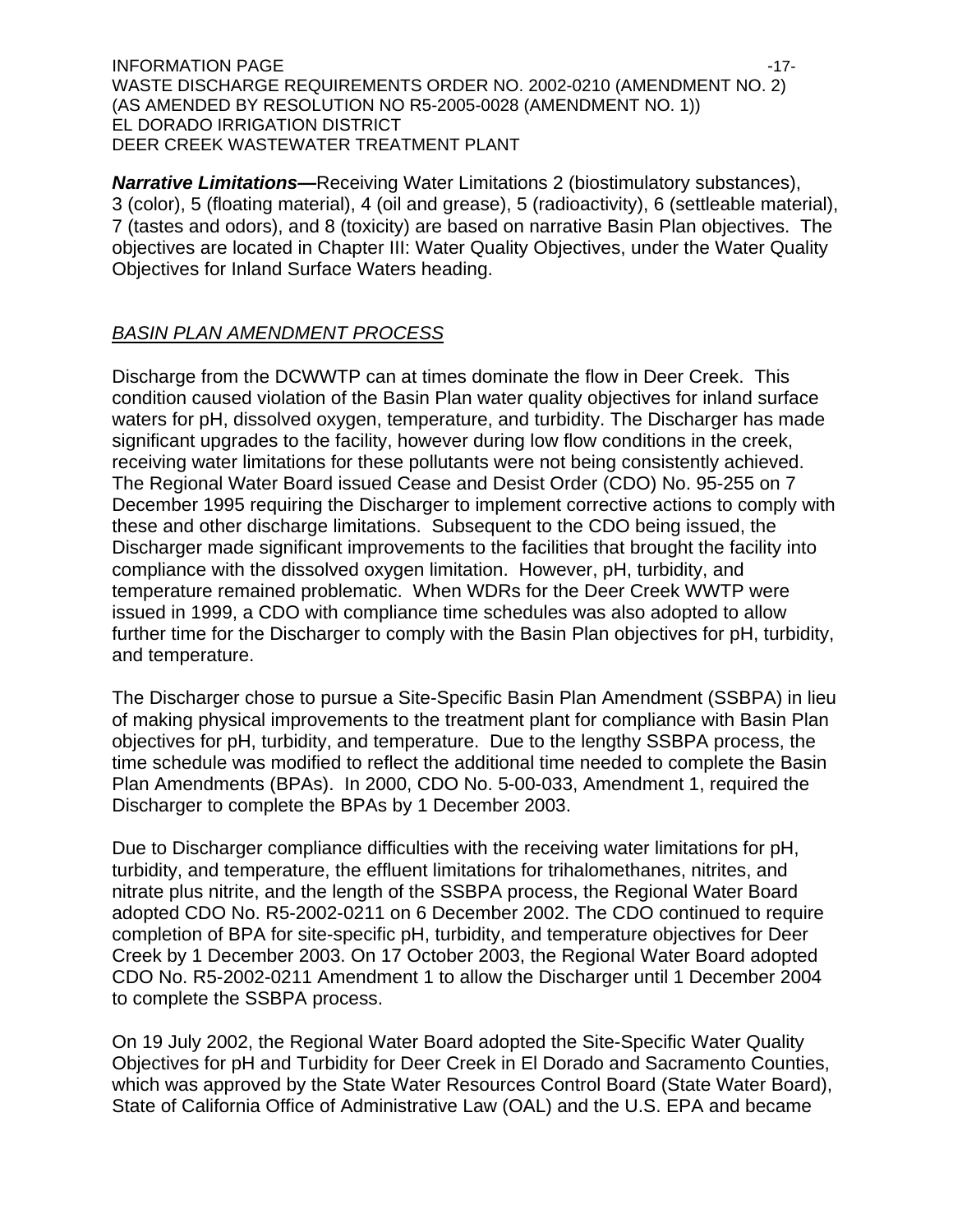INFORMATION PAGE  $\sim$ WASTE DISCHARGE REQUIREMENTS ORDER NO. 2002-0210 (AMENDMENT NO. 2) (AS AMENDED BY RESOLUTION NO R5-2005-0028 (AMENDMENT NO. 1)) EL DORADO IRRIGATION DISTRICT DEER CREEK WASTEWATER TREATMENT PLANT

effective on 21 October 2003. On 17 March 2005, the Regional Water Board approved Resolution No. 2005-0028, amending the permit receiving water requirements in WDR Order No. 5-2002-021 to reflect the pH and Turbidity BPA.

On 16 September 2005, the Regional Water Board adopted the Site-Specific Temperature Objective for Deer Creek in El Dorado And Sacramento Counties. The Temperature BPA was approved by the State Water Board, OAL and U.S. EPA and became effective on 17 May 2006. This Order amends WDR Order No. R-2002-021 (as amended by Resolution No. 2005-0028) to include receiving water temperature limitations based on the objectives set forth by the BPA.

.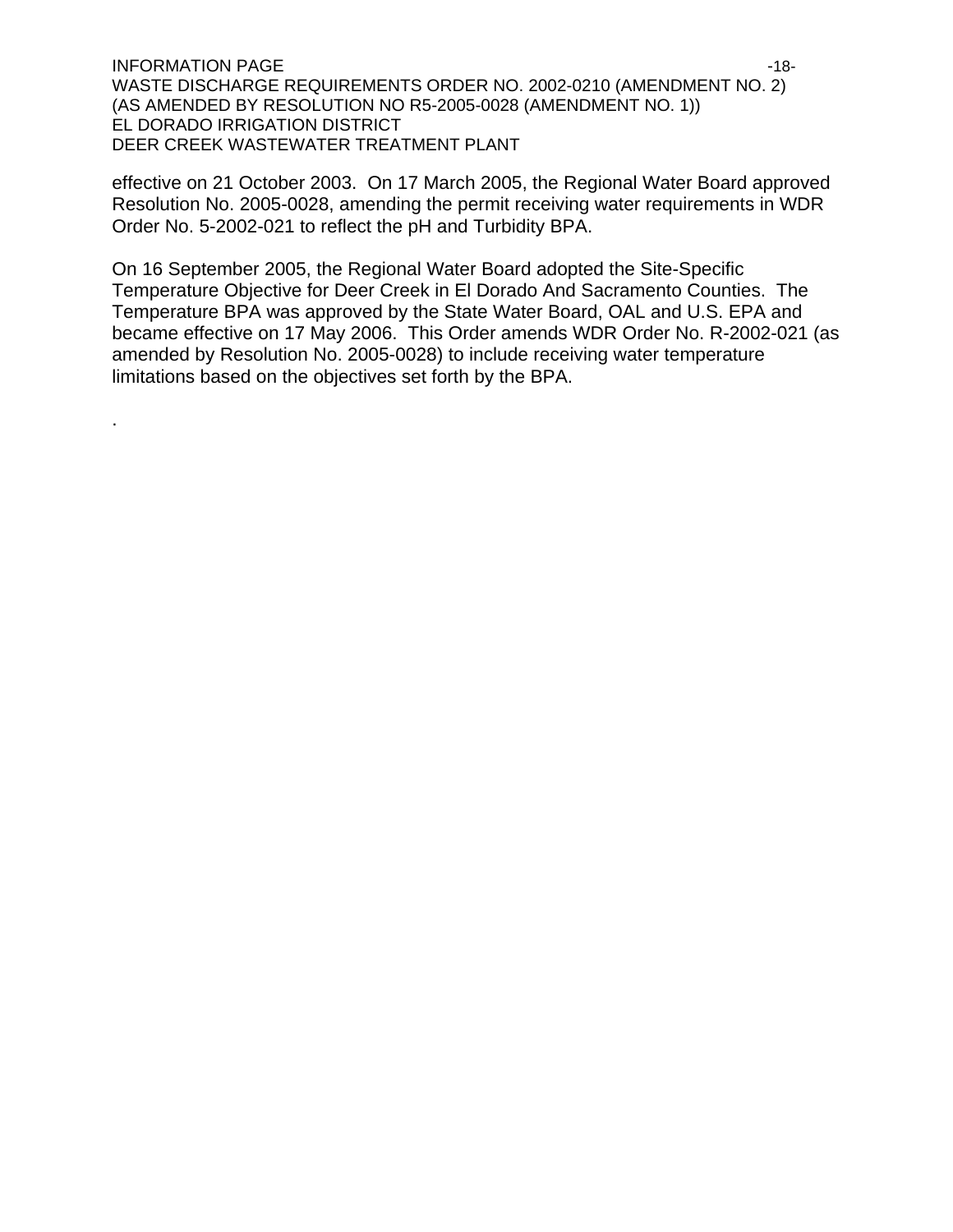# **TABLE A**

# **Temperature- and pH-Dependent Effluent Limits for Ammonia Criterion Continuous Concentration, Maximum Average Monthly Concentration**

|                                               | Ammonia Concentration Limitation (mg//) |       |       |       |       |       |       |       |       |       |
|-----------------------------------------------|-----------------------------------------|-------|-------|-------|-------|-------|-------|-------|-------|-------|
| Temperature, <sup>o</sup> C ( <sup>o</sup> F) |                                         |       |       |       |       |       |       |       |       |       |
|                                               | $\bf{0}$                                | 14    | 16    | 18    | 20    | 22    | 24    | 26    | 28    | 30    |
| pH                                            | (32)                                    | (57)  | (61)  | (64)  | (68)  | (72)  | (75)  | (79)  | (82)  | (86)  |
|                                               |                                         |       |       |       |       |       |       |       |       |       |
| 6.5                                           | 6.67                                    | 6.67  | 6.06  | 5.33  | 4.68  | 4.12  | 3.62  | 3.18  | 2.80  | 2.46  |
| 6.6                                           | 6.57                                    | 6.57  | 5.97  | 5.25  | 4.61  | 4.05  | 3.56  | 3.13  | 2.75  | 2.42  |
| 6.7                                           | 6.44                                    | 6.44  | 5.86  | 5.15  | 4.52  | 3.98  | 3.50  | 3.07  | 2.70  | 2.37  |
| 6.8                                           | 6.29                                    | 6.29  | 5.72  | 5.03  | 4.42  | 3.89  | 3.42  | 3.00  | 2.64  | 2.32  |
| 6.9                                           | 6.12                                    | 6.12  | 5.56  | 4.89  | 4.30  | 3.78  | 3.32  | 2.92  | 2.57  | 2.25  |
| 7.0                                           | 5.91                                    | 5.91  | 5.37  | 4.72  | 4.15  | 3.65  | 3.21  | 2.82  | 2.48  | 2.18  |
| 7.1                                           | 5.67                                    | 5.67  | 5.15  | 4.53  | 3.98  | 3.50  | 3.08  | 2.70  | 2.38  | 2.09  |
| 7.2                                           | 5.39                                    | 5.39  | 4.90  | 4.31  | 3.78  | 3.33  | 2.92  | 2.57  | 2.26  | 1.99  |
| 7.3                                           | 5.08                                    | 5.08  | 4.61  | 4.06  | 3.57  | 3.13  | 2.76  | 2.42  | 2.13  | 1.87  |
| 7.4                                           | 4.73                                    | 4.73  | 4.30  | 3.78  | 3.32  | 2.92  | 2.57  | 2.26  | 1.98  | 1.74  |
| 7.5                                           | 4.36                                    | 4.36  | 3.97  | 3.49  | 3.06  | 2.69  | 2.37  | 2.08  | 1.83  | 1.61  |
| 7.6                                           | 3.98                                    | 3.98  | 3.61  | 3.18  | 2.79  | 2.45  | 2.16  | 1.90  | 1.67  | 1.47  |
| 7.7                                           | 3.58                                    | 3.58  | 3.25  | 2.86  | 2.51  | 2.21  | 1.94  | 1.71  | 1.50  | 1.32  |
| 7.8                                           | 3.18                                    | 3.18  | 2.89  | 2.54  | 2.23  | 1.96  | 1.73  | 1.52  | 1.33  | 1.17  |
| 7.9                                           | 2.80                                    | 2.80  | 2.54  | 2.24  | 1.96  | 1.73  | 1.52  | 1.33  | 1.17  | 1.03  |
| 8.0                                           | 2.43                                    | 2.43  | 2.21  | 1.94  | 1.71  | 1.50  | 1.32  | 1.16  | 1.02  | 0.897 |
| 8.1                                           | 2.10                                    | 2.10  | 1.91  | 1.68  | 1.47  | 1.29  | 1.14  | 1.00  | 0.879 | 0.773 |
| 8.2                                           | 1.79                                    | 1.79  | 1.63  | 1.43  | 1.26  | 1.11  | 0.973 | 0.855 | 0.752 | 0.661 |
| 8.3                                           | 1.52                                    | 1.52  | 1.39  | 1.22  | 1.07  | 0.941 | 0.827 | 0.727 | 0.639 | 0.562 |
| 8.4                                           | 1.29                                    | 1.29  | 1.17  | 1.03  | 0.906 | 0.796 | 0.700 | 0.615 | 0.541 | 0.475 |
| 8.5                                           | 1.09                                    | 1.09  | 0.990 | 0.870 | 0.765 | 0.672 | 0.591 | 0.520 | 0.457 | 0.401 |
| 8.6                                           | 0.920                                   | 0.920 | 0.836 | 0.735 | 0.646 | 0.568 | 0.499 | 0.439 | 0.386 | 0.339 |
| 8.7                                           | 0.778                                   | 0.778 | 0.707 | 0.622 | 0.547 | 0.480 | 0.422 | 0.371 | 0.326 | 0.287 |
| 8.8                                           | 0.661                                   | 0.661 | 0.601 | 0.528 | 0.464 | 0.408 | 0.359 | 0.315 | 0.277 | 0.244 |
| 8.9                                           | 0.565                                   | 0.565 | 0.513 | 0.451 | 0.397 | 0.349 | 0.306 | 0.269 | 0.237 | 0.208 |
| 9.0                                           | 0.486                                   | 0.486 | 0.442 | 0.389 | 0.342 | 0.300 | 0.264 | 0.232 | 0.204 | 0.179 |

$$
CCC = \left(\frac{0.0577}{1 + 10^{7.688 - pH}} + \frac{2.487}{1 + 10^{pH - 7.688}}\right) x \ MIN \ \left(2.85, 1.45 \cdot 10^{0.028(25 - T)}\right)
$$

*Where:* CCC = criteria continuous concentration  $T =$  temperature in degrees Celsius ( $^{\circ}C$ )